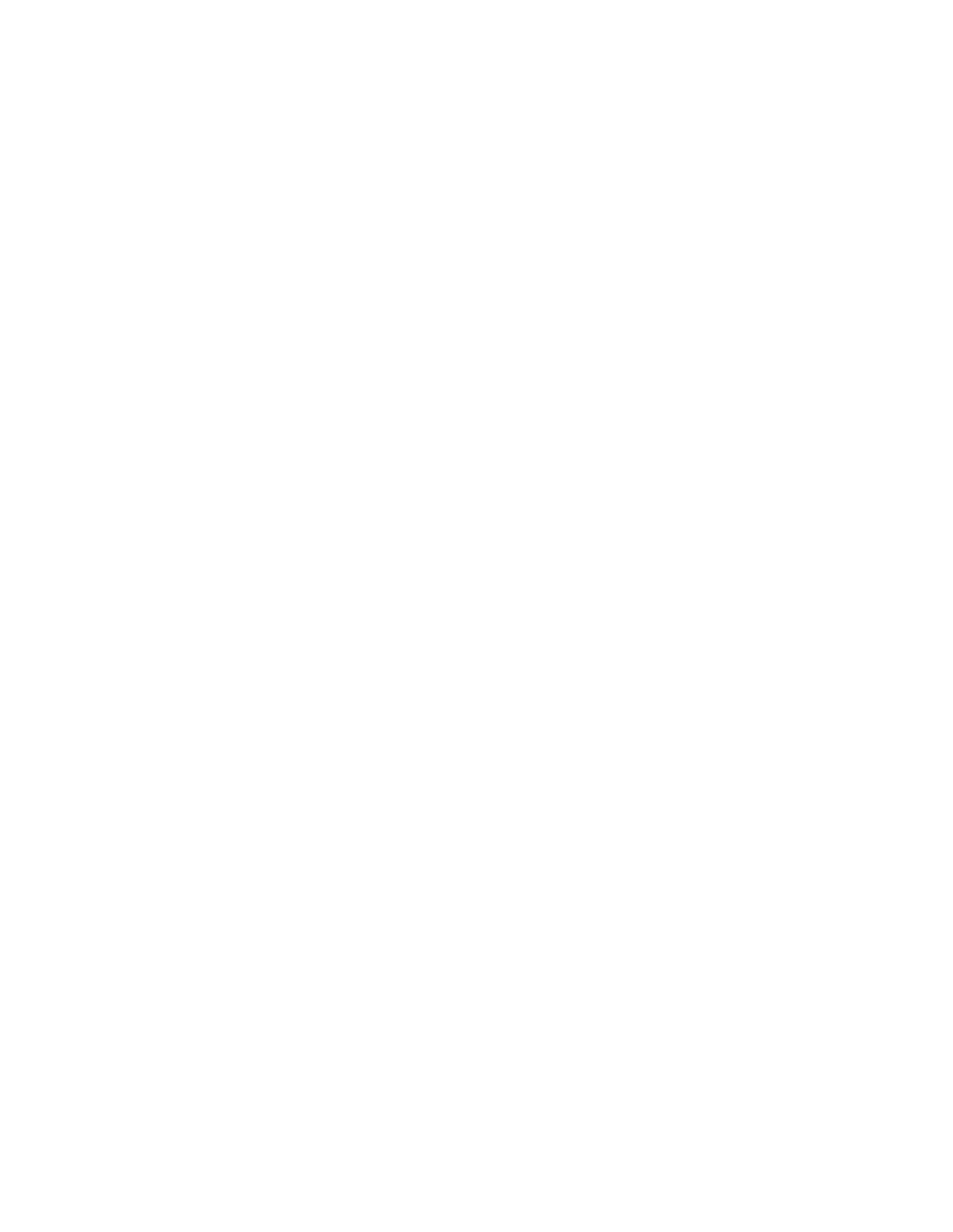# **Contents**

|                                                                                          | $\mathbf{1}$             |
|------------------------------------------------------------------------------------------|--------------------------|
| Propositions and judgements $\ldots \ldots \ldots \ldots \ldots \ldots \ldots$           | $\overline{2}$           |
| Explanations of the forms of judgement $\dots \dots \dots \dots \dots \dots$             | $\overline{\mathcal{A}}$ |
|                                                                                          | 6                        |
|                                                                                          | 8                        |
| Hypothetical judgements and substitution rules                                           | 9                        |
| Judgements with more than one assumption and contexts                                    | 10                       |
|                                                                                          | 11                       |
|                                                                                          | 13                       |
|                                                                                          | 13                       |
|                                                                                          | 16                       |
|                                                                                          | 16                       |
| Disjoint union of a family of sets $\dots \dots \dots \dots \dots \dots \dots$           | 20                       |
|                                                                                          | 22                       |
| The axiom of choice $\dots \dots \dots \dots \dots \dots \dots \dots \dots \dots \dots$  | 27                       |
| The notion of such that $\ldots \ldots \ldots \ldots \ldots \ldots \ldots \ldots \ldots$ | 28                       |
| Disjoint union of two sets $\dots \dots \dots \dots \dots \dots \dots \dots \dots \dots$ | 29                       |
|                                                                                          | 31                       |
|                                                                                          | 35                       |
|                                                                                          | 37                       |
|                                                                                          | 38                       |
|                                                                                          | 42                       |
|                                                                                          | 43                       |
|                                                                                          | 47                       |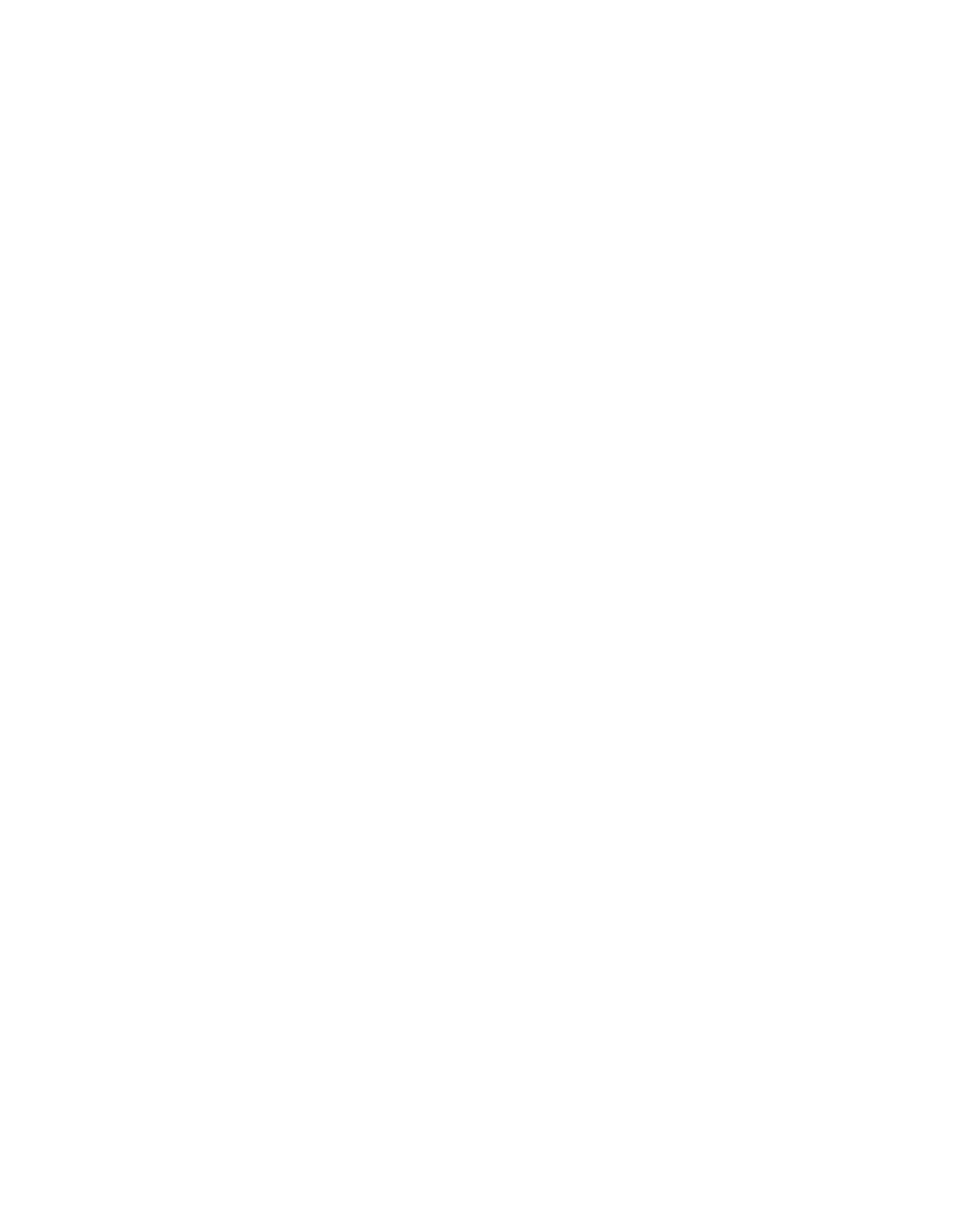# Preface

These lectures were given in Padova at the Laboratorio per Ricerche di Dinamica dei Sistemi e di Elettronica Biomedica of the Consiglio Nazionale delle Ricerche during the month of June 1980. I am indebted to Dr. Enrico Pagello of that laboratory for the opportunity of so doing. The audience was made up by philosophers, mathematicians and computer scientists. Accordingly, I tried to say something which might be of interest to each of these three categories. Essentially the same lectures, albeit in a somewhat improved and more advanced form, were given later in the same year as part of the meeting on Konstruktive Mengenlehre und Typentheorie which was organized in Munich by Prof. Dr. Helmut Schwichtenberg, to whom I am indebted for the invitation, during the week 29 September – 3 October 1980.

The main improvement of the Munich lectures, as compared with those given in Padova, was the adoption of a systematic higher level (Ger. Stufe) notation which allows me to write simply

$$
\Pi(A, B), \Sigma(A, B), \mathcal{W}(A, B), \lambda(b),
$$
  

$$
E(c, d), D(c, d, e), R(c, d, e), T(c, d)
$$

instead of

$$
(\Pi x \in A) B(x), (\Sigma x \in A) B(x), (\mathcal{W} x \in A) B(x), (\lambda x) b(x),
$$
  
\n
$$
E(c, (x, y) d(x, y)), D(c, (x) d(x), (y) e(y)), R(c, d, (x, y) e(x, y)),
$$
  
\n
$$
T(c, (x, y, z) d(x, y, z)),
$$

respectively. Moreover, the use of higher level variables and constants makes it possible to formulate the elimination and equality rules for the cartesian product in such a way that they follow the same pattern as the elimination and equality rules for all the other type forming operations. In their new formulation, these rules read

### Π-elimination

$$
(y(x) \in B(x) \ (x \in A))
$$

$$
c \in \Pi(A, B) \qquad d(y) \in C(\lambda(y))
$$

$$
\mathsf{F}(c, d) \in C(c)
$$

and

Π-equality

$$
(x \in A) \qquad (y(x) \in B(x) \ (x \in A))
$$

$$
\frac{b(x) \in B(x)}{b(x) \in B(x)} \qquad d(y) \in C(\lambda(y))
$$

$$
F(\lambda(b), d) = d(b) \in C(\lambda(b))
$$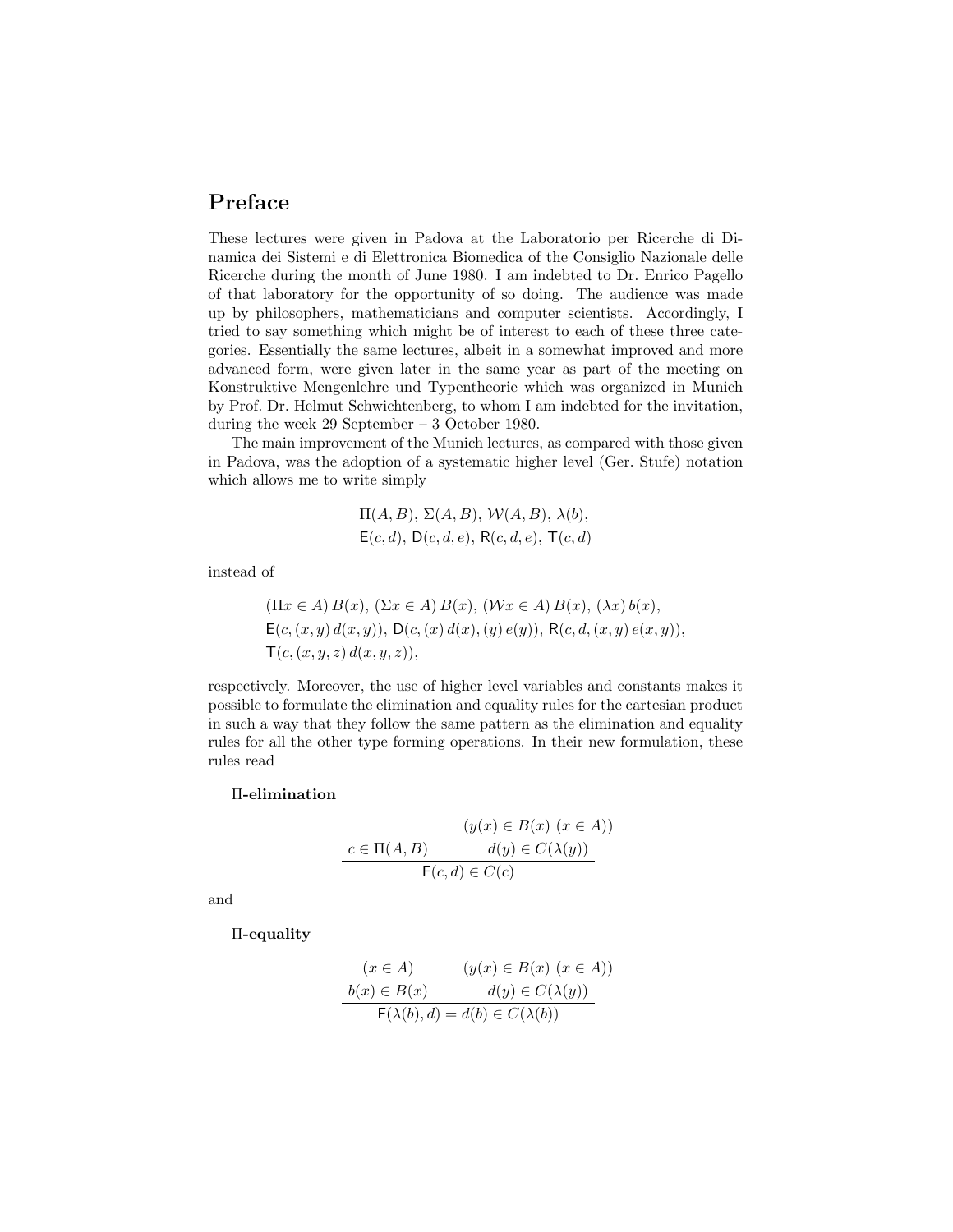respectively. Here  $y$  is a bound function variable,  $\sf F$  is a new non-canonical (eliminatory) operator by means of which the binary application operation can be defined, putting

$$
Ap(c, a) \equiv F(c, (y) y(a)),
$$

and  $y(x) \in B(x)$  ( $x \in A$ ) is an assumption, itself hypothetical, which has been put within parentheses to indicate that it is being discharged. A program of the new form  $F(c, d)$  has value e provided c has value  $\lambda(b)$  and  $d(b)$  has value e. This rule for evaluating  $F(c, d)$  reduces to the lazy evaluation rule for  $Ap(c, a)$  when the above definition is being made. Choosing  $C(z)$  to be  $B(a)$ , thus independent of z, and  $d(y)$  to be  $y(a)$ , the new elimination rule reduces to the old one and the new equality rule to the first of the two old equality rules. Moreover, the second of these, that is, the rule

$$
c \in \Pi(A, B)
$$

$$
c = (\lambda x) \operatorname{Ap}(c, x) \in \Pi(A, B)
$$

can be derived by means of the I-rules in the same way as the rule

$$
\frac{c \in \Sigma(A, B)}{c = (\mathsf{p}(c), \mathsf{q}(c)) \in \Sigma(A, B)}
$$

is derived by way of example on p. [33](#page-38-0) of the main text. Conversely, the new elimination and equality rules can be derived from the old ones by making the definition

$$
\mathsf{F}(c,d) \equiv d((x) \mathsf{Ap}(c,x)).
$$

So, actually, they are equivalent.

It only remains for me to thank Giovanni Sambin for having undertaken, at his own suggestion, the considerable work of writing and typing these notes, thereby making the lectures accessible to a wider audience.

Stockholm, January 1984,

Per Martin-Löf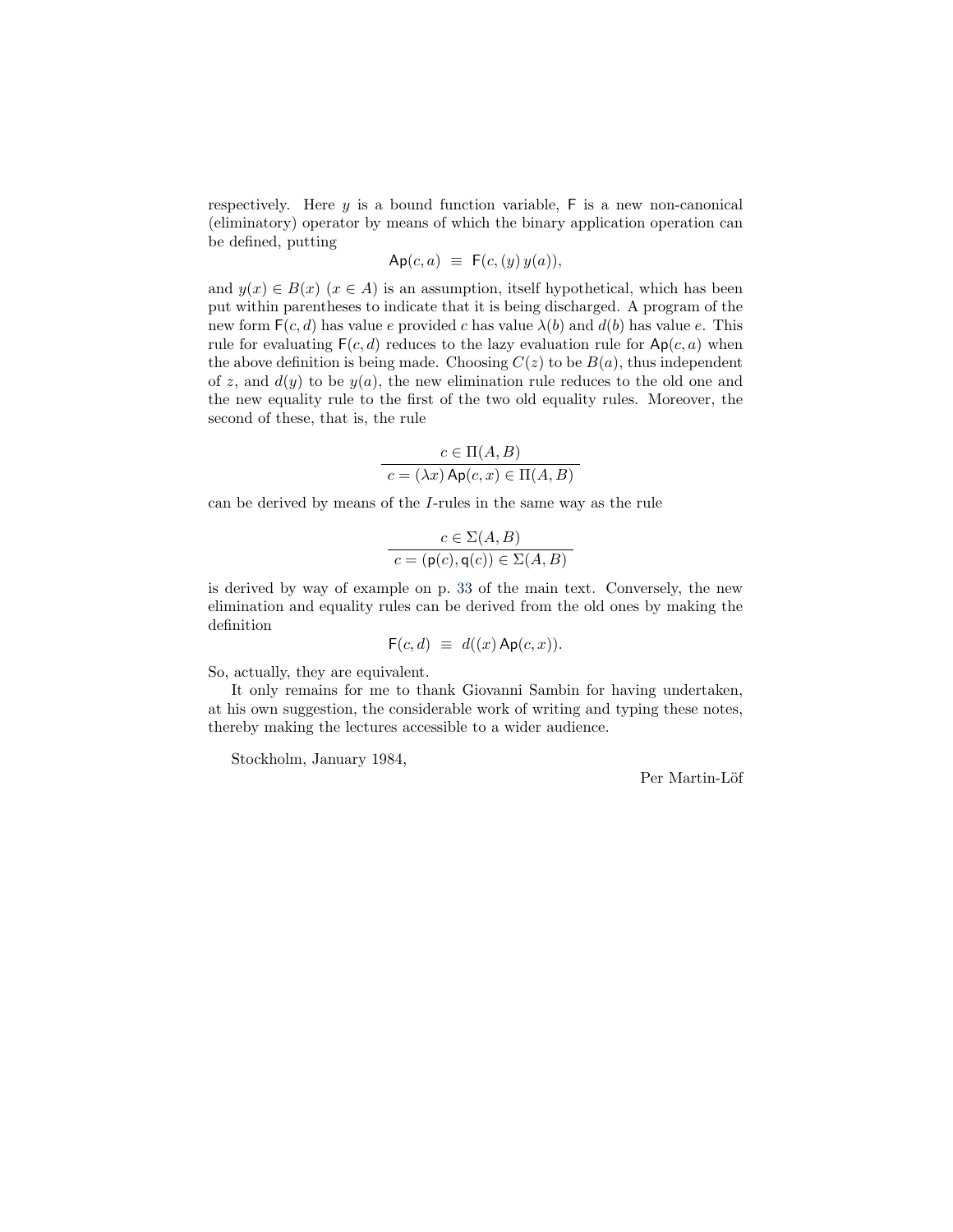### Introductory remarks

<span id="page-6-0"></span>Mathematical logic and the relation between logic and mathematics have been interpreted in at least three different ways:

- (1) mathematical logic as symbolic logic, or logic using mathematical symbolism;
- (2) mathematical logic as foundations (or philosophy) of mathematics;
- (3) mathematical logic as logic studied by mathematical methods, as a branch of mathematics.

We shall here mainly be interested in mathematical logic in the second sense. What we shall do is also mathematical logic in the first sense, but certainly not in the third.

The principal problem that remained after Principia Mathematica was completed was, according to its authors, that of justifying the axiom of reducibility (or, as we would now say, the impredicative comprehension axiom). The ramified theory of types was predicative, but it was not sufficient for deriving even elementary parts of analysis. So the axiom of reducibility was added on the pragmatic ground that it was needed, although no satisfactory justification (explanation) of it could be provided. The whole point of the ramification was then lost, so that it might just as well be abolished. What then remained was the simple theory of types. Its official justification (Wittgenstein, Ramsey) rests on the interpretation of propositions as truth values and propositional functions (of one or several variables) as truth functions. The laws of the classical propositional logic are then clearly valid, and so are the quantifier laws, as long as quantification is restricted to finite domains. However, it does not seem possible to make sense of quantification over infinite domains, like the domain of natural numbers, on this interpretation of the notions of proposition and propositional function. For this reason, among others, what we develop here is an intuitionistic theory of types, which is also predicative (or ramified). It is free from the deficiency of Russell's ramified theory of types, as regards the possibility of developing elementary parts of mathematics, like the theory of real numbers, because of the presence of the operation which allows us to form the cartesian product of any given family of sets, in particular, the set of all functions from one set to another.

In two areas, at least, our language seems to have advantages over traditional foundational languages. First, Zermelo-Fraenkel set theory cannot adequately deal with the foundational problems of category theory, where the category of all sets, the category of all groups, the category of functors from one such category to another etc. are considered. These problems are coped with by means of the distinction between sets and categories (in the logical or philosophical sense, not in the sense of category theory) which is made in intuitionistic type theory. Second, present logical symbolisms are inadequate as programming languages, which explains why computer scientists have developed their own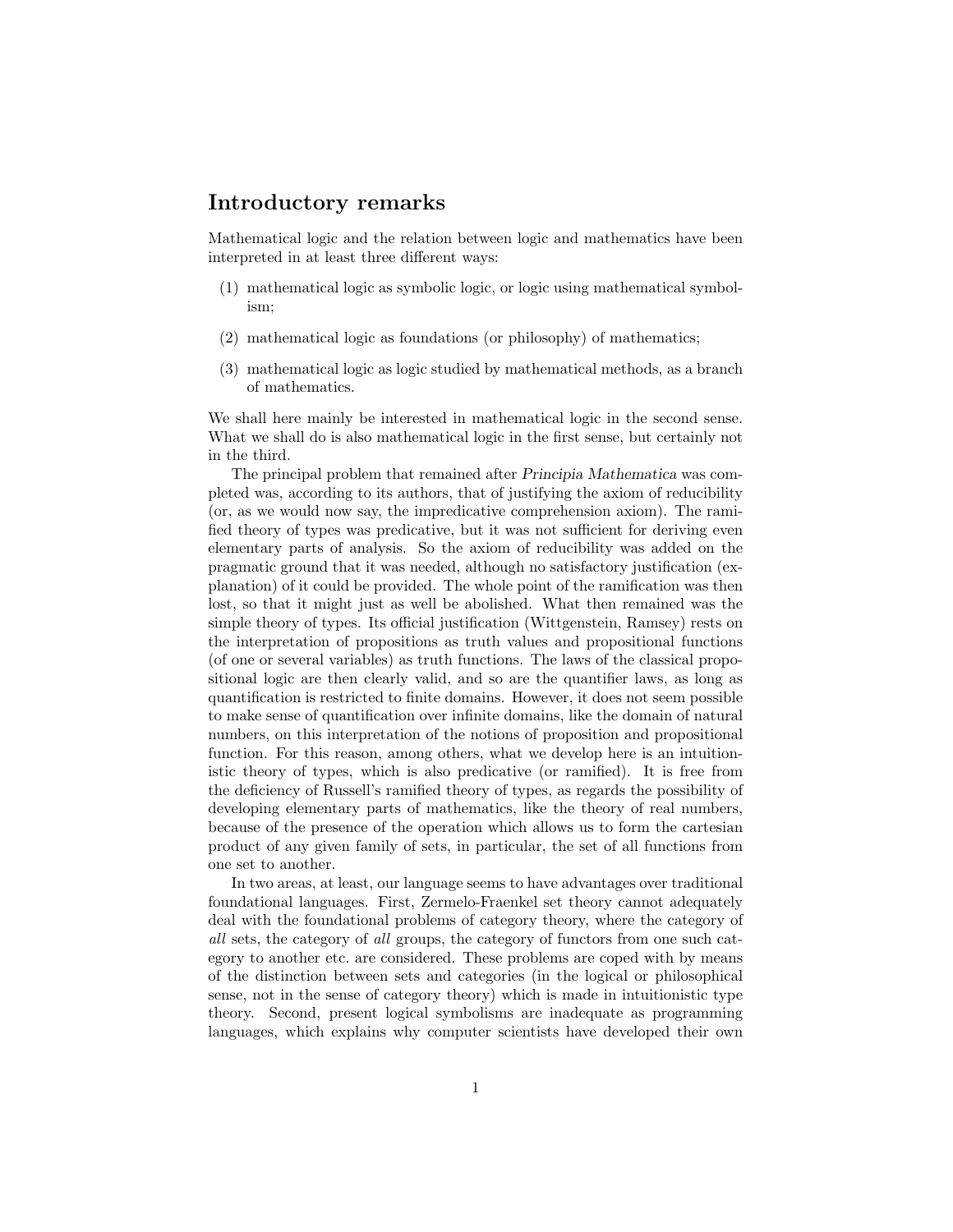languages (FORTRAN, ALGOL, LISP, PASCAL, ...) and systems of proof rules (Hoare<sup>[1](#page-7-1)</sup>, Dijkstra<sup>[2](#page-7-2)</sup>, ...). We have show elsewhere<sup>[3](#page-7-3)</sup> how the additional richness of type theory, as compared with first order predicate logic, makes it usable as a programming language.

## Propositions and judgements

<span id="page-7-0"></span>Here the distinction between proposition (Ger. Satz) and assertion or judgement (Ger. Urteil) is essential. What we combine by means of the logical operations (⊥, ⊃, &, ∨, ∀, ∃) and hold to be true are propositions. When we hold a proposition to be true, we make a judgement:



In particular, the premisses and conclusion of a logical inference are judgements. The distinction between propositions and judgements was clear from Frege to Principia. These notions have later been replaced by the formalistic notions of formula and theorem (in a formal system), respectively. Contrary to formulas, propositions are not defined inductively. So to speak, they form an open concept. In standard textbook presentations of first order logic, we can distinguish three quite separate steps:

- (1) inductive definition of terms and formulas,
- (2) specification of axioms and rules of inference,
- (3) semantical interpretation.

Formulas and deductions are given meaning only through semantics, which is usually done following Tarski and assuming set theory.

What we do here is meant to be closer to ordinary mathematical practice. We will avoid keeping form and meaning (content) apart. Instead we will at the same time display certain forms of judgement and inference that are used in mathematical proofs and explain them semantically. Thus we make explicit what is usually implicitly taken for granted. When one treats logic as any other branch of mathematics, as in the metamathematical tradition originated by Hilbert, such judgements and inferences are only partially and formally represented in the so-called object language, while they are implicitly used, as in any other branch of mathematics, in the so-called metalanguage.

<span id="page-7-1"></span><sup>1</sup>C. A. Hoare, An axiomatic basis of computer programming, Communications of the ACM, Vol. 12, 1969, pp. 576–580 and 583.

<span id="page-7-3"></span><span id="page-7-2"></span><sup>2</sup>E. W. Dijkstra, A displine of Programming, Prentice Hall, Englewood Cliffs, N.J., 1976.

<sup>&</sup>lt;sup>3</sup>P. Martin-Löf, Constructive mathematics and computer programming, Logic, Methodology and Philosophy of Science VI, Edited by L. J. Cohen, J. Los, H. Pfeiffer and K.- P. Podewski, North-Holland, Amsterdam, 1982, pp. 153–175.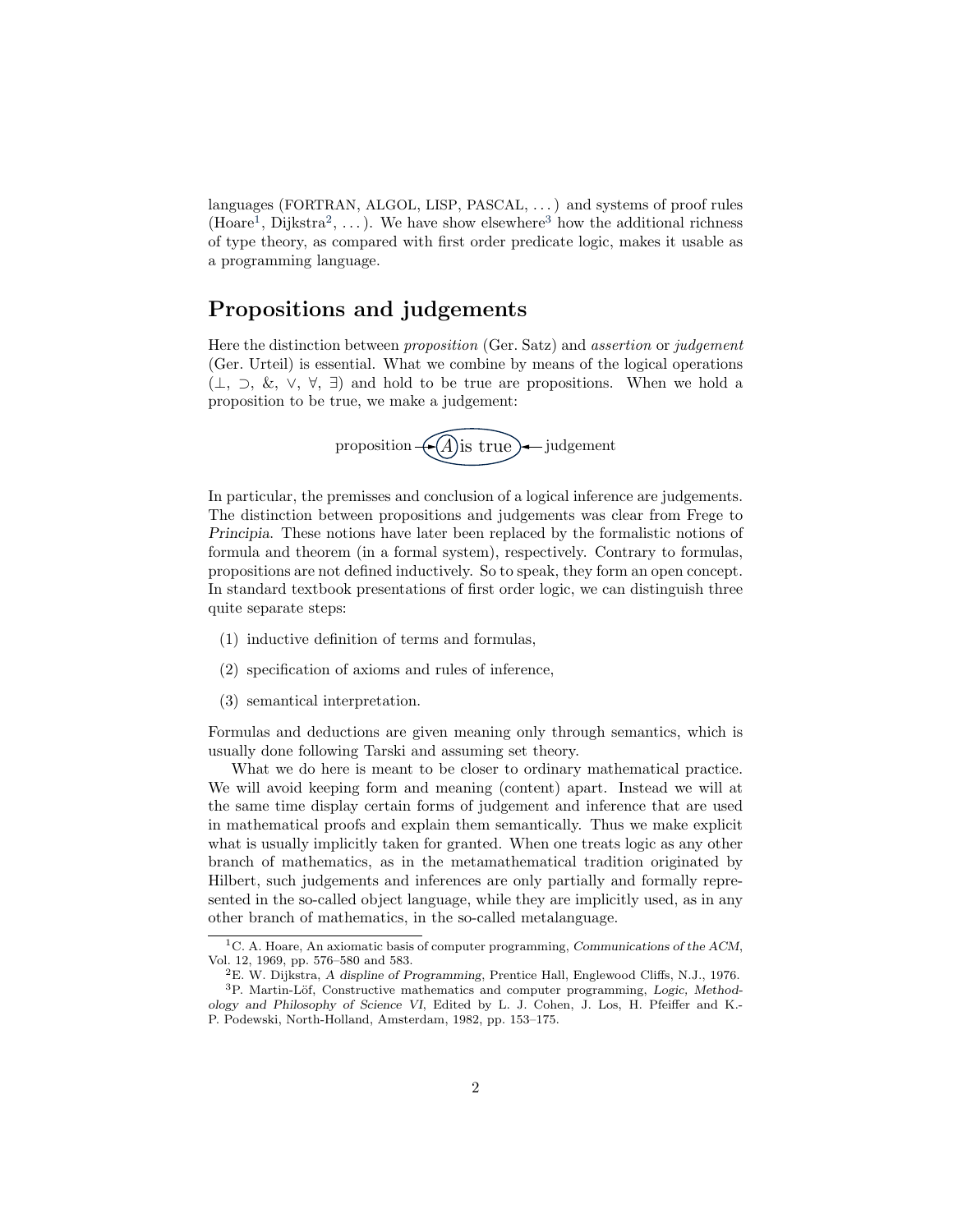Our main aim is to build up a system of formal rules representing in the best possible way informal (mathematical) reasoning. In the usual natural deduction style, the rules given are not quite formal. For instance, the rule

$$
\frac{A}{A \vee B}
$$

takes for granted that  $A$  and  $B$  are formulas, and only then does it say that we can infer  $A \vee B$  to be true when A is true. If we are to give a formal rule, we have to make this explicit, writing

$$
\begin{array}{c|c}\nA \text{ prop.} & B \text{ prop.} & A \text{ true} \\
\hline\nA \lor B \text{ true}\n\end{array}
$$

or

$$
\begin{array}{c|c}\nA, B \text{ prop.} & \vdash A \\
\hline\n\vdash A \lor B\n\end{array}
$$

where we use, like Frege, the symbol  $\vdash$  to the left of A to signify that A is true. In our system of rules, this will always be explicit.

A rule of inference is justified by explaining the conclusion on the assumption that the premisses are known. Hence, before a rule of inference can be justified, it must be explained what it is that we must know in order to have the right to make a judgement of any one of the various forms that the premisses and conclusion can have.

We use four forms of judgement:

- $(1)$  A is a set (abbr. A set),
- (2) A and B are equal sets  $(A = B)$ ,
- (3) *a* is an element of the set  $A$  ( $a \in A$ ),
- (4) a and b are equal elements of the set  $A(a = b \in A)$ .

(If we read  $\in$  literally as  $\epsilon \sigma \tau \ell$ , then we might write  $A \in$  Set,  $A = B \in$  Set,  $a \in El(A), a = b \in El(A)$ , respectively.) Of course, any syntactic variables could be used; the use of small letters for elements and capital letters for sets is only for convenience. Note that, in ordinary set theory,  $a \in b$  and  $a = b$  are propositions, while they are judgements here. A judgement of the form  $A = B$  has no meaning unless we already know  $A$  and  $B$  to be sets. Likewise, a judgement of the form  $a \in A$  presupposes that A is a set, and a judgement of the form  $a = b \in A$ presupposes, first, that  $A$  is a set, and, second, that  $a$  and  $b$  are elements of  $A$ .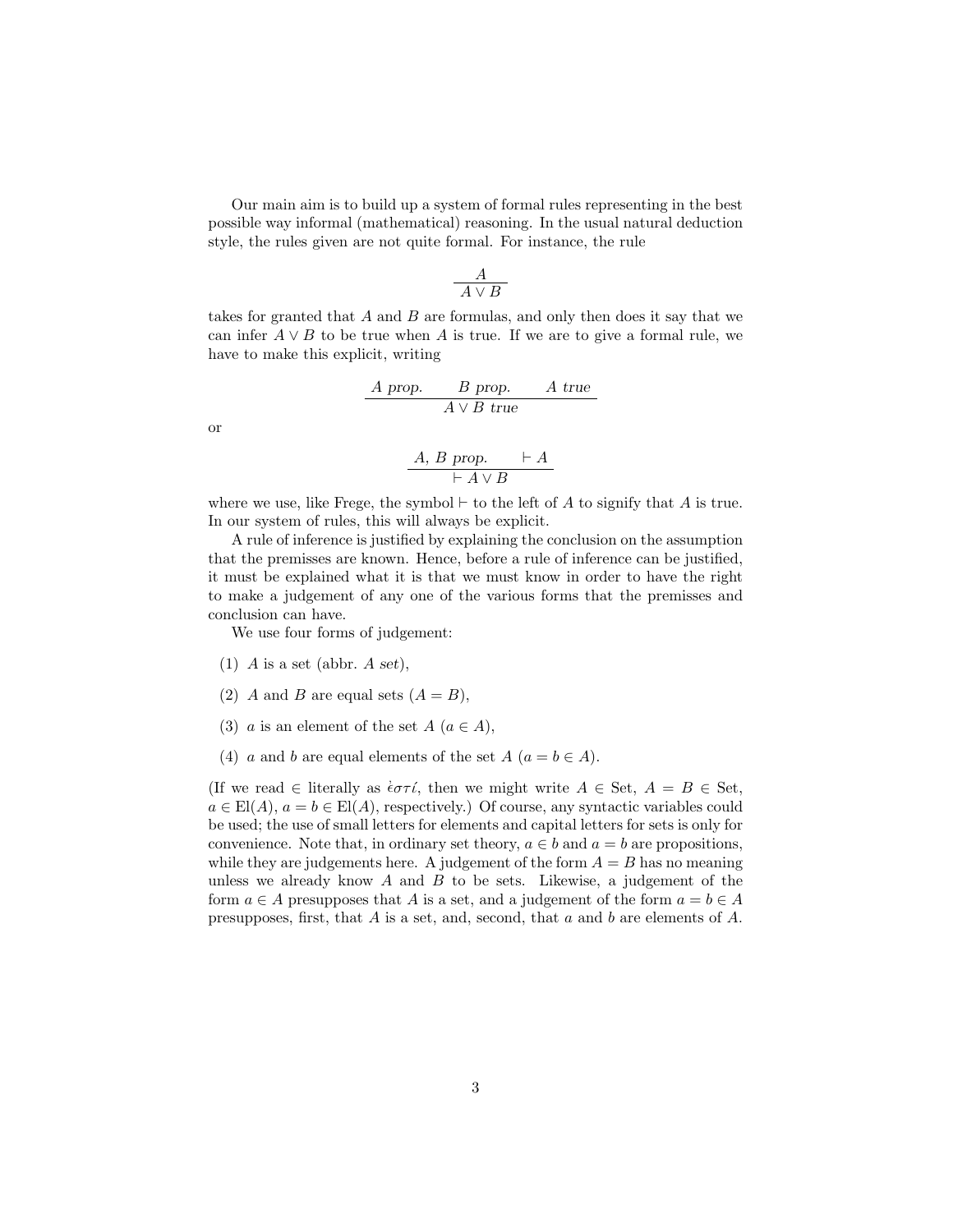Each form of judgement admits of several different readings, as in the table:

| A set              | $a \in A$                        |                    |
|--------------------|----------------------------------|--------------------|
| A is a set         | $a$ is an element of the set $A$ | $A$ is nonempty    |
| A is a proposition | $a$ is a proof (construction) of | A is true          |
|                    | the proposition $A$              |                    |
| A is an intention  | $a$ is a method of fulfilling    | $A$ is fulfillable |
| (expectation)      | (realizing) the intention        | (realizable)       |
|                    | (expectation) $A$                |                    |
| A is a problem     | a is a method of solving the     | A is solvable      |
| $(\rm{task})$      | problem (doing the task) $A$     |                    |

The second, logical interpretation is discussed together with rules below. The third was suggested by  $Heyting<sup>4</sup>$  $Heyting<sup>4</sup>$  $Heyting<sup>4</sup>$  and the fourth by Kolmogorov<sup>[5](#page-9-2)</sup>. The last is very close to programming. "a is a method  $\dots$ " can be read as "a is a program  $\dots$ ". Since programming languages have a formal notation for the program  $a$ , but not for  $A$ , we complete the sentence with "... which meets the specification A". In Kolmogorov's interpretation, the word problem refers to something to be done and the word program to how to do it. The analogy between the first and the second interpretation is implicit in the Brouwer-Heyting interpretation of the logical constants. It was made more explicit by Curry and Feys<sup>[6](#page-9-3)</sup>, but only for the implicational fragment, and it was extended to intuitionistic first order arithmetic by Howard[7](#page-9-4) . It is the only known way of interpreting intuitionistic logic so that the axiom of choice becomes valid.

To distinguish between proofs of judgements (usually in tree-like form) and proofs of propositions (here identified with elements, thus to the left of  $\in$ ) we reserve the word construction for the latter and use it when confusion might occur.

### Explanations of the forms of judgement

<span id="page-9-0"></span>For each one of the four forms of judgement, we now explain what a judgement of that form means. We can explain what a judgement, say of the first form, means by answering one of the following three questions:

What is a set?

What is it that we must know in order to have the right to judge something to be a set?

<span id="page-9-1"></span><sup>4</sup>A. Heyting, Die intuitionistische Grundlegung der Mathematik, Erkenntnis, Vol. 2, 1931, pp. 106–115.

<span id="page-9-2"></span><sup>5</sup>A. N. Kolmogorov, Zur Deutung der intuitionistischen Logik, Mathematische Zeitschrift, Vol. 35, 1932, pp. 58–65.

<span id="page-9-3"></span><sup>&</sup>lt;sup>6</sup>H. B. Curry and R. Feys, *Combinatory Logic*, Vol. 1, North-Holland, Amsterdam, 1958, pp. 312–315.

<span id="page-9-4"></span><sup>7</sup>W. A. Howard, The formulae-as-types notion of construction, To H. B. Curry: Essays on Combinatory Logic, Lambda Calculus and Formalism, Academic Press, London, 1980, pp. 479–490.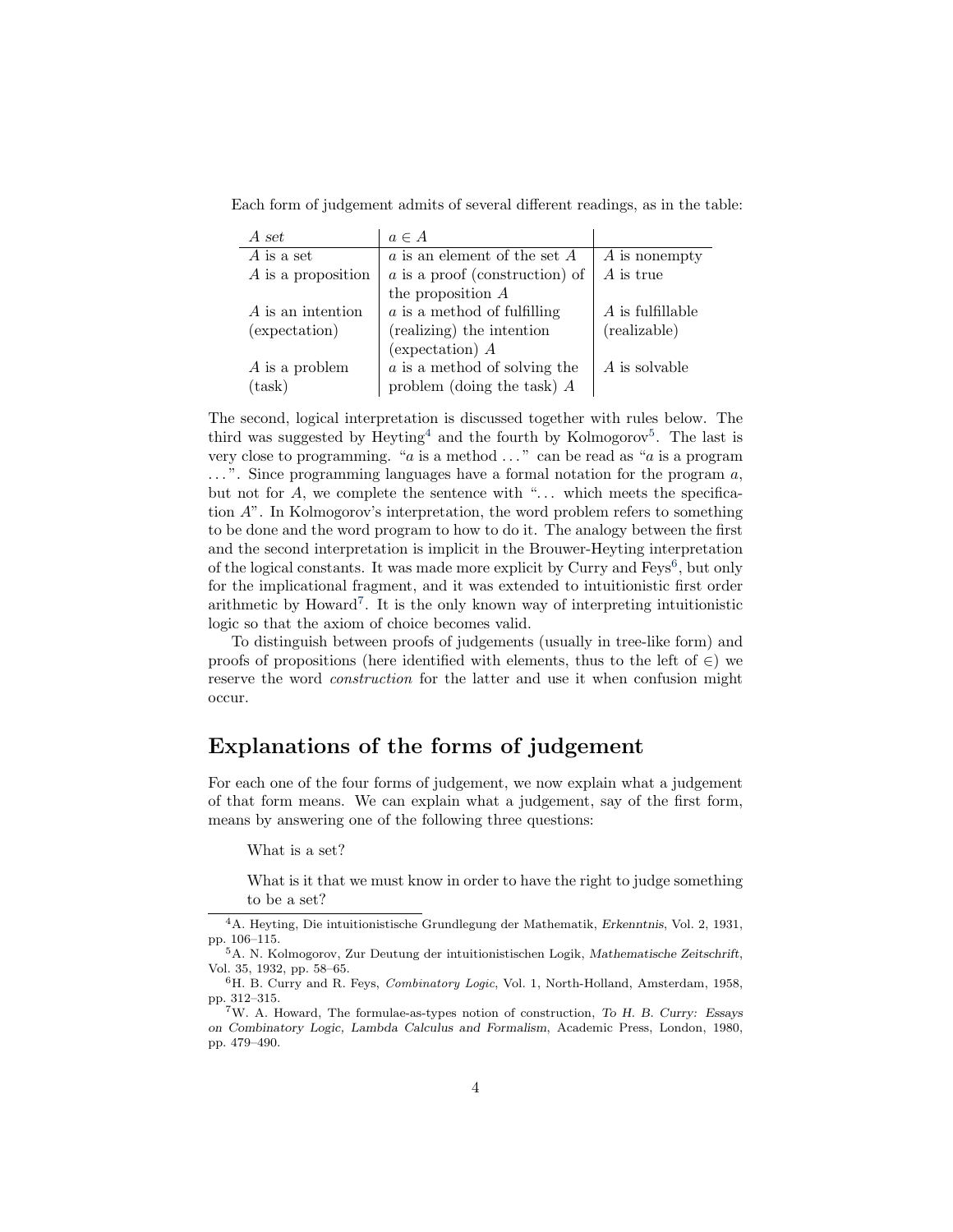What does a judgement of the form "A is a set" mean?

The first is the ontological (ancient Greek), the second the epistemological (Descartes, Kant,  $\dots$ ), and the third the semantical (modern) way of posing essentially the same question. At first sight, we could assume that a set is defined by prescribing how its elements are formed. This we do when we say that the set of natural numbers  $N$  is defined by giving the rules:

$$
0 \in \mathbb{N} \qquad \frac{a \in \mathbb{N}}{a' \in \mathbb{N}}
$$

by which its elements are constructed. However, the weakness of this definition is clear:  $10^{10}$ , for instance, though not obtainable with the given rules, is clearly an element of  $N$ , since we know that we can bring it to the form  $a'$  for some  $a \in \mathbb{N}$ . We thus have to distinguish the elements which have a form by which we can directly see that they are the result of one of the rules, and call them canonical, from all other elements, which we will call noncanonical. But then, to be able to define when two noncanonical elements are equal, we must also prescribe how two equal canonical elements are formed. So:

 $(1)$  a set A is defined by prescribing how a canonical element of A is formed as well as how two equal canonical elements of A are formed.

This is the explanation of the meaning of a judgement of the form A is a set. For example, to the rules for N above, we must add

$$
0 = 0 \in \mathbb{N} \quad \text{and} \quad \frac{a = b \in \mathbb{N}}{a' = b' \in \mathbb{N}}
$$

To take another example,  $A \times B$  is defined by the rule

$$
\frac{a \in A \qquad b \in B}{(a, b) \in A \times B}
$$

which prescribes how canonical elements are formed, and the rule

$$
a = c \in A \qquad b = d \in B
$$

$$
(a, b) = (c, d) \in A \times B
$$

by means of which equal canonical elements are formed. There is no limitation on the prescription defining a set, except that equality between canonical elements must always be defined in such a way as to be reflexive, symmetric and transitive.

Now suppose we know  $A$  and  $B$  to be sets, that is, we know how canonical elements and equal canonical elements of  $A$  and  $B$  are formed. Then we stipulate:

 $(2)$  two sets A and B are equal if

$$
\frac{a \in A}{a \in B} \quad \text{(that is, } \frac{a \in A}{a \in B} \text{ and } \frac{a \in B}{a \in A} \text{)}
$$

and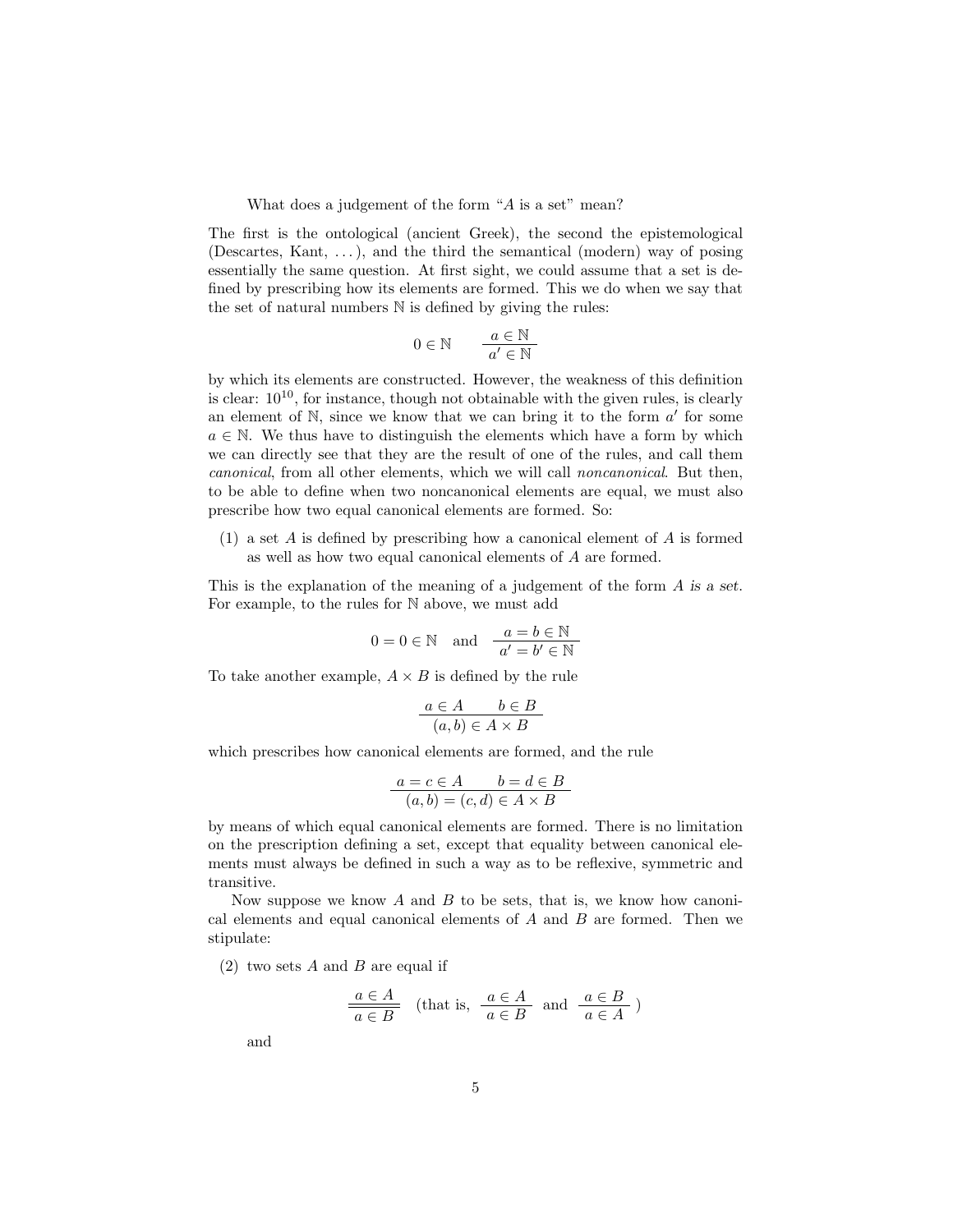$$
\cfrac{a=b\in A}{a=b\in B}
$$

for arbitrary canonical elements a, b.

This is the meaning of a judgement of the form  $A = B$ .

When we explain what an element of a set  $A$  is, we must assume we know that A is a set, that is, in particular, how its canonical elements are formed. Then:

(3) an element  $a$  of a set  $A$  is a method (or program) which, when executed, yields a canonical element of A as result.

This is the meaning of a judgement of the form  $a \in A$ . Note that here we assume the notion of method as primitive. The rules of computation (execution) of the present language will be such that the computation of an element  $a$  of a set  $A$ terminates with a value  $b$  as soon as the outermost form of  $b$  tells that it is a canonical element of A (normal order or lazy evaluation). For instance, the computation of  $2 + 2 \in \mathbb{N}$  gives the value  $(2 + 1)'$ , which is a canonical element of  $\mathbb N$  since  $2 + 1 \in \mathbb N$ .

Finally:

(4) two arbitrary elements  $a, b$  of a set A are equal if, when executed,  $a$  and  $b$ yield equal canonical elements of A as results.

This is the meaning of a judgement of the form  $a = b \in A$ . This definition makes good sense since it is part of the definition of a set what it means for two canonical elements of the set to equal.

**Example.** If  $e, f \in A \times B$ , then e and f are methods which yield canonical elements  $(a, b), (c, d) \in A \times B$ , respectively, as results, and  $e = f \in A \times B$  if  $(a, b) = (c, d) \in A \times B$ , which in turn holds if  $a = c \in A$  and  $b = d \in B$ .

### Propositions

<span id="page-11-0"></span>Classically, a proposition is nothing but a truth value, that is, an element of the set of truth values, whose two elements are the true and the false. Because of the difficulties of justifying the rules for forming propositions by means of quantification over infinite domains, when a proposition is understood as a truth value, this explanation is rejected by the intuitionists and replaced by saying that

a proposition is defined by laying down what counts as a proof of the proposition,

and that

a proposition is true if it has a proof, that is, if a proof of it can be given<sup>[8](#page-11-1)</sup>.

<span id="page-11-1"></span><sup>8</sup>D. Prawitz, Intuitionistic logic: a philosophical challenge, Logic and Philoshophy, Edited by G. H. von Wright, Martinus Nijhoff, The Hague, pp. 1–10.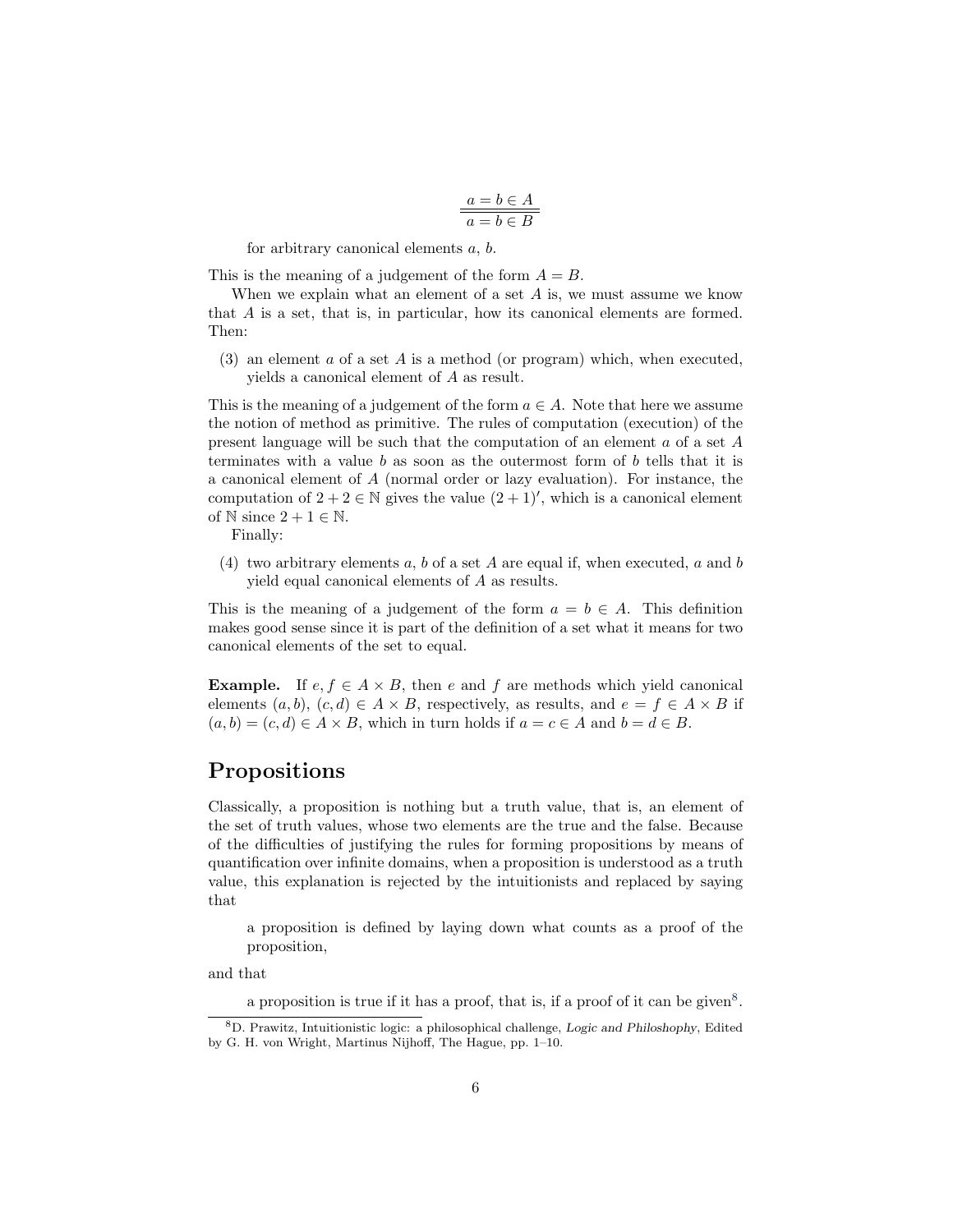Thus, intuitionistically, truth is identified with provability, though of course not (because of Gödel's incompleteness theorem) with derivability within any particular formal system.

The explanations of the meanings of the logical operations, which fit together with the intuitionistic conception of what a proposition is, are given by the standard table:

a proof of the proposition consists of ⊥ –  $A \& B$  | a proof of A and a proof of B  $A \vee B$  a proof of A or a proof of B  $A \supset B$  a method which takes any proof of A into a proof of B  $(\forall x) B(x)$  a method which takes an arbitrary individual a into a proof of  $B(a)$  $(\exists x) B(x)$  an individual a and a proof of  $B(a)$ 

the first line of which should be interpreted as saying that there is nothing that counts as a proof of ⊥.

The above table can be made more explicit by saying:

| a proof of the proposition | has the form                                 |
|----------------------------|----------------------------------------------|
|                            |                                              |
| A & B                      | $(a, b)$ , where a is a proof of A           |
|                            | and $b$ is a proof of $B$                    |
| $A \vee B$                 | $i(a)$ , where a is a proof of A,            |
|                            | or $j(b)$ , where b is a proof of B          |
| $A \supset B$              | $(\lambda x) b(x)$ , where $b(a)$ is a proof |
|                            | of $B$ provided $a$ is a proof of $A$        |
| $(\forall x) B(x)$         | $(\lambda x) b(x)$ , where $b(a)$ is a proof |
|                            | of $B(a)$ provided a is an individual        |
| $(\exists x) B(x)$         | $(a, b)$ , where a is an individual          |
|                            | and b is a proof of $B(a)$                   |

As it stands, this table is not strictly correct, since it shows proofs of canonical form only. An arbitrary proof, in analogy with an arbitrary element of a set, is a method of producing a proof of canonical form.

If we take seriously the idea that a proposition is defined by laying down how its canonical proofs are formed (as in the second table above) and accept that a set is defined by prescribing how its canonical elements are formed, then it is clear that it would only lead to unnecessary duplication to keep the notions of proposition and set (and the associated notions of proof of a proposition and element of a set) apart. Instead, we simply identify them, that is, treat them as one and the same notion. This is the formulae-as-types (propositions-as-sets) interpretation on which intuitionistic type theory is based.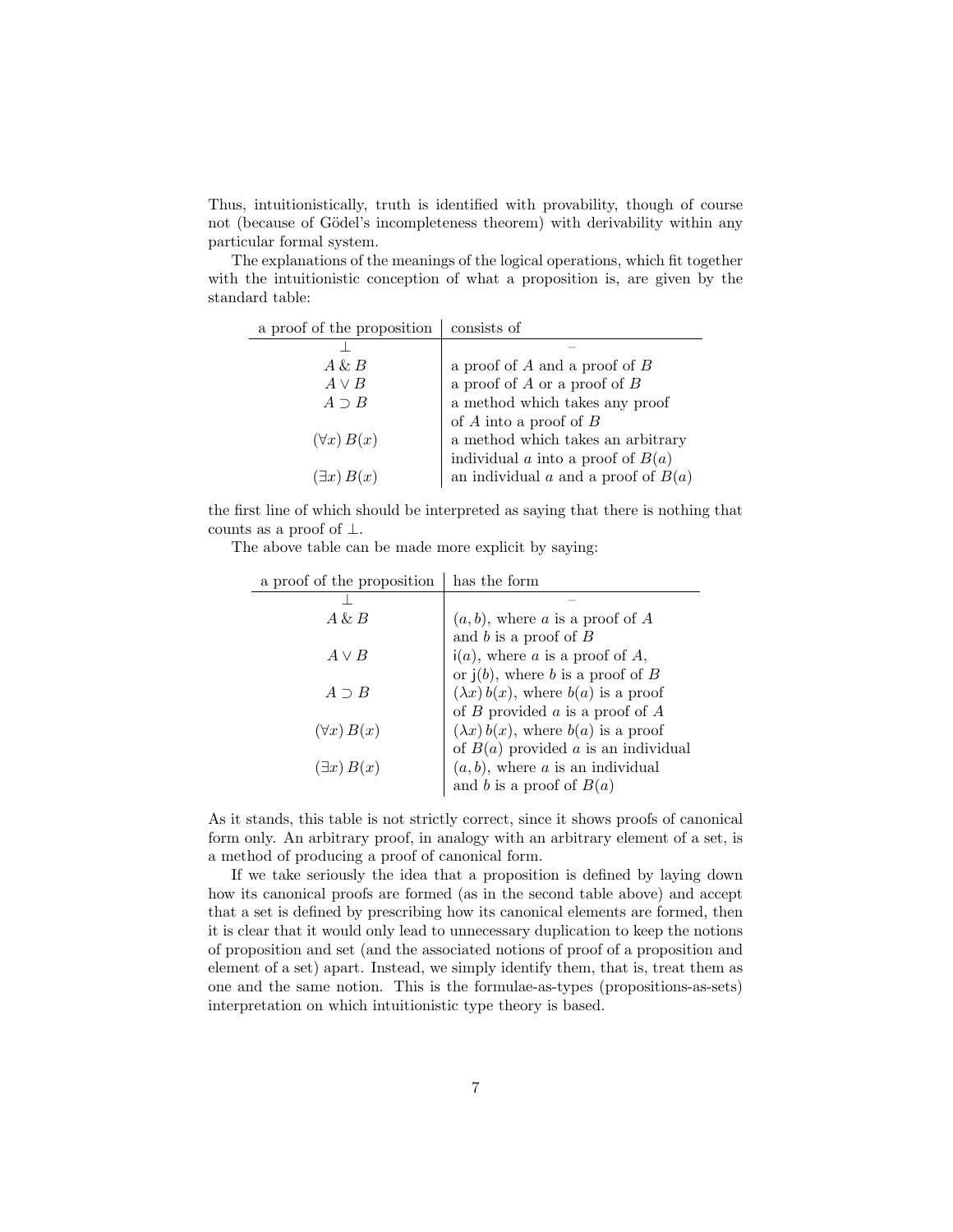# Rules of equality

<span id="page-13-0"></span>We now begin to build up a system of rules. First, we give the following rules of equality, which are easily explained using the fact that they hold, by definition, for canonical elements:

### Reflexivity

Symmetry

| $a \in A$     | A set   |  |
|---------------|---------|--|
| $a = a \in A$ | $A = A$ |  |
|               |         |  |
|               |         |  |

 $a = b \in A$  $b = a \in A$  $A = B$  $B = A$ 

### Transitivity

$$
\begin{array}{c}\n a = b \in A \qquad b = c \in A \\
 a = c \in A\n\end{array}\n\qquad\n\begin{array}{c}\n A = B \qquad B = C \\
 A = C\n\end{array}
$$

For instance, a detailed explanation of transitivity is:  $a = b \in A$  means that a and b yield canonical elements d and e, respectively, and that  $d = e \in A$ . Similarly, if c yields  $f, e = f \in A$ . Since we assume transitivity for canonical elements, we obtain  $d = f \in A$ , which means that  $a = c \in A$ .

The meaning of  $A = B$  is that

$$
\frac{a\in A}{a\in B}
$$

and

$$
\cfrac{a=b\in A}{a=b\in B}
$$

for a, b canonical elements of A and B. From the same for  $B = C$ , we also obtain

$$
\cfrac{a\in A}{a\in C}
$$

and

$$
\cfrac{a=b\in A}{a=b\in C}
$$

for a, b canonical elements, which is the meaning of  $A = C$ . In the same evident way, the meaning of  $A = B$  justifies the rules:

### Equality of sets

$$
\begin{array}{c}\n a \in A \qquad A = B \\
 a \in B\n\end{array}\n\qquad\n\begin{array}{c}\n a = b \in A \qquad A = B \\
 a = b \in B\n\end{array}
$$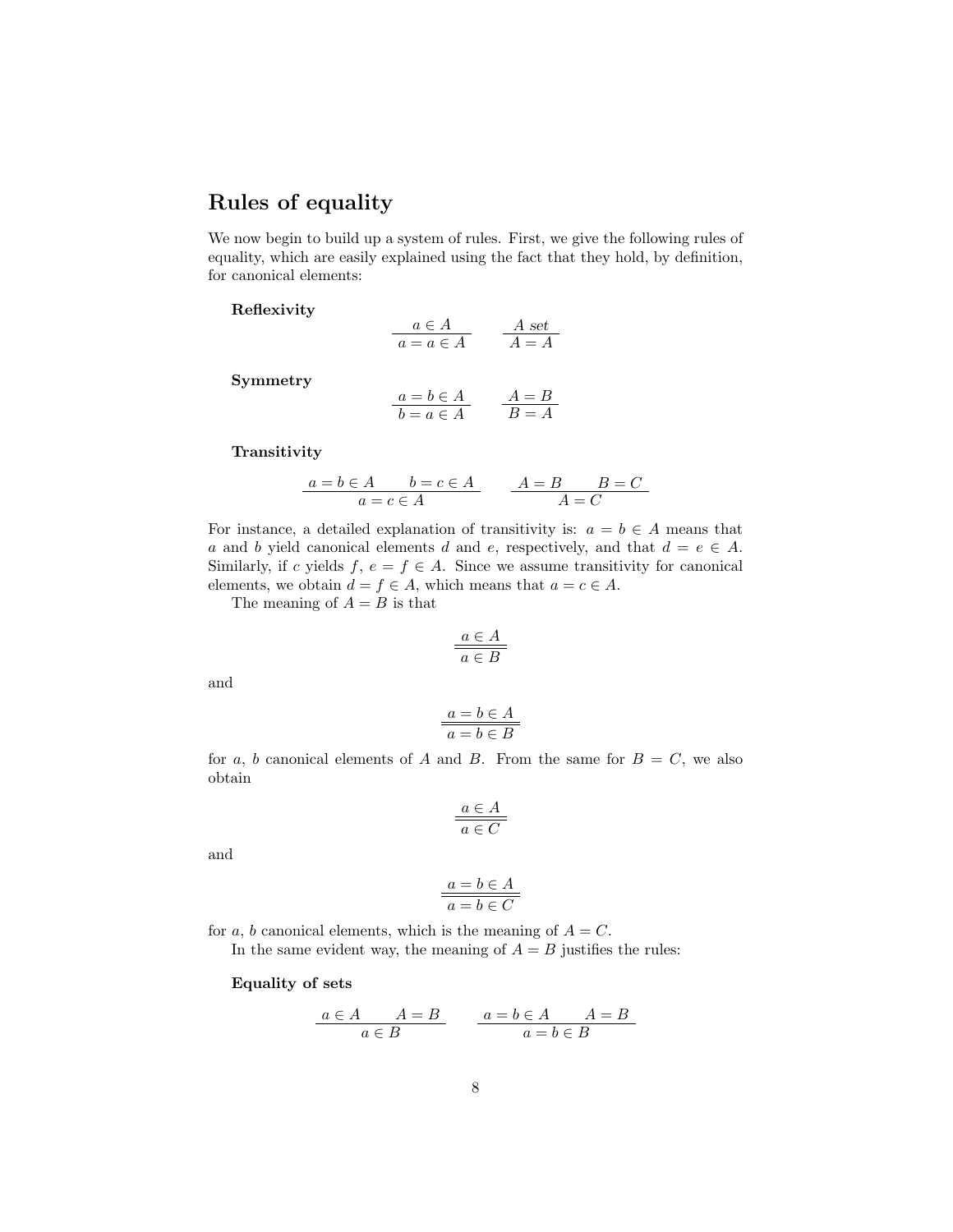### Hypothetical judgements and substitution rules

<span id="page-14-0"></span>The four basic forms of judgement are generalized in order to express also hypothetical judgements, i.e. judgements which are made under assumptions. In this section, we treat the case of one such assumption. So assume that  $A$  is a set. The first form of judgement is generalized to the hypothetical form

(1)  $B(x)$  set  $(x \in A)$ 

which says that  $B(x)$  is a set under the assumption  $x \in A$ , or, better, that  $B(x)$  is a family of sets over A. A more traditional notation is  ${B_x}_{x \in A}$  or  ${B_x : x \in A}$ . The meaning of a judgement of the form (1) is that  $B(a)$  is a set whenever a is an element of A, and also that  $B(a)$  and  $B(c)$  are equal sets whenever  $a$  and  $c$  are equal elements of  $A$ . By virtue of this meaning, we immediately see that the following substitution rules are correct:

#### Substitution

$$
(x \in A) \qquad (x \in A)
$$
  
\n
$$
\underline{a \in A \qquad B(x) \text{ set}} \qquad \underline{a = c \in A \qquad B(x) \text{ set}}
$$
  
\n
$$
\underline{B(a) \text{ set}} \qquad \underline{a = c \in A \qquad B(x) \text{ set}}
$$

The notation

$$
(x \in A)
$$

$$
B(x) \text{ set}
$$

only recalls that we make (have a proof of) the judgement that  $B(x)$  is a set under the assumption  $x \in A$ , which does not mean that we must have a derivation within any particular formal system (like the one that we are in the process of building up). When an assumption  $x \in A$  is discharged by the application of a rule, we write it inside brackets.

The meaning of a hypothetical judgement of the form

$$
(2) B(x) = D(x) (x \in A)
$$

which says that  $B(x)$  and  $D(x)$  are equal families of sets over the set A, is that  $B(a)$  and  $D(a)$  are equal sets for any element a of A (so, in particular,  $B(x)$ ) and  $D(x)$  must be families of sets over A). Therefore the rule

### Substitution

$$
(x \in A)
$$

$$
a \in A \qquad B(x) = D(x)
$$

$$
B(a) = D(a)
$$

is correct. We can now derive the rule

$$
(x \in A)
$$
  
\n
$$
a = c \in A \qquad B(x) = D(x)
$$
  
\n
$$
B(a) = D(c)
$$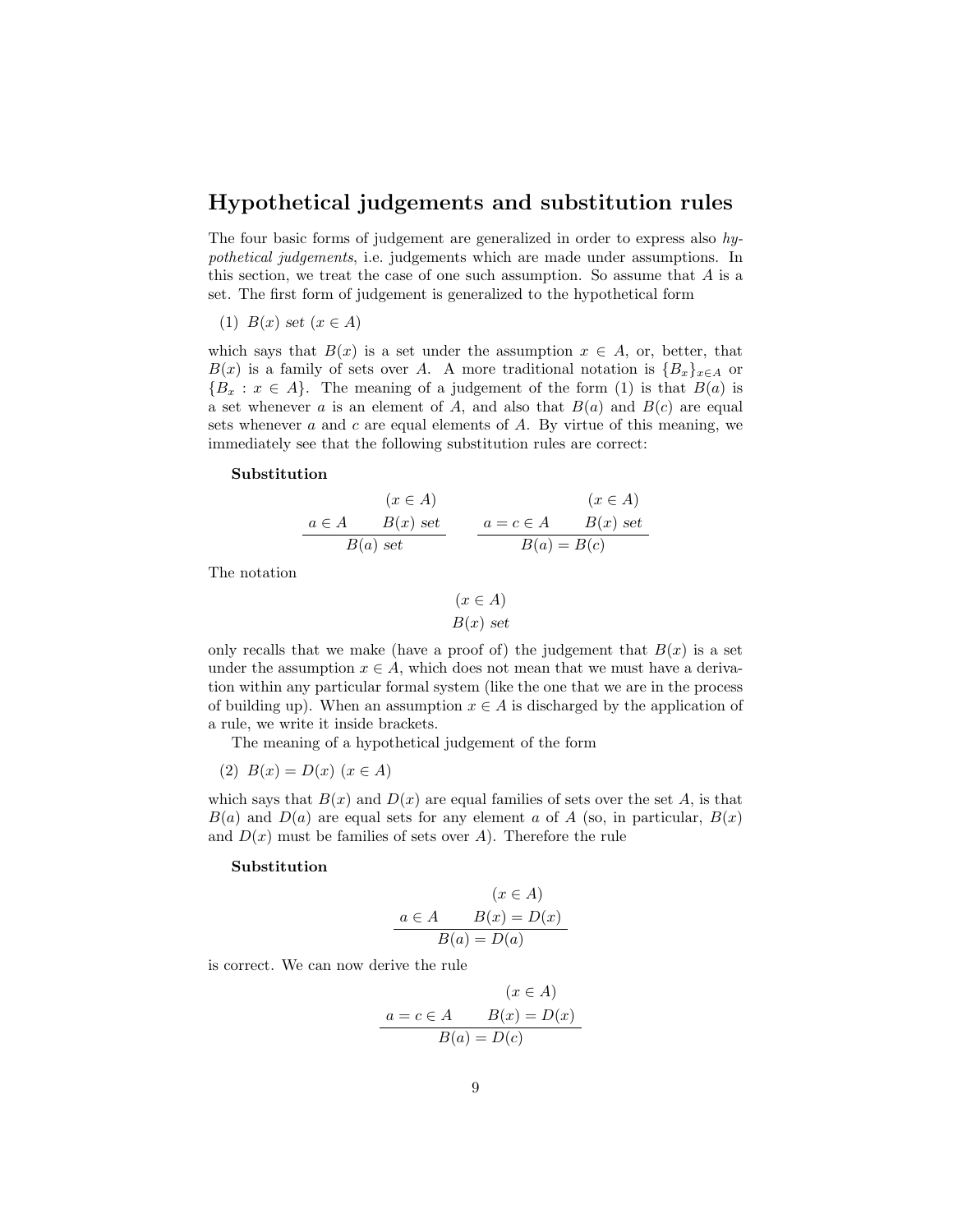from the above rules. In fact, from  $a = c \in A$  and  $B(x)$  set  $(x \in A)$ , we obtain  $B(a) = B(c)$  by the second substitution rule, and from  $c \in A$ , which is implicit in  $a = c \in A$ ,  $B(c) = D(c)$  by the third substitution rule. So  $B(a) = D(c)$  by transitivity.

A hypothetical judgement of the form

$$
(3) b(x) \in B(x) (x \in A)
$$

means that we know  $b(a)$  to be an element of the set  $B(a)$  assuming we know a to be an element of the set A, and that  $b(a) = b(c) \in B(a)$  whenever a and c are equal elements of A. In other words,  $b(x)$  is an extensional function with domain A and range  $B(x)$  depending on the argument x. Then the following rules are justified:

#### Substitution

$$
(x \in A) \qquad (x \in A)
$$
  
\n
$$
\underline{a \in A} \qquad b(x) \in B(x)
$$
  
\n
$$
\underline{b(a) \in B(a)} \qquad \underline{a = c \in A} \qquad b(x) \in B(x)
$$
  
\n
$$
\underline{b(a) = b(c) \in B(a)}
$$

Finally, a judgement of the form

(4) 
$$
b(x) = d(x) \in B(x) \ (x \in A)
$$

means that  $b(a)$  and  $d(a)$  are equal elements of the set  $B(a)$  for any element a of the set A. We then have

### Substitution

$$
(x \in A)
$$

$$
a \in A \qquad b(x) = d(x) \in B(x)
$$

$$
b(a) = d(a) \in B(a)
$$

which is the last substitution rule.

# Judgements with more than one assumption and contexts

<span id="page-15-0"></span>We may now further generalize judgements to include hypothetical judgements with an arbitrary number  $n$  of assumptions. We explain their meaning by induction, that is, assuming we understand the meaning of judgements with  $n-1$  assumptions. So assume we know that

 $A_1$  is a set,

 $A_2(x_1)$  is a family of sets over  $A_1$ ,

 $A_3(x_1, x_2)$  is a family of sets with two indices  $x_1 \in A_1$  and  $x_2 \in A_2(x_1)$ ,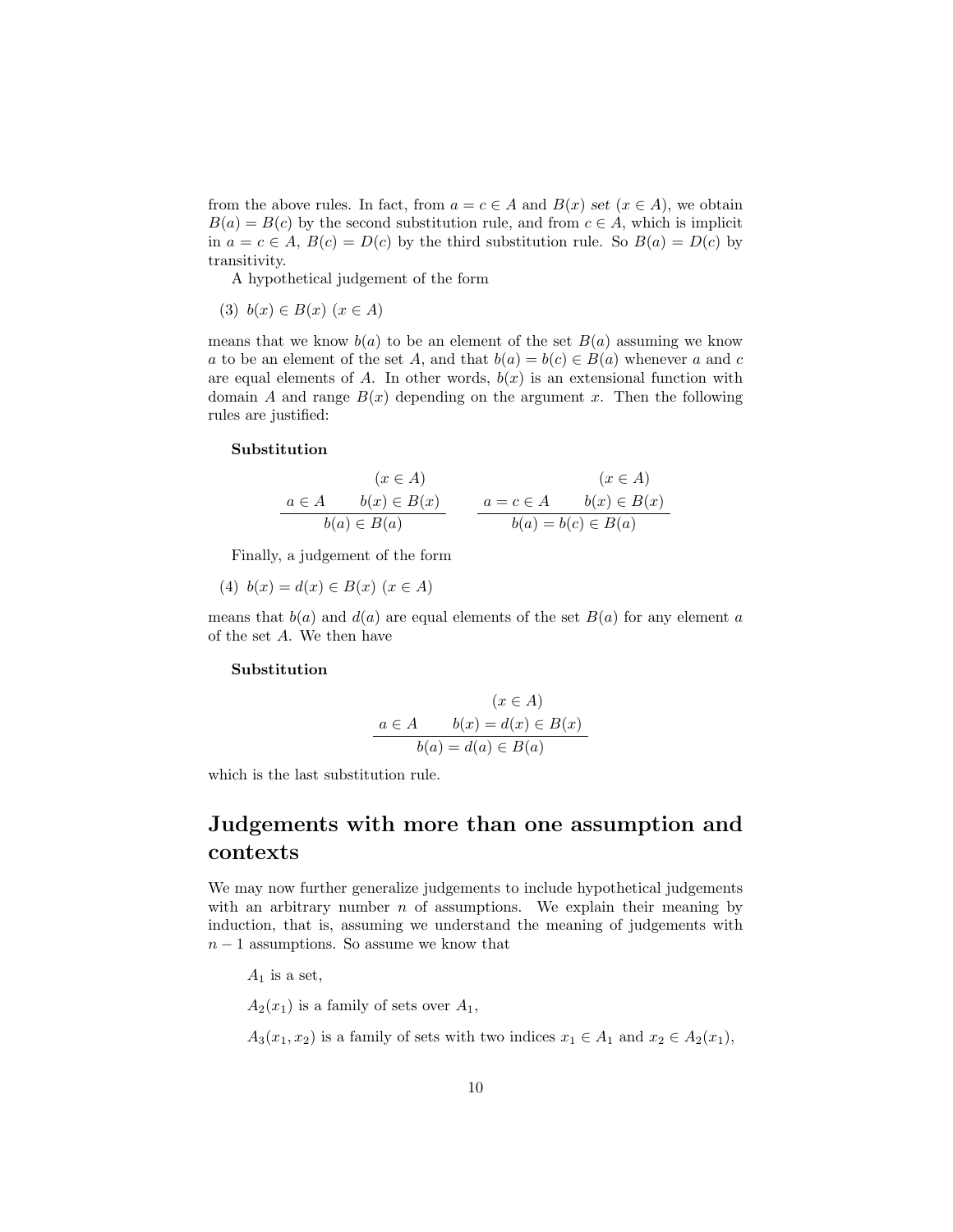$A_n(x_1, \ldots, x_{n-1})$  is a family of sets with  $n-1$  indices  $x_1 \in A_1, x_2 \in A_2(x_1)$ ,  $\ldots$ ,  $x_{n-1} \in A_{n-1}(x_1, \ldots, x_{n-2}).$ 

Then a judgement of the form

. . .

(1)  $A(x_1,...,x_n)$  set  $(x_1 \in A_1, x_2 \in A_2(x_1), ..., x_n \in A_n(x_1,...,x_{n-1}))$ 

means that  $A(a_1, \ldots, a_n)$  is a set whenever  $a_1 \in A_1$ ,  $a_2 \in A_2(a_1), \ldots, a_n \in A_n$  $A_n(a_1, ..., a_{n-1})$  and that  $A(a_1, ..., a_n) = A(b_1, ..., b_n)$  whenever  $a_1 = b_1 \in A_1$ ,  $\ldots, a_n = b_n \in A_n(a_1, \ldots, a_{n-1})$ . We say that  $A(x_1, \ldots, x_n)$  is a family of sets with *n* indices. The *n* assumptions in a judgement of the form  $(1)$  constitute what we call the *context*, which plays a role analogous to the sets of formulae Γ,  $\Delta$  (extra formulae) appearing in Gentzen sequents. Note also that any initial segment of a context is always a context. Because of the meaning of a hypothetical judgement of the form (1), we see that the first two rules of substitution may be extended to the case of  $n$  assumptions, and we understand these extensions to be given.

It is by now clear how to explain the meaning of the remaining forms of hypothetical judgement:

- (2)  $A(x_1,...,x_n) = B(x_1,...,x_n)$   $(x_1 \in A_1, ..., x_n \in A_n(x_1,...,x_{n-1}))$ (equal families of sets with  $n$  indices),
- (3)  $a(x_1, \ldots, x_n) \in A(x_1, \ldots, x_n)$   $(x_1 \in A_1, \ldots, x_n \in A_n(x_1, \ldots, x_{n-1}))$ (function with  $n$  arguments),
- (4)  $a(x_1,...,x_n) = b(x_1,...,x_n) \in A(x_1,...,x_n)$   $(x_1 \in A_1,...,x_n \in A_n(x_1,$  $\dots, x_{n-1})$ ) (equal functions with *n* arguments),

and we assume the corresponding substitution rules to be given.

### Sets and categories

<span id="page-16-0"></span>A category is defined by explaining what an object of the category is and when two such objects are equal. A category need not be a set, since we can grasp what it means to be an object of a given category even without exhaustive rules for forming its objects. For instance, we now grasp what a set is and when two sets are equal, so we have defined the category of sets (and, by the same token, the category of propositions), but it is not a set. So far, we have defined several categories:

the category of sets (or propositions),

the category of elements of a given set (or proofs of a proposition),

the category of families of sets  $B(x)$  ( $x \in A$ ) over a given set A,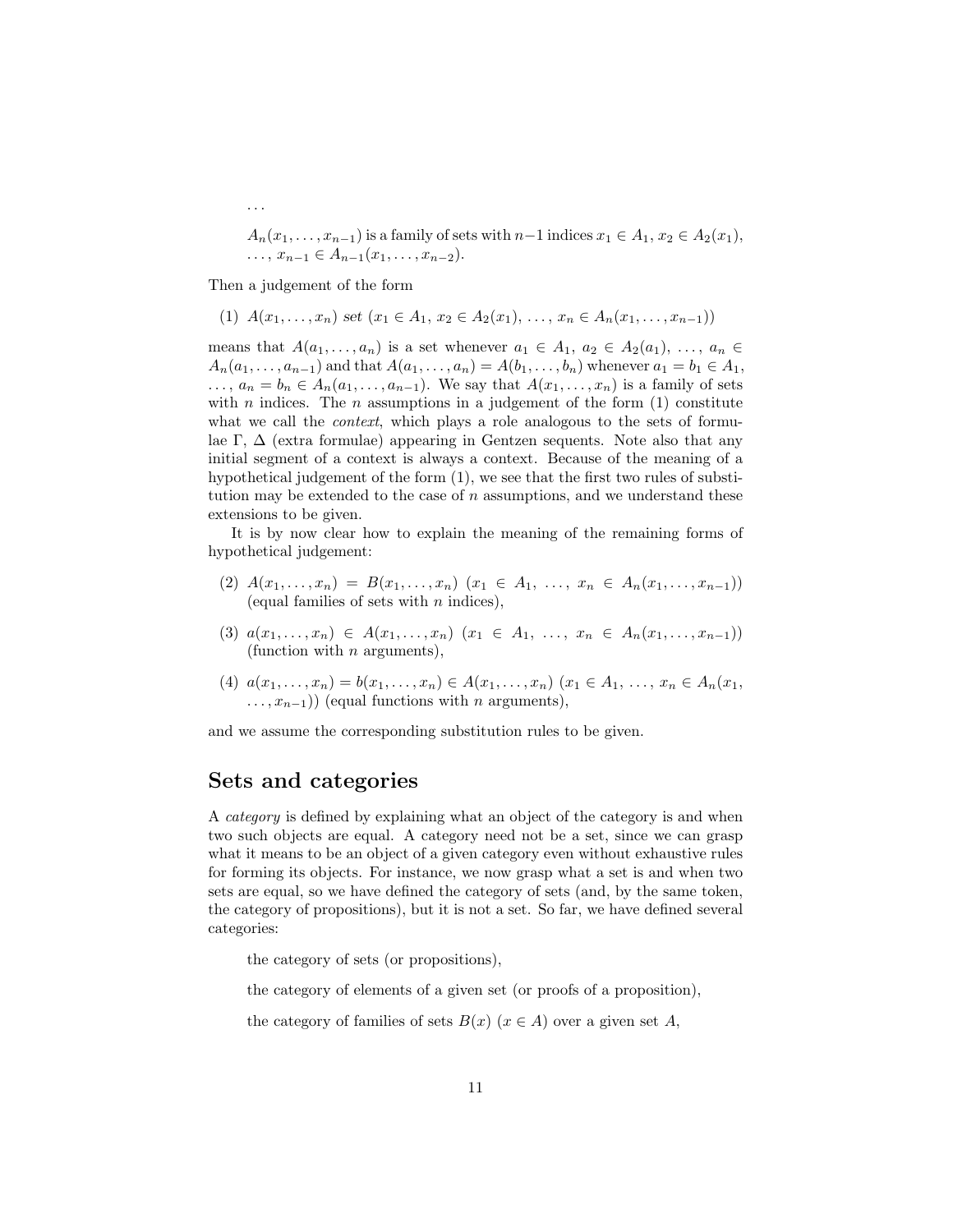the category of functions  $b(x) \in B(x)$   $(x \in A)$ , where A set,  $B(x)$  set  $(x \in A),$ 

the category of families of sets  $C(x, y)$   $(x \in A, y \in B(x))$ , where A set,  $B(x)$  set  $(x \in A)$ ,

the category of functions  $c(x, y) \in C(x, y)$   $(x \in A, y \in B(x))$ , where A is a set,  $B(x)$  ( $x \in A$ ) and  $C(x, y)$  ( $x \in A$ ,  $y \in B(x)$ ) families of sets,

etc.

In addition to these, there are higher categories, like the category of binary function which take two sets into another set. The function  $\times$ , which takes two sets A and B into their cartesian product  $A \times B$ , is an example of an object of that category.

We will say *object* of a category but *element* of a set, which reflects the difference between categories and sets. To define a category it is not necessary to prescribe how its objects are formed, but just to grasp what an (arbitrary) object of the category is. Each set determines a category, namely the category of elements of the set, but not conversely: for instance, the category of sets and the category of propositions are not sets, since we cannot describe how all their elements are formed. We can now say that a judgement is a statement to the effect that something is an object of a category  $(a \in A, A \text{ set}, ...)$  or that two objects of a category are equal  $(a = b \in A, A = B, \dots).$ 

What about the word *type* in the logical sense given to it by Russell with his ramified (resp. simple) theory of types? Is type synonymous with category or with set? In some cases with the one, it seems, and in other cases with the other. And it is this confusion of two different concepts which has led to the impredicativity of the simple theory of types. When a type is defined as the range of significance of a propositional function, so that types are what the quantifiers range over, then it seems that a type is the same thing as a set. On the other hand, when one speaks about the simple types of propositions, properties of individuals, relations between individuals etc., it seems as if types and categories are the same. The important difference between the ramified types of propositions, properties, relations etc. of some finite order and the simple types of all propositions, properties, relations etc. is precisely that the ramified types are (or can be understood as) sets, so that it makes sense to quantify over them, whereas the simple types are mere categories.

For example,  $B^A$  is a set, the set of functions from the set A to the set B  $(B^A$  will be introduced as an abbreviation for  $(\Pi x \in A) B(x)$ , when  $B(x)$  is constantly equal to B). In particular,  $\{0,1\}^A$  is a set, but it is not the same thing as  $\wp(A)$ , which is only a category. The reason that  $B^A$  can be construed as a set is that we take the notion of function as primitive, instead of defining a function as a set of ordered pairs or a binary relation satisfying the usual existence and uniqueness conditions, which would make it a category (like  $\wp(A)$ ) instead of a set.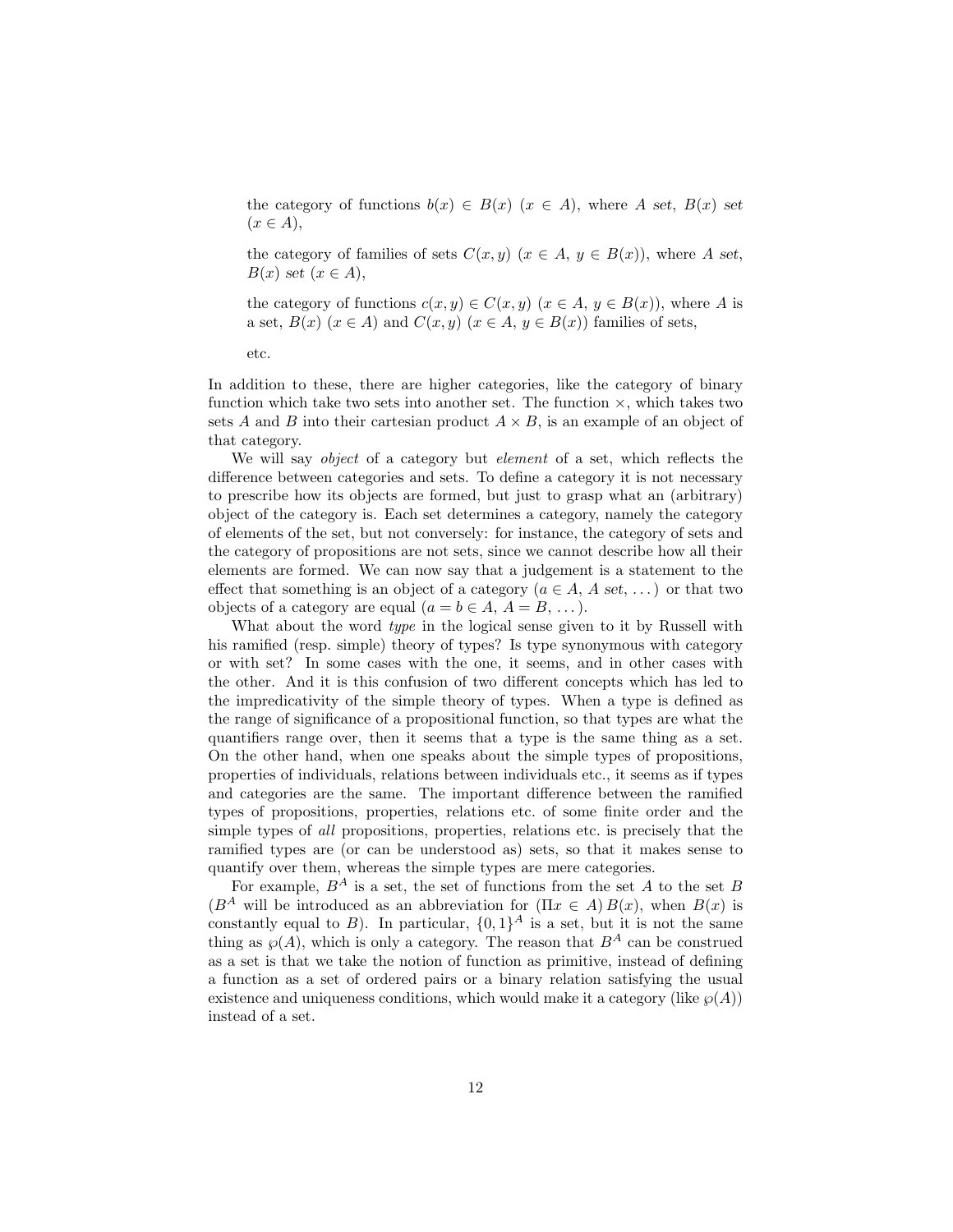When one speaks about data types in computer science, one might just as well say data sets. So here type is always synonymous with set and not with category.

### General remarks on the rules

<span id="page-18-0"></span>We now start to give the rules for the different symbols we use. We will follow a common pattern in giving them. For each operation we have four rules:

set formation,

introduction,

elimination,

equality.

The formation rule says that we can form a certain set (proposition) from certain other sets (propositions) or families of sets (propositional functions). The introduction rules say what are the canonical elements (and equal canonical elements) of the set, thus giving its meaning. The elimination rule shows how we may define functions on the set defined by the introduction rules. The equality rules relate the introduction and elimination rules by showing how a function defined by means of the elimination rule operates on the canonical elements of the set which are generated by the introduction rules.

In the interpretation of sets as propositions, the formation rules are used to form propositions, introduction and elimination rules are like those of  $\text{Centzen}^9$  $\text{Centzen}^9$ , and the equality rules correspond to the reduction rules of  $Prawitz<sup>10</sup>$  $Prawitz<sup>10</sup>$  $Prawitz<sup>10</sup>$ .

We remark here also that to each rule of set formation, introduction and elimination, there corresponds an equality rule, which allows us to substitute equals for equals.

The rules should be rules of immediate inference; we cannot further analyse them, but only explain them. However, in the end, no explanation can substitute each individual's understanding.

### Cartesian product of a family of sets

<span id="page-18-1"></span>Given a set A and a family of sets  $B(x)$  over the set A, we can form the *product*:

### Π-formation

|                          | $(x \in A)$ |         | $(x \in A)$                               |
|--------------------------|-------------|---------|-------------------------------------------|
| A set                    | $B(x)$ set  | $A = C$ | $B(x) = D(x)$                             |
| $(\Pi x \in A) B(x)$ set |             |         | $(\Pi x \in A) B(x) = (\Pi x \in C) D(x)$ |

<span id="page-18-2"></span> $9G.$  Gentzen, Untersuchungen über das logische Schliessen, Mathematische Zeitschrift, Vol. 39, 1934, pp. 176–210 and 405–431.

<span id="page-18-3"></span> $10D$ . Prawitz, Natural Deduction, A Proof-Theoretical Study, Almqvist & Wiksell, Stockholm, 1965.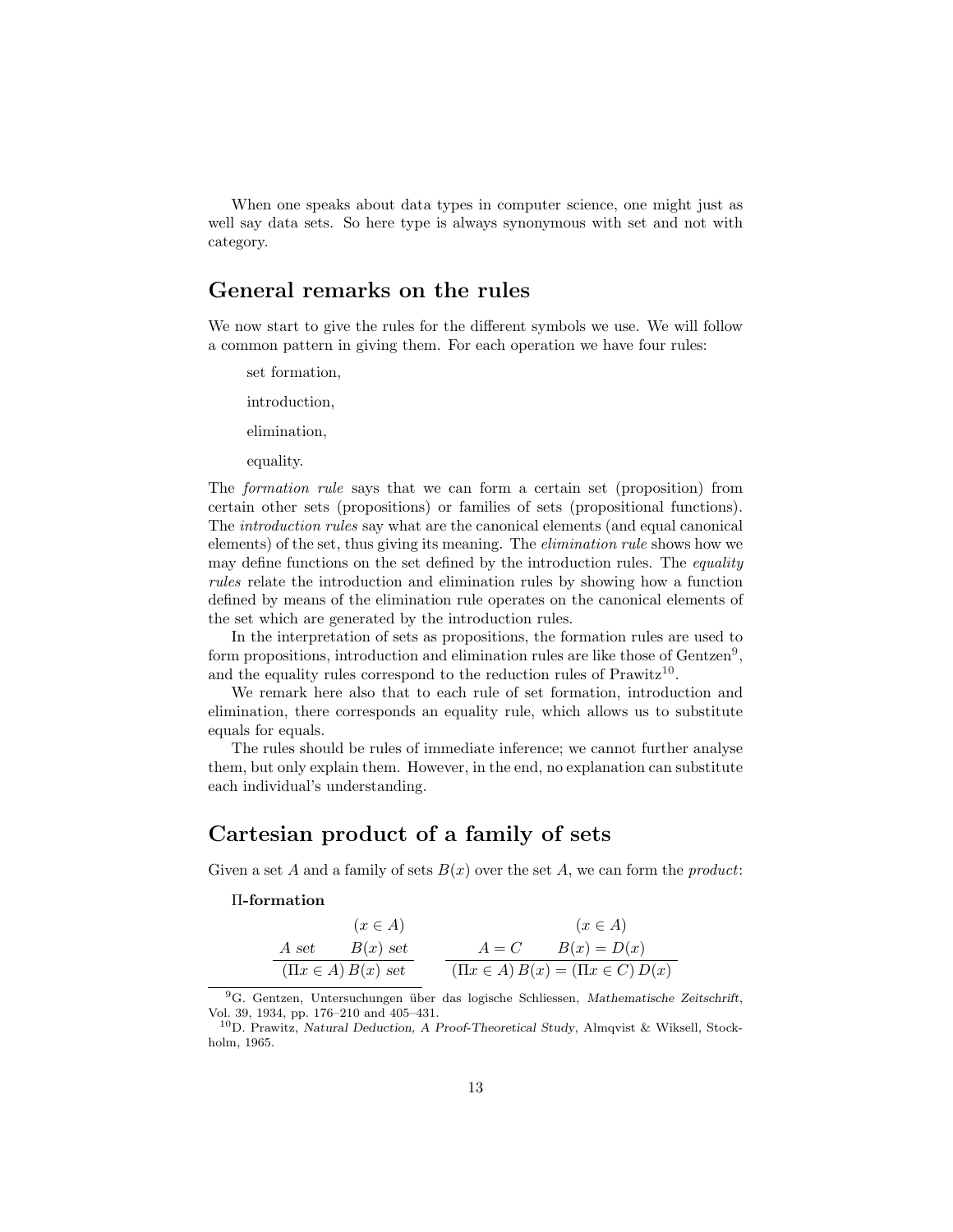The second rule says that from equal arguments we get equal values. The same holds for all other set forming operations, and we will never spell it out again. The conclusion of the first rule is that something is a set. To understand which set it is, we must know how its canonical elements and its equal canonical elements are formed. This is explained by the introduction rules:

### Π-introduction

$$
(x \in A)
$$

$$
b(x) \in B(x)
$$

$$
\overline{(\lambda x) b(x) \in (\Pi x \in A) B(x)}
$$

$$
(x \in A)
$$

$$
b(x) = d(x) \in B(x)
$$

$$
(\lambda x) b(x) = (\lambda x) d(x) \in (\Pi x \in A) B(x)
$$

Note that these rules introduce canonical elements and equal canonical elements, even if  $b(a)$  is not a canonical element of  $B(a)$  for  $a \in A$ . Also, we assume that the usual variable restriction is met, i.e. that  $x$  does not appear free in any assumption except (those of the form)  $x \in A$ . Note that it is necessary to understand that  $b(x) \in B(x)$   $(x \in A)$  is a function to be able to form the canonical element  $(\lambda x) b(x) \in (\Pi x \in A) B(x)$ ; we could say that the latter is a name of the former. Since, in general, there are no exhaustive rules for generating all functions from one set to another, it follows that we cannot generate inductively all the elements of a set of the form  $(\Pi x \in A) B(x)$  (or, in particular, of the form  $B^A$ , like  $\mathbb{N}^{\mathbb{N}}$ ).

We can now justify the second rule of set formation. So let  $(\lambda x) b(x)$  be a canonical element of  $(\Pi x \in A) B(x)$ . Then  $b(x) \in B(x)$   $(x \in A)$ . Therefore, assuming  $x \in C$  we get  $x \in A$  by symmetry and equality of sets from the premiss  $A = C$ , and hence  $b(x) \in B(x)$ . Now, from the premiss  $B(x) = D(x)$   $(x \in A)$ , again by equality of sets (which is assumed to hold also for families of sets), we obtain  $b(x) \in D(x)$ , and hence  $(\lambda x) b(x) \in (\Pi x \in C) D(x)$  by  $\Pi$ -introduction. The other direction is similar.

$$
(x \in C) \quad \frac{A = C}{C = A} \quad (x \in C) \quad \frac{A = C}{C = A}
$$
\n
$$
x \in A \quad x \in A
$$
\n
$$
b(x) \in B(x) \quad B(x) = D(x)
$$
\n
$$
b(x) \in D(x)
$$
\n
$$
(x, b)(x) \in (\Pi x \in C) D(x)
$$

We remark that the above derivation cannot be considered as a formal proof of the second Π-formation rule in type theory itself since there is no formal rule of proving an equality between two sets which corresponds directly to the explanation of what such an equality means. We also have to prove that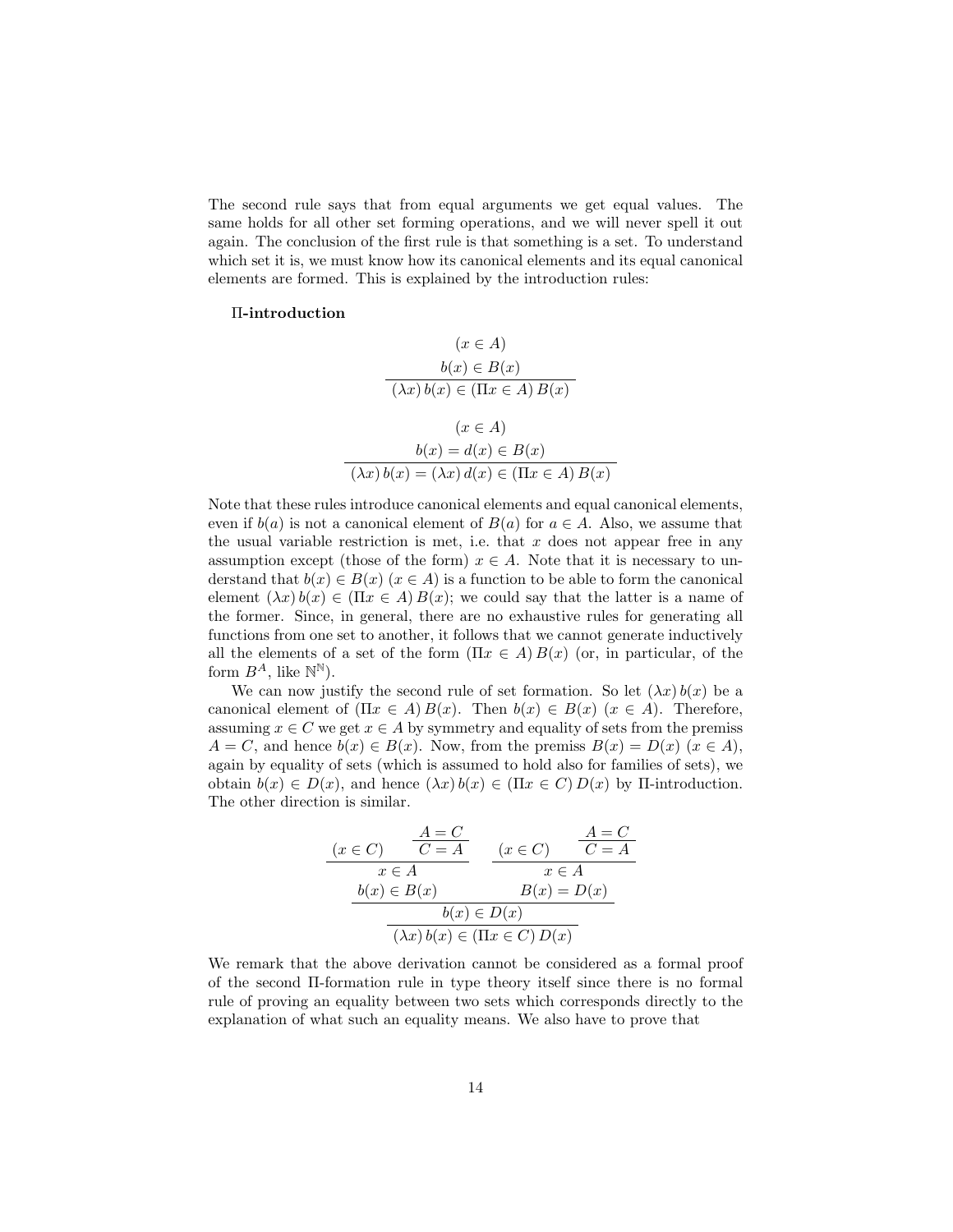$$
\frac{(\lambda x) b(x) = (\lambda x) d(x) \in (\Pi x \in A) B(x)}{(\lambda x) b(x) = (\lambda x) d(x) \in (\Pi x \in C) D(x)}
$$

under the same assumptions. So let  $(\lambda x) b(x)$  and  $(\lambda x) d(x)$  be equal canonical elements of  $(\Pi x \in A) B(x)$ . Then  $b(x) = d(x) \in B(x)$   $(x \in A)$ , and therefore the derivation

$$
\frac{A=C}{x \in A} \qquad \frac{A=C}{C=A} \qquad \frac{A=C}{x \in A}
$$
\n
$$
b(x) = d(x) \in B(x) \qquad B(x) = D(x)
$$
\n
$$
b(x) = d(x) \in D(x)
$$
\n
$$
\frac{b(x) = d(x) \in D(x)}{(\lambda x) b(x) = (\lambda x) d(x) \in (\Pi x \in C) D(x)}
$$

shows that  $(\lambda x) b(x)$  and  $(\lambda x) d(x)$  are equal canonical elements of  $(\Pi x \in C) D(x)$ .

### Π-elimination

$$
c \in (\Pi x \in A) B(x) \qquad a \in A
$$
  
 
$$
Ap(c, a) \in B(a)
$$
  

$$
c = d \in (\Pi x \in A) B(x) \qquad a = b \in A
$$
  

$$
Ap(c, a) = Ap(d, b) \in B(a)
$$

We have to explain the meaning of the new constant  $Ap (Ap for Application)$ .  $Ap(c, a)$  is a method of obtaining a canonical element of  $B(a)$ , and we now explain how to execute it. We know that  $c \in (\Pi x \in A) B(x)$ , that is, that c is a method which yields a canonical element  $(\lambda x) b(x)$  of  $(\Pi x \in A) B(x)$  as result. Now take  $a \in A$  and substitute it for x in  $b(x)$ . Then  $b(a) \in B(a)$ . Calculating  $b(a)$ , we obtain as result a canonical element of  $B(a)$ , as required. Of course, in this explanation, no concrete computation is carried out; it has the character of a thought experiment (Ger. Gedankenexperiment). We use  $Ap(c, a)$  instead of the more common  $b(a)$  to distinguish the result of applying the binary application function Ap to the two arguments  $c$  and  $a$  from the result of applying  $b$ to a. Ap(c, a) corresponds to the application operation  $(ca)$  in combinatory logic. But recall that in combinatory logic there are no type restrictions, since one can always form  $(c a)$ , for any c and a.

### Π-equality

$$
(x \in A)
$$

$$
a \in A \qquad b(x) \in B(x)
$$

$$
\overline{Ap((\lambda x) b(x), a) = b(a) \in B(a)}
$$

$$
c \in (\Pi x \in A) B(x)
$$

$$
c = (\lambda x) Ap(c, x) \in (\Pi x \in A) B(x)
$$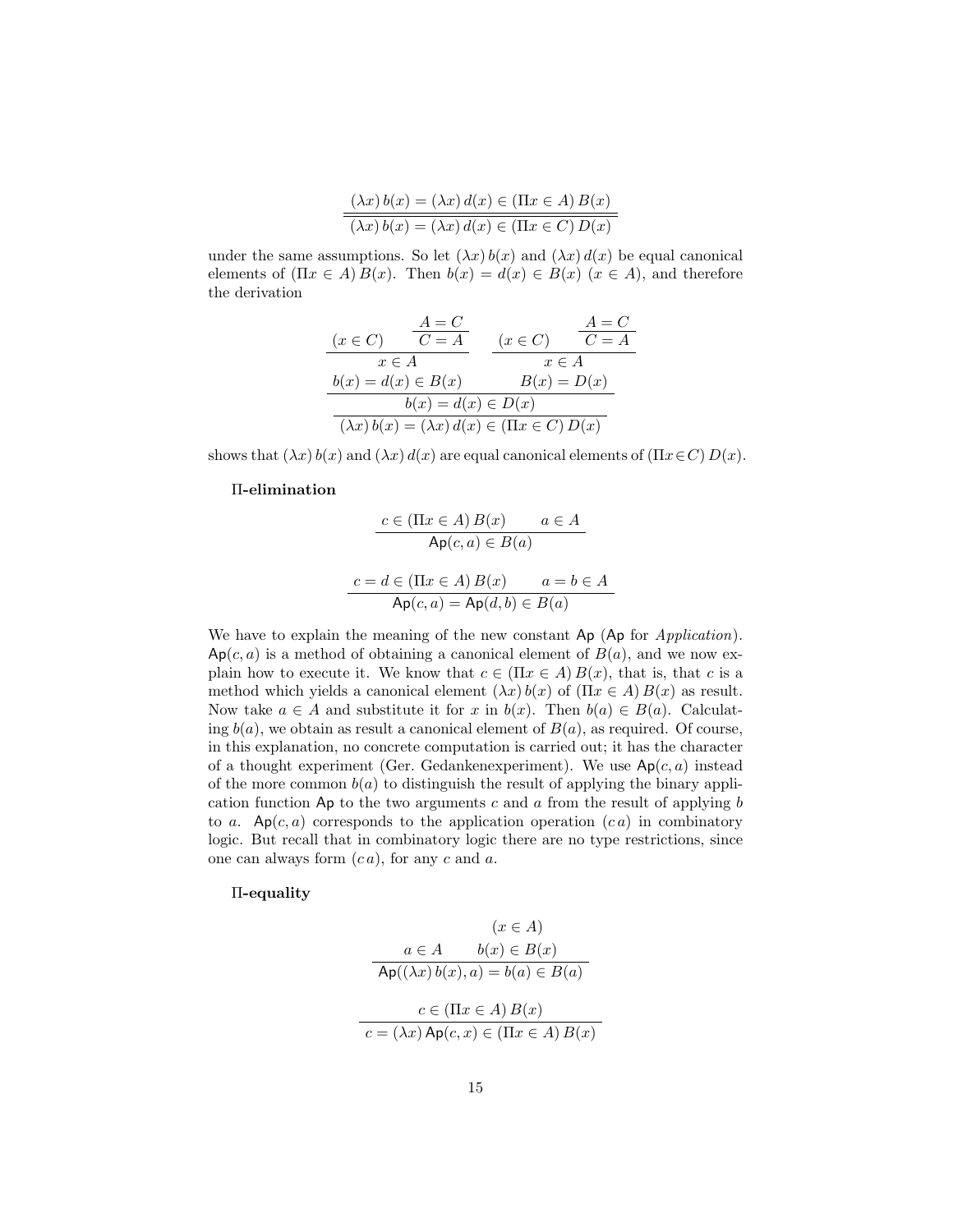The first equality rule show how the new function Ap operates on the canonical elements of  $(\Pi x \in A) B(x)$ . Think of  $(\lambda x) b(x)$  as a name of the program  $b(x)$ . Then the first rule says that applying the name of a program to an argument yields the same result as executing the program with that argument as input. Similarly, the second rule is needed to obtain a notation,  $Ap(c, x)$ , for a program of which we know only the name c. The second rule can be explained as follows. Recall that two elements are equal if they yield equal canonical elements as results. So suppose c yields the result  $(\lambda x) b(x)$ , where  $b(x) \in B(x)$   $(x \in A)$ . Since  $(\lambda x)$  Ap $(c, x)$  is canonical, what we want to prove is

$$
(\lambda x) b(x) = (\lambda x) \operatorname{Ap}(c, x) \in B(x) \qquad (x \in A)
$$

By the rule of  $\Pi$ -introduction for equal elements, we need  $b(x) = Ap(c, x) \in B(x)$  $(x \in A)$ . This means  $b(a) = Ap(c, a) \in B(a)$  provided  $a \in A$ . But this is true, since c yields  $(\lambda x) b(x)$  and hence  $Ap(c, a)$  yields the same value as  $b(a)$ .

The rules for products contain the rules for  $B^A$ , which is the set of functions from the set A to the set B. In fact, we take  $B^A$  to be  $(\Pi x \in A)$  B, where B does not depend on x. Here the concept of *definitional equality* is useful.

# Definitional equality

<span id="page-21-0"></span>Definitional equality is intensional equality, or equality of meaning (synonymy). We use the symbol  $\equiv$  or  $=_{\text{def.}}$  (which was first introduced by Burali-Forti). Definitional equality  $\equiv$  is a relation between linguistic expressions; it should not be confused with equality between objects (sets, elements of a set etc.) which we denote by  $=$ . Definitional equality is the equivalence relation generated by abbreviatory definitions, changes of bound variables and the principle of substituting equals for equals. Therefore it is decidable, but not in the sense that  $a \equiv b \vee \neg (a \equiv b)$  holds, simply because  $a \equiv b$  is not a proposition in the sense of the present theory. Definitional equality is essential in checking the formal correctness of a proof. In fact, to check the correctness of an inference like

$$
\begin{array}{c|c}\nA \; true & B \; true \\
\hline\nA \; \& \; B \; true\n\end{array}
$$

for instance, we must in particular make sure that the occurrences of the expressions A and B above the line and the corresponding occurrences below are the same, that is, that they are definitionally equal. Note that the rewriting of an expression is not counted as a formal inference.

### Applications of the cartesian product

<span id="page-21-1"></span>First, using definitional equality, we can now define  $B^A$  by putting

$$
B^A \equiv A \rightarrow B \equiv (\Pi x \in A) B,
$$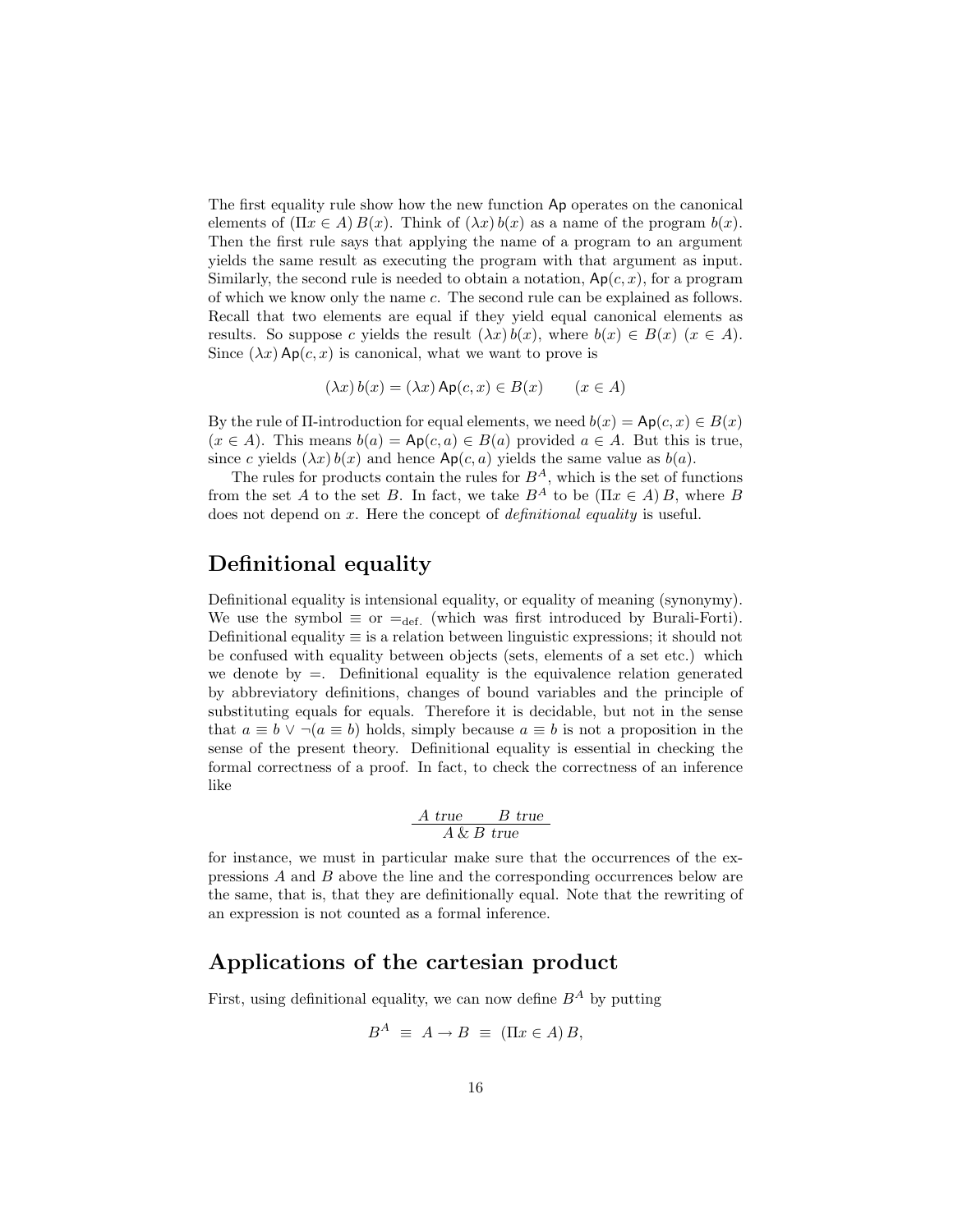provided  $B$  does not depend on  $x$ . We next consider the  $\Pi$ -rules in the interpretation of propositions as sets. If, in the first rule,  $\Pi$ -formation, we think of  $B(x)$ as a proposition instead of a set, then, after the definition

$$
(\forall x \in A) B(x) \equiv (\Pi x \in A) B(x),
$$

it becomes the rule

#### ∀-formation

$$
(x \in A)
$$
  
*A set*  $B(x)$  prop.  
 $(\forall x \in A) B(x)$  prop.

which says that universal quantification forms propositions. A set merely says that the domain over which the universal quantifier ranges is a set and this is why we do not change it into A prop. Note that the rule of  $\forall$ -formation is just an instance of Π-formation. We similarly have

### ∀-introduction

$$
(x \in A)
$$
  

$$
B(x) \text{ true}
$$
  

$$
(\forall x \in A) B(x) \text{ true}
$$

which is obtained from the rule of  $\Pi$ -introduction by *suppressing* the proof  $b(x)$ . Namely we write in general A true instead of  $a \in A$  for some a, when A is thought of as a proposition and we don't care about what its proof (construction) is.

More generally, we can suppress proofs as follows. Suppose that

$$
a(x_1, ..., x_n) \in A(x_1, ..., x_m)
$$
  
\n
$$
(x_1 \in A_1, ..., x_m \in A_m(x_1, ..., x_{m-1}),
$$
  
\n
$$
x_{m+1} \in A_{m+1}(x_1, ..., x_m), ..., x_n \in A_n(x_1, ..., x_m))
$$

namely, suppose that  $A_{m+1}$  up to  $A_n$  and A depend only on  $x_1, \ldots, x_m$ . Then, if we are merely inerested in the truth of  $A(x_1, \ldots, x_m)$ , it is inessential to write explicit symbols for the elements of  $A_{m+1}, \ldots, A_n$ ; so we abbreviate it with

$$
A(x_1,...,x_m)
$$
 true  
\n $(x_1 \in A_1,...,x_m \in A_m(x_1,...,x_{m-1}),$   
\n $A_{m+1}(x_1,...,x_m)$  true,...,  $A_n(x_1,...,x_m)$  true).

Similarly, we write

$$
A(x_1,...,x_m)
$$
 prop.  
\n $(x_1 \in A_1,...,x_m \in A_m(x_1,...,x_{m-1}),$   
\n $A_{m+1}(x_1,...,x_m)$  true,...,  $A_n(x_1,...,x_m)$  true)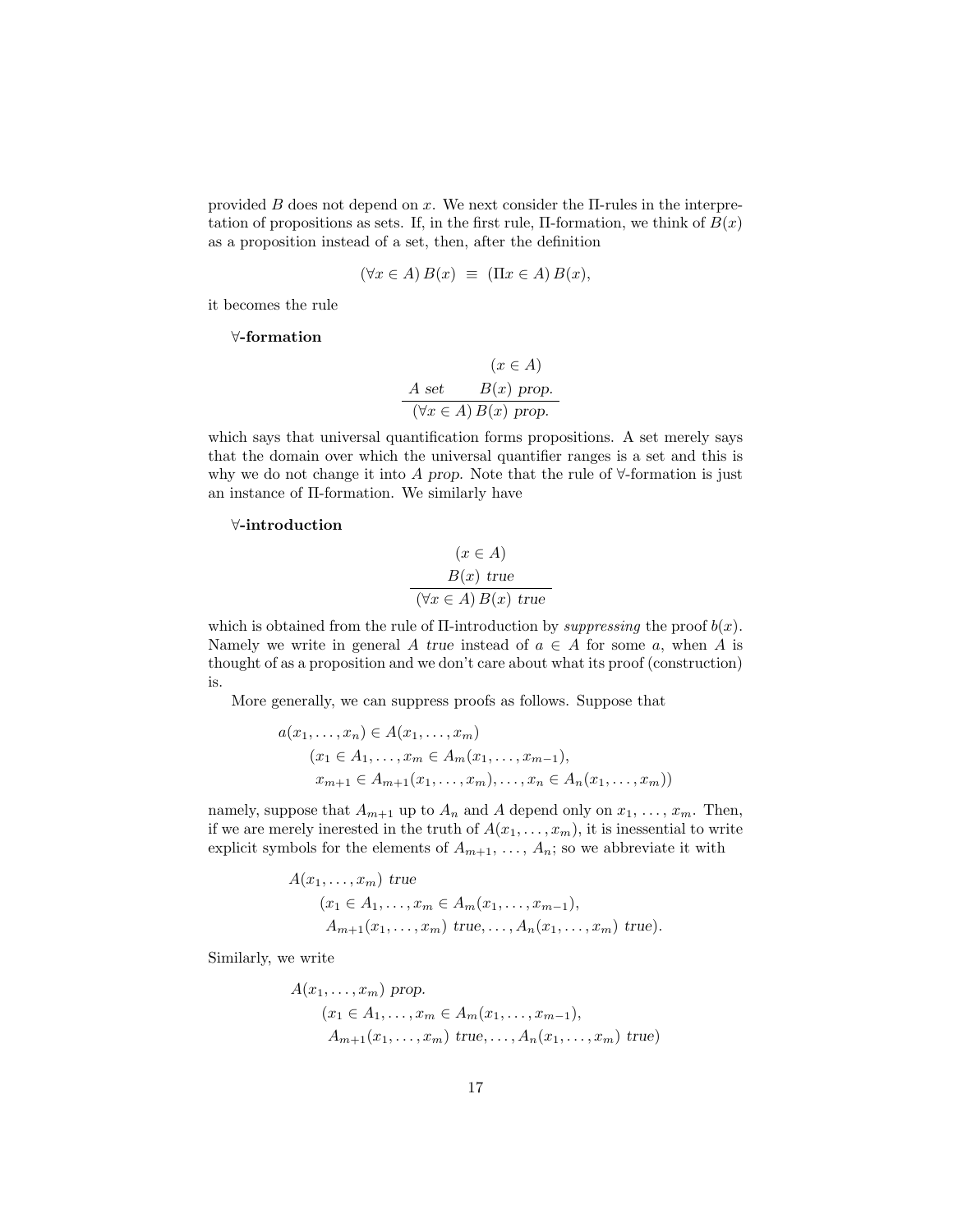that is,  $A(x_1, \ldots, x_m)$  is a proposition provided  $x_1 \in A_1, \ldots, x_m \in A_m(x_1, \ldots, x_m)$  $\dots, x_{m-1}$ ) and  $A_{m+1}(x_1, \dots, x_m), \dots, A_n(x_1, \dots, x_m)$  are all true, as an abbreviation of

$$
A(x_1, ..., x_m) \text{ prop.}
$$
  
\n $(x_1 \in A_1, ..., x_m \in A_m(x_1, ..., x_{m-1}),$   
\n $x_{m+1} \in A_{m+1}(x_1, ..., x_m), ..., x_n \in A_n(x_1, ..., x_m)).$ 

Turning back to the ∀-rules, from the rule of Π-elimination, we have in particular

∀-elimination

$$
\frac{a \in A \qquad (\forall x \in A) B(x) \text{ true}}{B(a) \text{ true}}
$$

Restoring proofs, we see that, if c is a proof of  $(\forall x \in A) B(x)$ , then Ap(c, a) is a proof of  $B(a)$ ; so a proof of  $(\forall x \in A) B(x)$  is a method which takes an arbitrary element of A into a proof of  $B(a)$ , in agreement with the intuitionistic interpretation of the universal quantifier.

If we now define

$$
A \supset B \equiv A \to B \equiv B^A \equiv (\Pi x \in A) B,
$$

where  $B$  does not depend on  $x$ , we obtain from the  $\Pi$ -rules the rules for implication. From the rule of  $\Pi$ -formation, assuming  $B$  does not depend on  $x$ , we obtain

#### ⊃-formation

$$
\begin{array}{c}\n (A \; true) \\
 \underline{A} \; prop. \quad B \; prop. \\
 \underline{A \supset B} \; prop.\n \end{array}
$$

which is a generalization of the usual rule of forming  $A \supset B$ , since we may also use the assumption  $A$  true to prove  $B$  prop. This generalization is perhaps more evident in the Kolmogorov interpretation, where we might be in the position to judge  $B$  to be a problem only under the assumption that the problem  $A$  can be solved, which is clearly sufficient for the problem  $A \supset B$ , that is, the problem of solving  $B$  provided that  $A$  can be solved, to make sense. The inference rules for ⊃ are:

#### ⊃-introduction

$$
\frac{(A \text{ true})}{B \text{ true}}
$$
  

$$
A \supset B \text{ true}
$$

which comes from the rule of Π-introduction by suppressing proofs, and

#### ⊃-eliminiation

$$
\frac{A \supset B \ true}{B \ true}
$$

which is obtained from the rule of Π-elimination by the same process.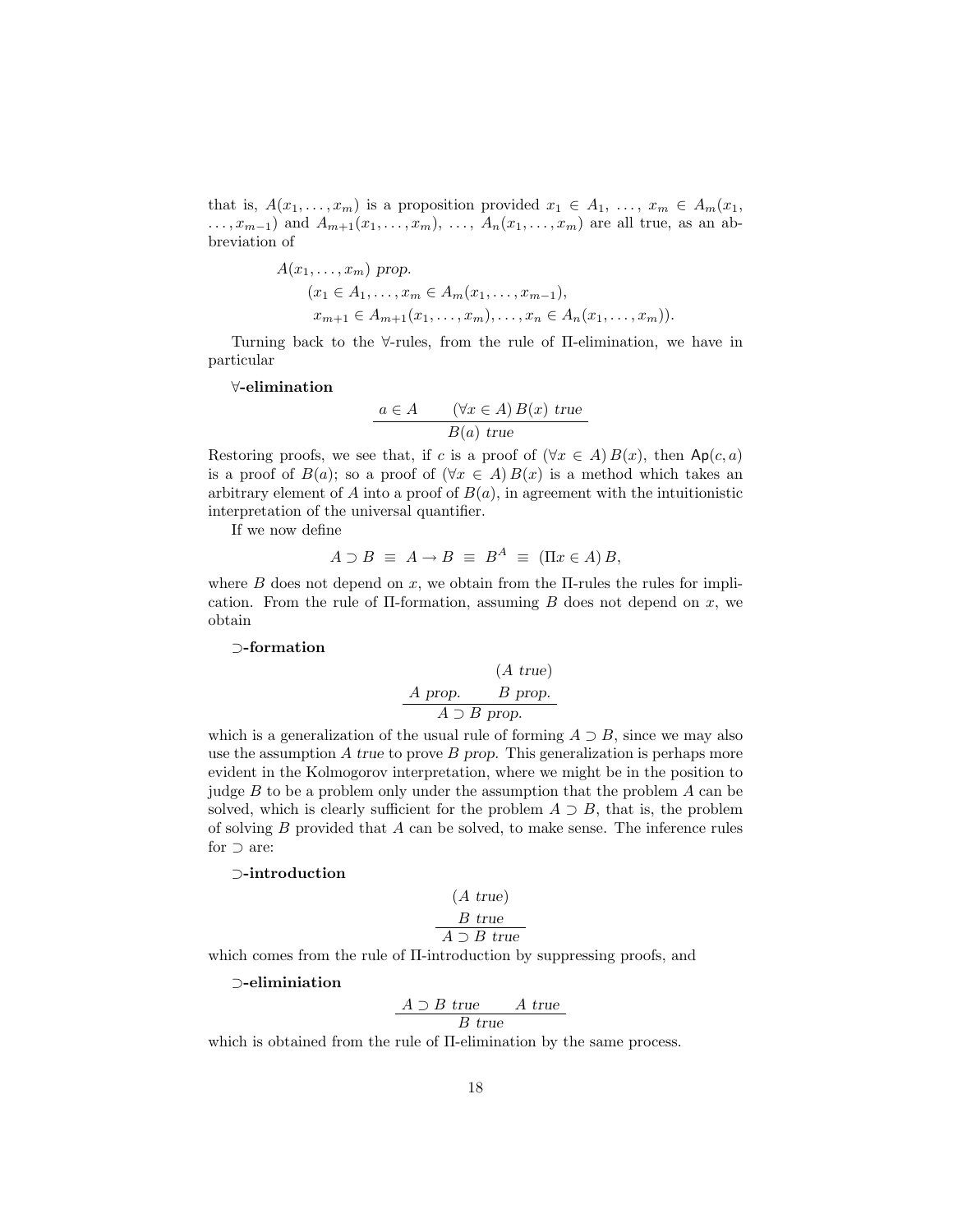Example (the combinator *I*). Assume A set and  $x \in A$ . Then, by  $\Pi$ introduction, we obtain  $(\lambda x) x \in A \to A$ , and therefore, for any proposition A,  $A \supseteq A$  is true. This expresses the fact that a proof of  $A \supseteq A$  is the method: take the same proof (construction). We can define the combinator  $I$  putting  $I \equiv (\lambda x) x$ . Note that the same I belongs to any set of the form  $A \to A$ , since we do not have different variables for different types.

**Example (the combinator K).** Assume A set,  $B(x)$  set  $(x \in A)$  and let  $x \in A$ ,  $y \in B(x)$ . Then, by  $\lambda$ -abstraction on y, we obtain  $(\lambda y) x \in B(x) \to A$ , and, by  $\lambda$ -abstraction on x,  $(\lambda x)(\lambda y)x \in (\Pi x \in A)(B(x) \to A)$ . We can define the combinator K putting  $K = (\lambda x)(\lambda y)x$ . If we think of A and B as proppositions, where  $B$  does not depend on  $x$ ,  $K$  appears as a proof of  $A \supset (B \supset A)$ ; so  $A \supset (B \supset A)$  is true. K expresses the method: given any proof x of A, take the function from B to A which is constantly x for any proof y of B.

**Example (the combinator** S). Assume A set,  $B(x)$  set  $(x \in A)$ ,  $C(x, y)$  set  $(x \in A, y \in B(x))$  and let  $x \in A, f \in (\Pi x \in A) B(x)$  and  $g \in (\Pi x \in A)$  $(\Pi y \in B(x)) C(x, y)$ . Then  $Ap(f, x) \in B(x)$  and  $Ap(g, x) \in (\Pi y \in B(x)) C(x, y)$ by Π-elimination. So, again by Π-elimination,

$$
\mathsf{Ap}(\mathsf{Ap}(g,x),\mathsf{Ap}(f,x)) \in C(x,\mathsf{Ap}(f,x)).
$$

Now, by  $\lambda$ -abstraction on x, we obtain

$$
(\lambda x) \operatorname{Ap}(\operatorname{Ap}(g, x), \operatorname{Ap}(f, x)) \in (\Pi x \in A) C(x, \operatorname{Ap}(f, x)),
$$

and, by  $\lambda$ -abstraction on f,

$$
(\lambda f) (\lambda x) \operatorname{Ap}(\operatorname{Ap}(g, x), \operatorname{Ap}(f, x))
$$
  
\n
$$
\in (\Pi f \in (\Pi x \in A) B(x)) (\Pi x \in A) C(x, \operatorname{Ap}(f, x)).
$$

Since the set to the right does not depend on  $g$ , abstracting on  $g$ , we obtain

$$
(\lambda g) (\lambda f) (\lambda x) \operatorname{Ap}(\operatorname{Ap}(g, x), \operatorname{Ap}(f, x))
$$
  
\n
$$
\in (\Pi x \in A) (\Pi y \in B(x)) C(x, y)
$$
  
\n
$$
\rightarrow (\Pi f \in (\Pi x \in A) B(x)) (\Pi x \in A) C(x, \operatorname{Ap}(f, x)).
$$

We may now put

$$
S \equiv (\lambda g) (\lambda f) (\lambda x) \operatorname{Ap}(\operatorname{Ap}(g, x), \operatorname{Ap}(f, x))
$$

which is the usual combinator S, denoted by  $\lambda g f x. g x(f x)$  in combinatory logic. In this way, we have assigned a type (set) to the combinator S. Now think of  $C(x, y)$  as a propositional function. Then we have proved

$$
(\forall x \in A) (\forall y \in B(x)) C(x, y)
$$
  
\n
$$
\supset (\forall f \in (\Pi x \in A) B(x)) (\forall x \in A) C(x, \text{Ap}(f, x)) \text{ true}
$$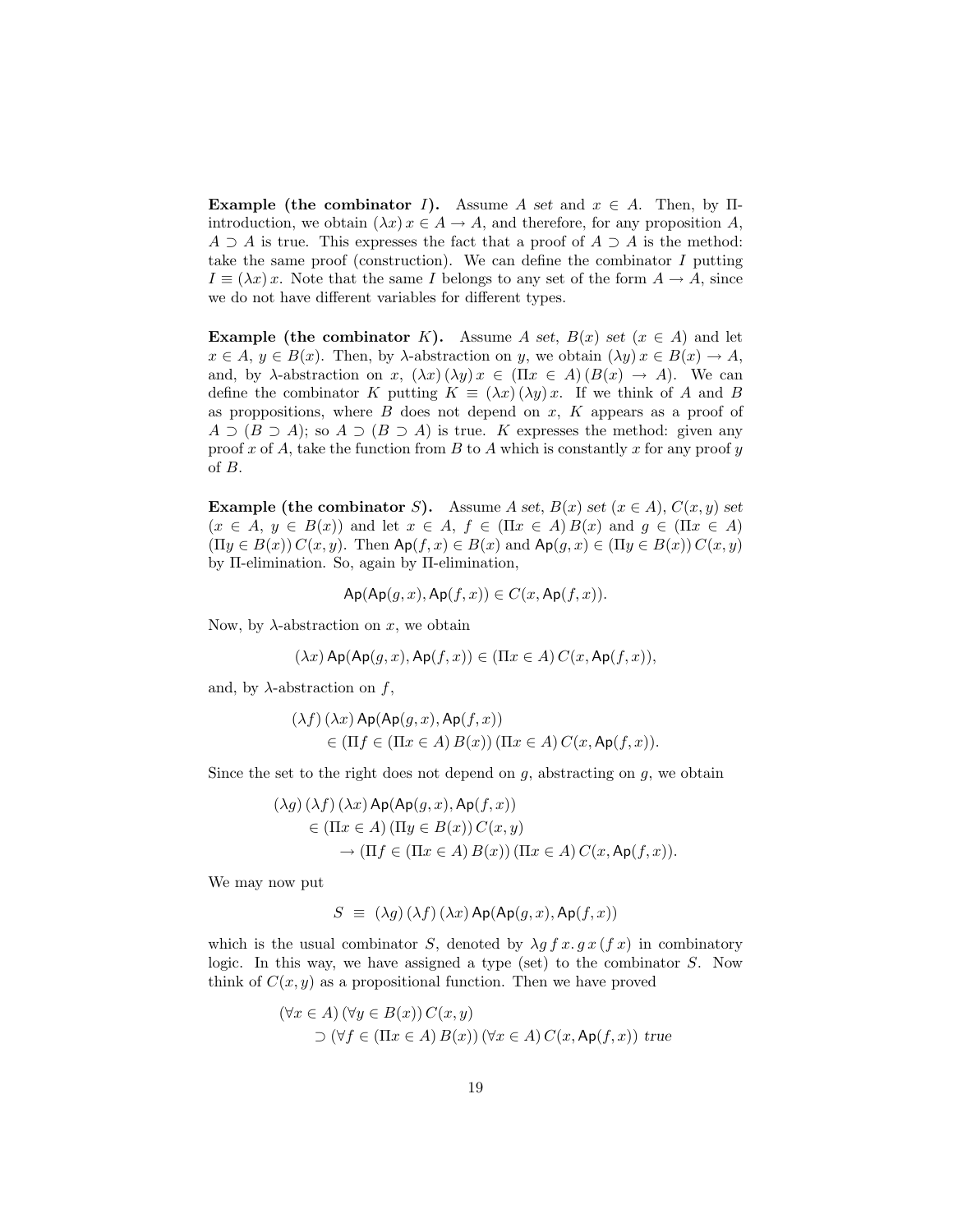which is traditionally written

$$
(\forall x \in A) (\forall y \in B(x)) (C(x, y)) \supset (\forall f \in \prod_{x \in A} B_x) (\forall x \in A) C(x, f(x)).
$$

If we assume that  $C(x, y)$  does not depend on y, then  $(\Pi y \in B(x)) C(x, y) \equiv$  $B(x) \to C(x)$  and therefore

$$
S \in (\Pi x \in A) (B(x) \to C(x)) \to ((\Pi x \in A) B(x) \to (\Pi x \in A) C(x)).
$$

So, if we think of  $B(x)$  and  $C(x)$  as propositions, we have

$$
(\forall x \in A) (B(x) \supset C(x)) \supset ((\forall x \in A) B(x) \supset (\forall x \in A) C(x)) \text{ true.}
$$

Now assume that  $B(x)$  does not depend on x and that  $C(x, y)$  does not depend on  $x$  and  $y$ . Then we obtain

$$
S \in (A \to (B \to C)) \to ((A \to B) \to (A \to C)),
$$

that is, in the logical interpretation,

$$
(A \supset (B \supset C)) \supset ((A \supset B) \supset (A \supset C))
$$
 true.

This is just the second axiom of the Hilbert style propositional calculus. In this last case, the proof above, when written in treeform, becomes:

$$
\frac{(x \in A) \qquad (f \in A \to B)}{\mathsf{Ap}(f, x) \in B} \qquad \frac{(x \in A) \qquad (g \in A \to (B \to C))}{\mathsf{Ap}(g, x) \in B \to C}
$$
\n
$$
\frac{\mathsf{Ap}(\mathsf{Ap}(g, x), \mathsf{Ap}(f, x)) \in C}{(\lambda x) \mathsf{Ap}(\mathsf{Ap}(g, x), \mathsf{Ap}(f, x)) \in A \to C}
$$
\n
$$
\frac{\mathsf{ap}(\mathsf{Ap}(g, x), \mathsf{Ap}(f, x)) \in (A \to C)}{(\lambda f) (\lambda x) \mathsf{Ap}(\mathsf{Ap}(g, x), \mathsf{Ap}(f, x)) \in (A \to B) \to (A \to C)}
$$
\n
$$
(\lambda g) (\lambda f) (\lambda x) \mathsf{Ap}(\mathsf{Ap}(g, x), \mathsf{Ap}(f, x)) \in (A \to (B \to C)) \to ((A \to B) \to (A \to C))
$$

# Disjoint union of a family of sets

<span id="page-25-0"></span>The second group of rules is about the *disjoint union* of a family of sets.

#### Σ-formation

$$
(x \in A)
$$
  
*A set*  $B(x)$  set  
 $(\Sigma x \in A) B(x)$  set

A more traditional notation for  $(\Sigma x \in A) B(x)$  would be  $\sum_{x \in A} B_x (\coprod_{x \in A} B_x)$ or  $\bigcup_{x \in A} B_x$ ). We now explain what set  $(\Sigma x \in A) B(x)$  is by prescribing how its canonical elements are formed. This we do with the rule: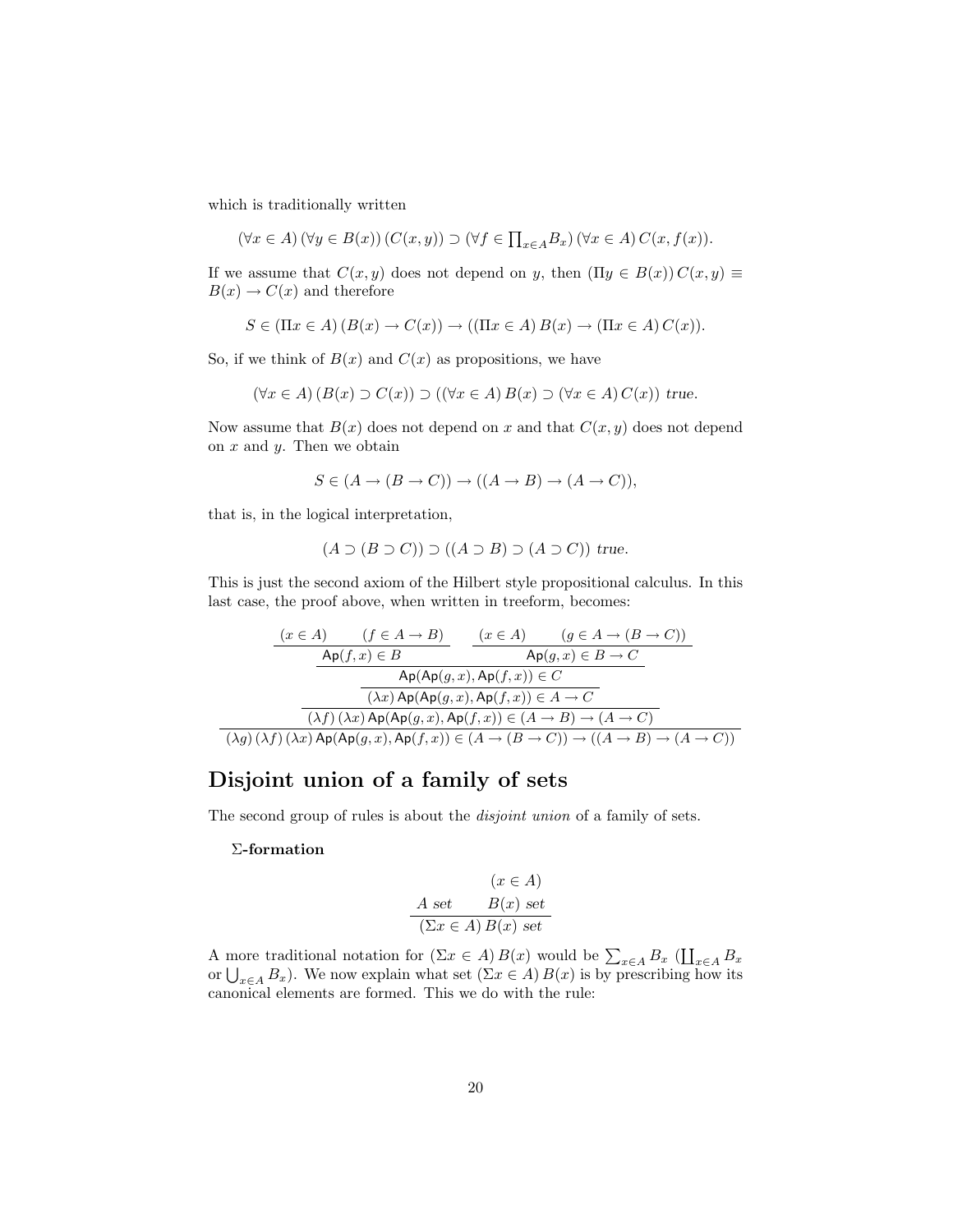### Σ-introduction

$$
a \in A \qquad b \in B(a)
$$

$$
(a, b) \in (\Sigma x \in A) B(x)
$$

We can now justify the equality rule associated with  $\Sigma$ -formation:

$$
(x \in A)
$$

$$
A = C \qquad B(x) = D(x)
$$

$$
(\Sigma x \in A) B(x) = (\Sigma x \in C) D(x)
$$

In fact, any canonical element of  $(\Sigma x \in A) B(x)$  is of the form  $(a, b)$  with  $a \in A$  and  $b \in B(a)$  by  $\Sigma$ -introduction. But then we also have  $a \in C$  and  $b \in D(a)$  by equality of sets and substitution. Hence  $(a, b) \in (\Sigma x \in C) D(x)$  by Σ-introduction. The other direction is similar.

### Σ-elimination

$$
(x \in A, y \in B(x))
$$
  

$$
c \in (\Sigma x \in A) B(x)
$$
  

$$
d(x, y) \in C((x, y))
$$
  

$$
E(c, (x, y) d(x, y)) \in C(c)
$$

where we presuppose the premiss  $C(z)$  set  $(z \in (\Sigma x \in A) B(x))$ , although it is not written out explicitly. (To be precise, we should also write out the premisses A set and  $B(x)$  set  $(x \in A)$ .) We explain the rule of  $\Sigma$ -elimination by showing how the new constant E operates on its arguments. So assume we know the premisses. Then we execute  $E(c,(x,y) d(x,y))$  as follows. First execute c, which yields a canonical element of the form  $(a, b)$  with  $a \in A$  and  $b \in B(a)$ . Now substitute a and b for x and y, respectively, in the right premiss, obtaining  $d(a, b) \in C((a, b))$ . Executing  $d(a, b)$  we obtain a canonical element e of  $C((a, b))$ . We now want to show that e is also a canonical element of  $C(c)$ . It is a general fact that, if  $a \in A$  and a has value b, then  $a = b \in A$  (note, however, that this does not mean that  $a = b \in A$  is necessarily formally derivable by some particular set of formal rules). In our case,  $c = (a, b) \in (\Sigma x \in A) B(x)$ and hence, by substitution,  $C(c) = C((a, b))$ . Remembering what it means for two sets to be equal, we conclude from the fact that  $e$  is a canonical element of  $C((a, b))$  that e is also a canonical element of  $C(c)$ .

Another notation for  $E(c,(x,y) d(x,y))$  could be  $(Ex, y) (c, d(x,y))$ , but we prefer the first since it shows more clearly that  $x$  and  $y$  become bound only in  $d(x, y)$ .

### Σ-equality

$$
(x \in A, y \in B(x))
$$
  
\n
$$
a \in A \qquad b \in B(a) \qquad d(x, y) \in C((x, y))
$$
  
\n
$$
E((a, b), (x, y) d(x, y)) = d(a, b) \in C((a, b))
$$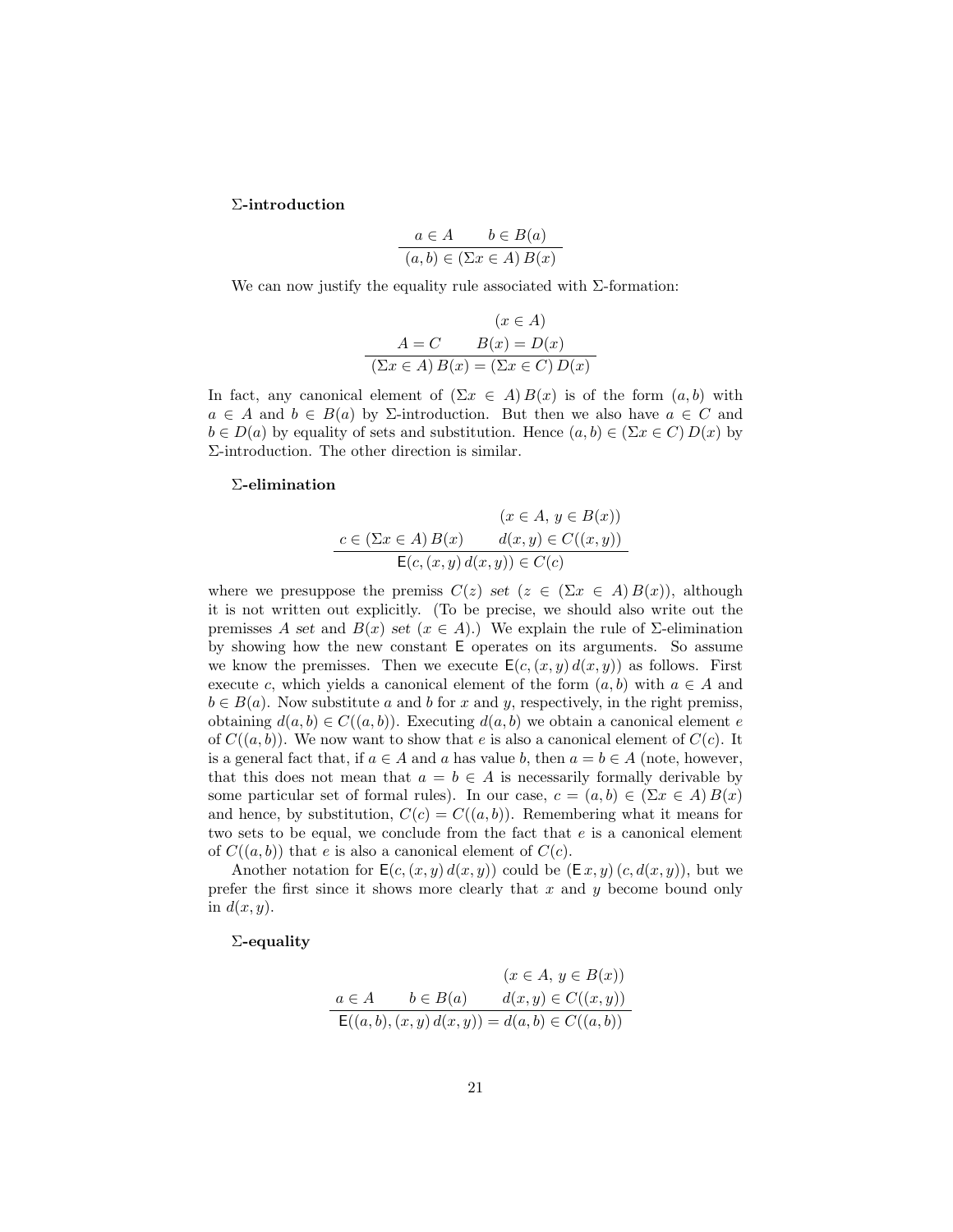(Here, as in  $\Sigma$ -elimination,  $C(z)$  set  $(z \in (\Sigma x \in A) B(x))$  is an implicit premiss.) Assuming that we know the premisses, the conclusion is justified by imagining  $E((a, b), (x, y) d(x, y))$  to be executed. In fact, we first execute  $(a, b)$ , which yields  $(a, b)$  itself as result; then we substitute a, b for x, y in  $d(x, y)$ , obtaining  $d(a, b) \in C((a, b))$ , and execute  $d(a, b)$  until we obtain a canonical element  $e \in$  $C((a, b))$ . The same canonical element is produced by  $d(a, b)$ , and thus the conclusion is correct.

A second rule of Σ-equality, analogous to the second rule of Π-equality, is now derivable, as we shall see later.

### Applications of the disjoint union

<span id="page-27-0"></span>As we have already done with the cartesian product, we shall now see what are the logical interpretations of the disjoint union. If we put

$$
(\exists x \in A) B(x) \equiv (\Sigma x \in A) B(x),
$$

then, from the Σ-rules, interpreting  $B(x)$  as a propositional function over A, we obtain as particular cases:

### ∃-formation

$$
(x \in A)
$$
  
*A set*  $B(x)$  prop.  
 $(\exists x \in A) B(x)$  prop.

### ∃-introduction

$$
a \in A \qquad B(a) \text{ true}
$$
  

$$
(\exists x \in A) B(x) \text{ true}
$$

In accordance with the intuitionistic interpretation of the existential quantifier, the rule of  $\Sigma$ -introduction may be interpreted as saying that a (canonical) proof of  $(\exists x \in A) B(x)$  is a pair  $(a, b)$ , where b is a proof of the fact that a satisfies B. Suppressing proofs, we obtain the rule of ∃-introduction, in which, however, the first premiss  $a \in A$  is usually not made explicit.

### ∃-elimination

$$
(x \in A, B(x) \text{ true})
$$
  

$$
\underbrace{( \exists x \in A) B(x) \text{ true}}_{C \text{ true}} \underbrace{(x \in A, B(x) \text{ true})}_{C \text{ true}}
$$

Here, as usual, no assumptions, except those explicitly written out, may depend on the variable x. The rule of  $\Sigma$ -elimination is stronger than the  $\exists$ -eliminiation rule, which is obtained from it by suppressing proofs, since we take into consideration also proofs (constructions), which is not possible within the language of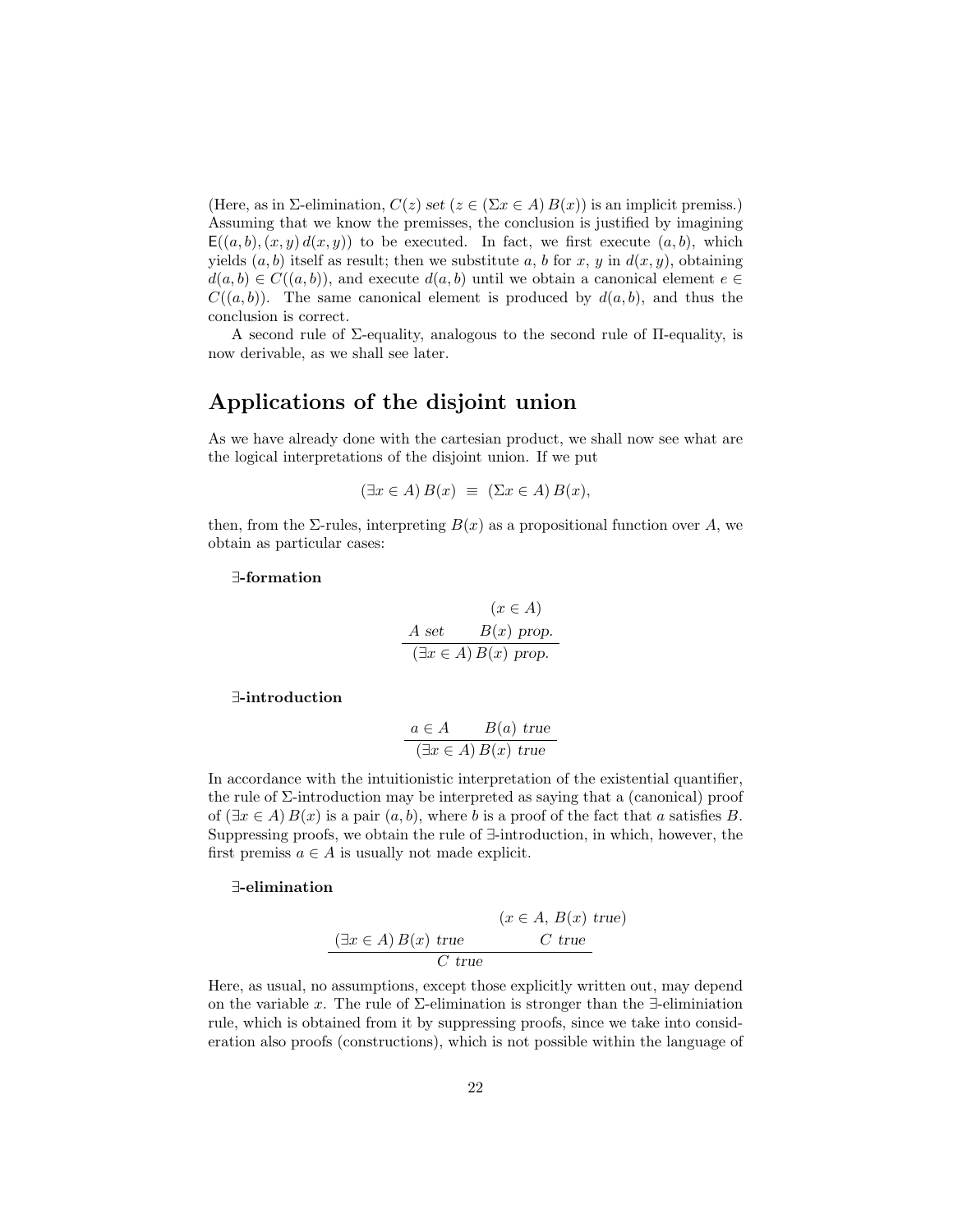first order predicate logic. This additional strength will be visible when treating the left and right projections below.

The rules of disjoint union deliver also the usual rules of conjunction and the usual properties of the cartesian product of two sets if we define

$$
A \& B \equiv A \times B \equiv (\Sigma x \in A) B,
$$

where  $B$  does not depend on  $x$ . We derive here only the rules of conjunction.

### &-formation

$$
\begin{array}{c}\n (A \text{ true}) \\
 \underline{A} \text{ prop.} \\
 \underline{B} \text{ prop.} \\
 \underline{A} \& \underline{B} \text{ prop.}\n \end{array}
$$

This rule is an instance of  $\Sigma$ -formation and a generalization of the usual rule of forming propositions of the form  $A \& B$ , since we may know that B is a proposition only under the assumption that A is true.

### &-introduction

$$
\begin{array}{c}\nA \; true \hspace{.25cm} B \; true \\
A \; \& \; B \; true\n\end{array}
$$

Restoring proofs, we see that a (canonical) proof of  $A \& B$  is pair  $(a, b)$ , where  $a$  and  $b$  are given proofs of  $A$  and  $B$  respectively.

### &-elimination

$$
\begin{array}{c}\n (A \text{ true}, B \text{ true}) \\
 \underline{A \& B \text{ true}} \\
 \underline{C \text{ true}} \\
 \end{array}
$$

From this rule of &-elimination, we obtain the standard &-elimination rules by choosing  $C$  to be  $A$  and  $B$  themselves:

$$
\frac{A \& B \; \text{true} \qquad (A \; \text{true})}{A \; \text{true}} \qquad \frac{A \& B \; \text{true} \qquad (B \; \text{true})}{B \; \text{true}}
$$

Example (left projection). We define

$$
p(c) \equiv E(c, (x, y) x)
$$

and call it the left projection of c since it is a method of obtaining the value of the first (left) coordinate of the pair produced by an arbitrary element  $c$ of  $(\Sigma x \in A) B(x)$ . In fact, if we take the term  $d(x, y)$  in the explanation of  $\Sigma$ elimination to be x, then we see that to execute  $p(c)$  we first obtain the pair  $(a, b)$ with  $a \in A$  and  $b \in B(a)$  which is the value of c, and then substitute a, b for  $x, y$  in  $x$ , obtaining  $a$ , which is executed to yield a canonical element of  $A$ . Therefore, taking  $C(z)$  to be A and  $d(x, y)$  to be x in the rules of  $\Sigma$ -elimination and  $\Sigma$ -equality, we obtain as derived rules: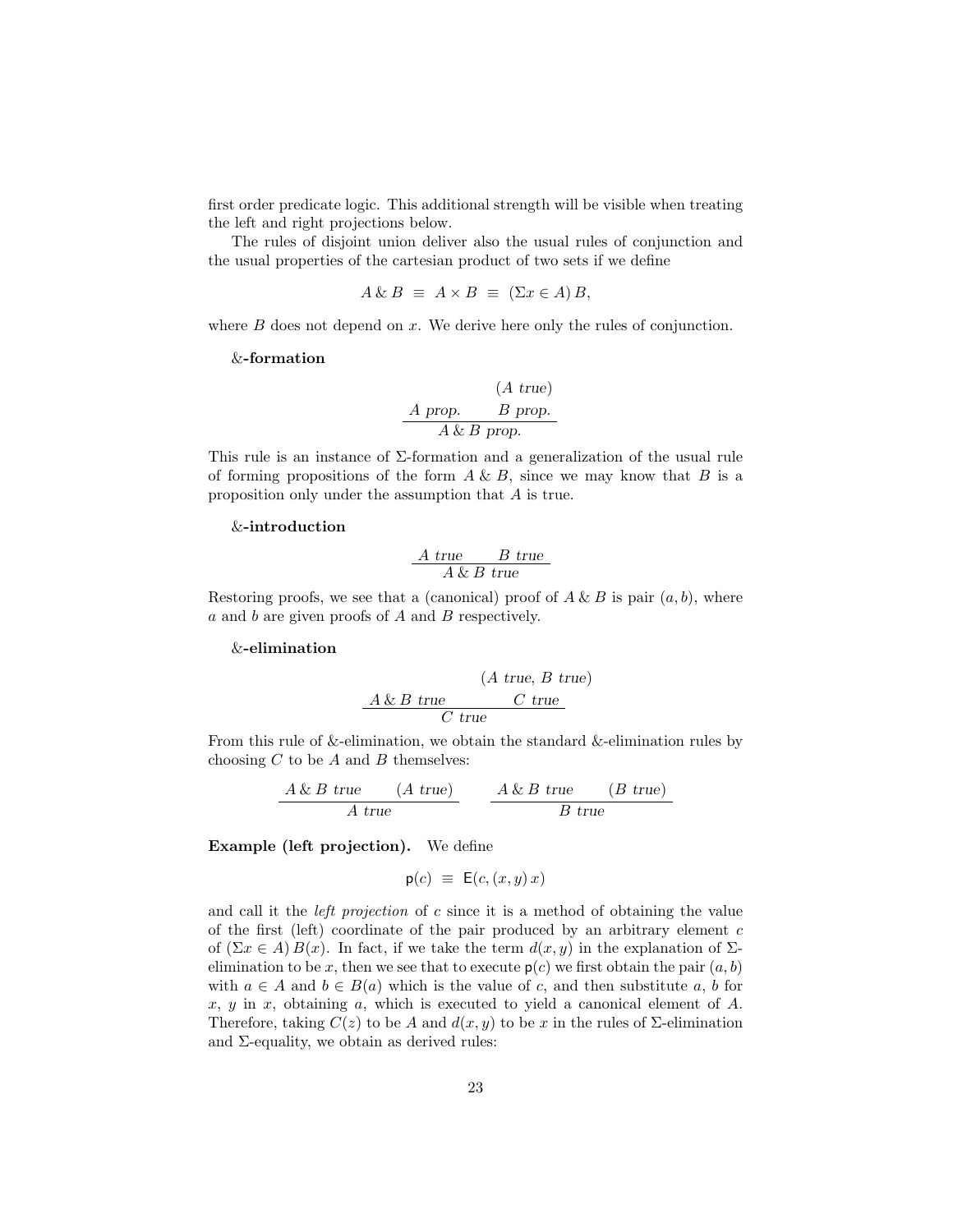### Left projection

$$
\frac{c \in (\Sigma x \in A) B(x)}{\mathsf{p}(c) \in A} \qquad \frac{a \in A \qquad b \in B(a)}{\mathsf{p}((a, b)) = a \in A}
$$

If we now turn to the logical interpretation, we see that

$$
c \in (\Sigma x \in A) B(x)
$$
  

$$
p(c) \in A
$$

holds, which means that from a *proof* of  $(\exists x \in A) B(x)$  we can obtain an element of A for which the property B holds. So we have no need of the description operator  $(\iota x) B(x)$  (the x such that  $B(x)$  holds) or the choice operator  $(\epsilon x) B(x)$  (an x such that  $B(x)$  holds), since, from the intuitionistic point of view,  $(\exists x \in A) B(x)$ is true when we have a proof of it. The difficulty with an epsilon term  $(\epsilon x) B(x)$ is that it is construed as a function of the property  $B(x)$  itself and not of the proof of  $(\exists x) B(x)$ . This is why Hilbert had to postulate both a rule of the form

$$
\frac{(\exists x) B(x) \text{ true}}{(\epsilon x) B(x) \text{ individual}}
$$

a counterpart of which we have just proved, and a rule of the form

$$
\frac{(\exists x) B(x) \text{ true}}{b((\epsilon x) B(x)) \text{ true}}
$$

which has a counterpart in the first of the rules of *right projection* that we shall see in the next example.

Example (right projection). We define

$$
\mathsf{q}(c) \ \equiv \ \mathsf{E}(c,(x,y)\,y).
$$

Take  $d(x, y)$  to be y in the rule of  $\Sigma$ -elimination. From  $x \in A$ ,  $y \in B(x)$  we obtain  $p((x, y)) = x \in A$  by left projection, and therefore  $B(x) = B(p((x, y))).$ Now choose  $C(z)$  set  $(z \in (\Sigma x \in A) B(x))$  to be the family  $B(p(z))$  set  $(z \in A)$  $(\Sigma x \in A) B(x)$ . Then the rule of  $\Sigma$ -elimination gives  $q(c) \in B(p(c))$ . More formally:

$$
\frac{(x \in A) \qquad (y \in B(x))}{\mathbf{p}((x, y)) = x \in A}
$$
\n
$$
\frac{\mathbf{p}((x, y)) = x \in A}{x = \mathbf{p}((x, y)) \in A}
$$
\n
$$
\frac{(y \in B(x)) \qquad \overline{B(x) = B(\mathbf{p}((x, y)))}}{y \in B(\mathbf{p}((x, y)))}
$$
\n
$$
\mathbf{q}(c) \equiv \mathbf{E}(c, (x, y) \mid y) \in B(\mathbf{p}(c))
$$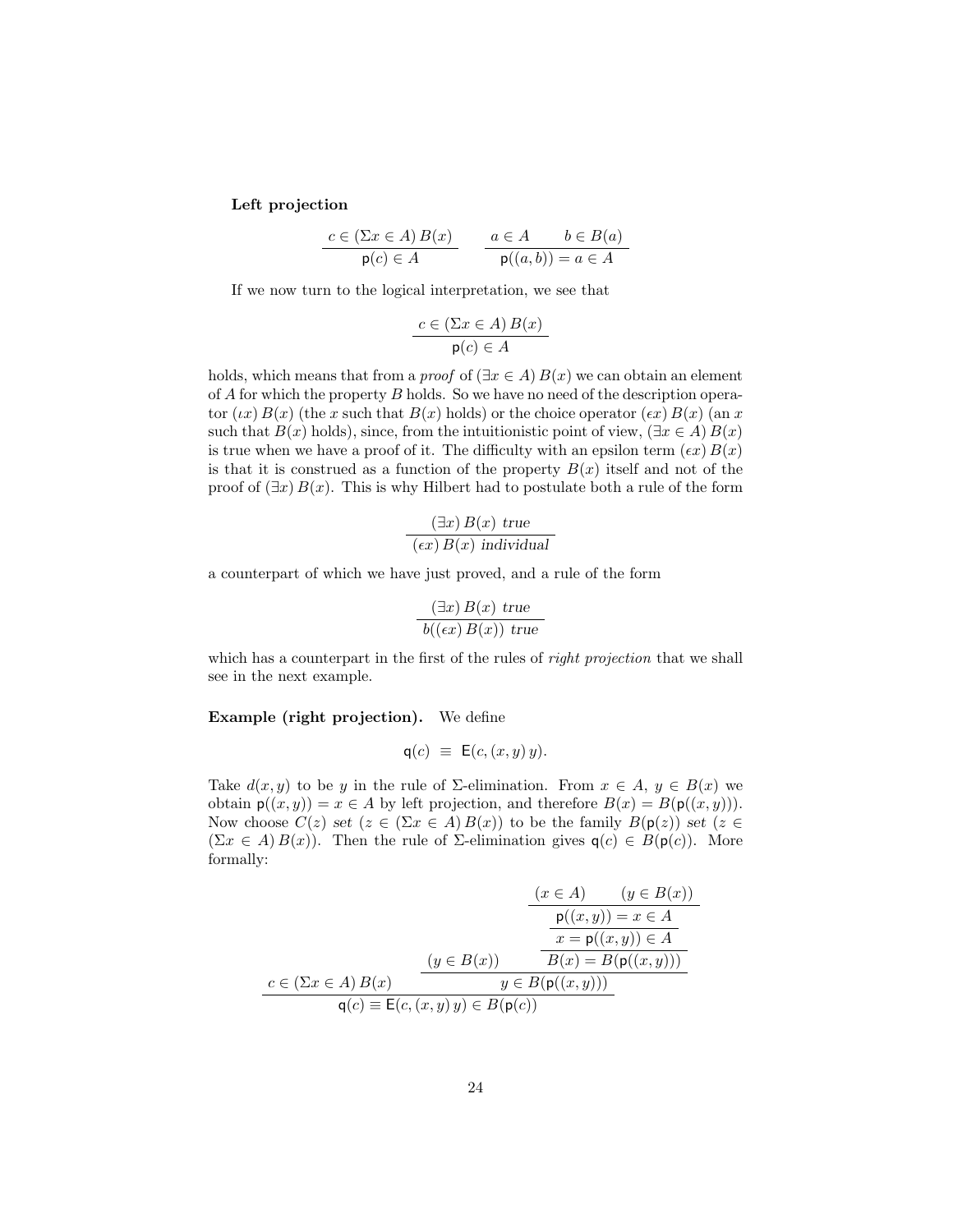So we have:

### Right projection

$$
\frac{c \in (\Sigma x \in A) B(x)}{\mathsf{q}(c) \in B(\mathsf{p}(c))} \qquad \frac{a \in A \qquad b \in B(a)}{\mathsf{q}((a, b)) = b \in B(a)}
$$

The second of these rules is derived by  $\Sigma$ -equality in much the same way as the first was derived by  $\Sigma$ -elimination.

When  $B(x)$  is thought of as a propositional function, the first rule of right projection says that, if c is a construction of  $(\exists x \in A) B(x)$ , then  $q(c)$  is a construction of  $B(p(c))$ , where, by left projection,  $p(c) \in A$ . Thus, suppressing the construction in the conclusion,  $B(p(c))$  is true. Note, however, that, in case  $B(x)$  depends on x, it is impossible to suppress the construction in the premiss, since the conclusion depends on it.

Finally, when  $B(x)$  does not depend on x, so that we may write it simply as  $B$ , and both  $A$  and  $B$  are thought of as propositions, the first rule of right projection reduces to

#### &-elimination

$$
\frac{A \& B \ true}{B \ true}
$$

by suppressing the constructions in both the premiss and the conclusion.

Example (axioms of conjunction). We first derive  $A \supset (B \supset (A \& B))$ true, which is the axiom corresponding to the rule of &-introduction. Assume A set,  $B(x)$  set  $(x \in A)$  and let  $x \in A$ ,  $y \in B(x)$ . Then  $(x, y) \in (\Sigma x \in A) B(x)$ by Σ-introduction, and, by Π-introduction,  $(\lambda y)(x, y) \in B(x) \to (\Sigma x \in A) B(x)$ (note that  $(\Sigma x \in A) B(x)$  does not depend on y) and  $(\lambda x) (\lambda y) (x, y) \in$  $(\Pi x \in A) (B(x) \to (\Sigma x \in A) B(x))$ . The logical reading is then

$$
(\forall x \in A) (B(x) \supset (\exists x \in A) B(x))
$$
 true,

from which, in particular, when  $B$  does not depend on  $x$ ,

$$
A \supset (B \supset (A \& B))
$$
 true.

We now use the left and right projections to derive  $A \& B \supset A$  true and A & B  $\supset$  B true. To obtain the first, assume  $z \in (\Sigma x \in A) B(x)$ . Then  $p(z) \in A$  by left projection, and, by  $\lambda$ -abstraction on z,

$$
(\lambda z)\mathsf{p}(z) \in (\Sigma x \in A) B(x) \to A.
$$

In particular, when  $B(x)$  does not depend on x, we obtain

$$
A \& B \supset A
$$
 true.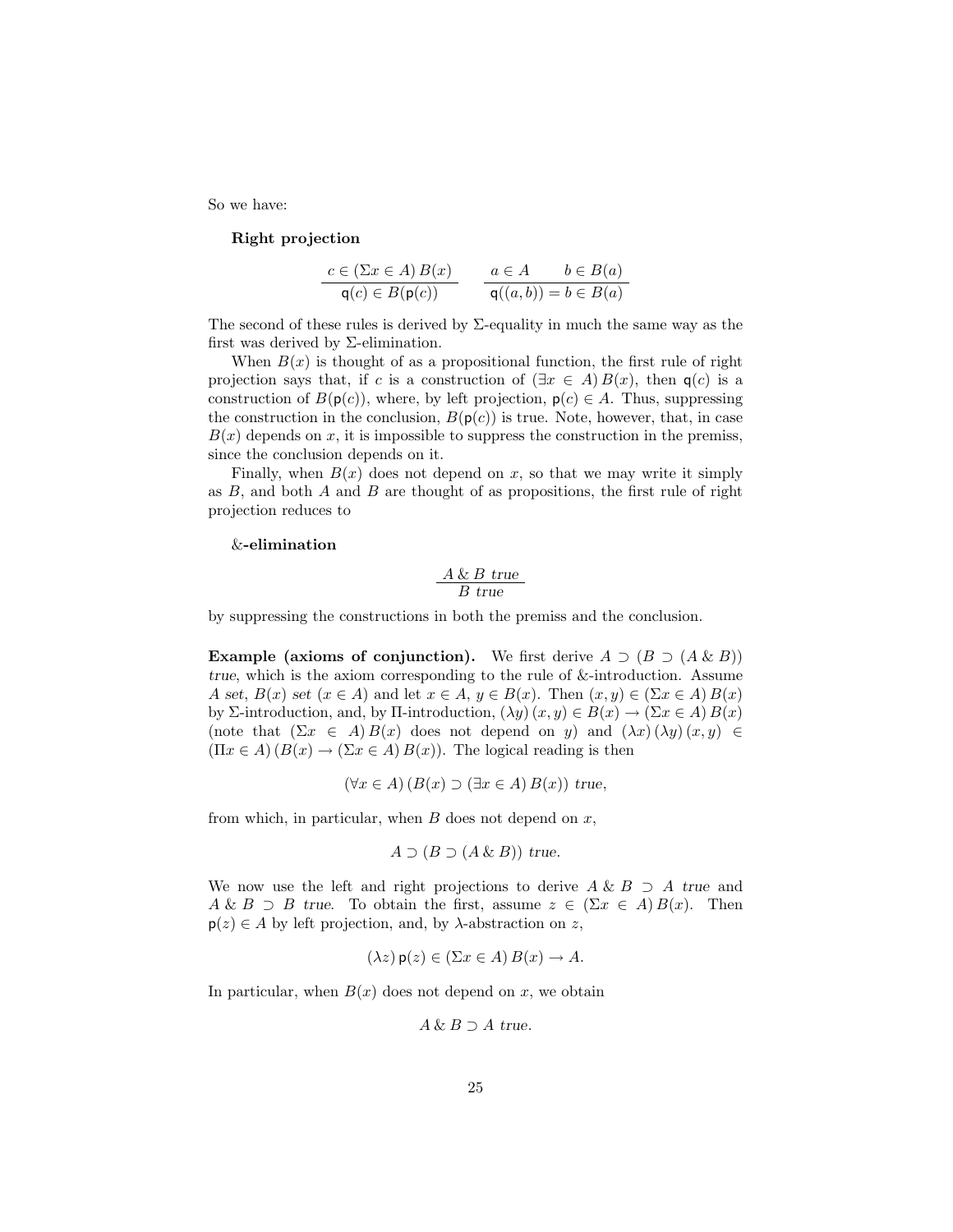To obtain the second, from  $z \in (\Sigma x \in A) B(x)$ , we have  $q(z) \in B(p(z))$  by right projection, and hence, by  $\lambda$ -abstraction,

$$
(\lambda z) \mathsf{q}(z) \in (\Pi z \in (\Sigma x \in a) B(x)) B(\mathsf{p}(z))
$$

(note that  $B(p(z))$  depends on z). In particular, when  $B(x)$  does not depend on  $x$ , we obtain

$$
A \& B \supset B
$$
 true.

Example (another application of the disjoint union). The rule of  $\Sigma$ elimination says that any function  $d(x, y)$  with arguments in A and  $B(x)$  gives also a function (with the same values, by  $\Sigma$ -equality) with a pair in  $(\Sigma x \in A) B(x)$ as single argument. What we now prove is an axiom corresponding to this rule. So, assume A set,  $B(x)$  set  $(x \in A)$ ,  $C(z)$  set  $(z \in (\Sigma x \in A)B(x))$  and let  $f \in (\Pi x \in A) (\Pi y \in B(x)) C((x, y))$ . We want to find an element of

$$
(\Pi x \in A) (\Pi y \in B(x)) C((x, y)) \to (\Pi z \in (\Sigma x \in A) B(x)) C(z).
$$

We define  $Ap(f, x, y) \equiv Ap(Ap(f, x), y)$  for convenience. Then  $Ap(f, x, y)$  is a ternary function, and  $Ap(f, x, y) \in C((x, y))$  ( $x \in A, y \in B(x)$ ). So, assuming  $z \in (\Sigma x \in A) B(x)$ , by  $\Sigma$ -elimination, we obtain  $\mathsf{E}(z,(x,y) \mathsf{Ap}(f,x,y)) \in C(z)$ (discharging  $x \in A$  and  $y \in B(x)$ ), and, by  $\lambda$ -abstraction on z, we obtain the function

$$
(\lambda z) \mathsf{E}(z, (x, y) \mathsf{Ap}(f, x, y)) \in (\Pi z \in (\Sigma x \in A) B(x)) C(z)
$$

with argument  $f$ . So we still have the assumption

$$
f \in (\Pi x \in A) (\Pi y \in B(x)) C(x, y),
$$

which we discharge by  $\lambda$ -abstraction, obtaining

$$
(\lambda f)(\lambda z) \mathsf{E}(z, (x, y) \mathsf{Ap}(f, x, y)) \in
$$
  

$$
(\Pi x \in A) (\Pi y \in B(x)) C(x, y) \to (\Pi z \in (\Sigma x \in A) B(x)) C(z).
$$

In the logical reading, we have

 $(\forall x \in A) (\forall y \in B(x)) C((x, y)) \supset (\forall z \in (\Sigma x \in A) B(x)) C(z)$  true,

which reduces to the common

$$
(\forall x \in A) (B(x) \supset C) \supset ((\exists x \in A) B(x) \supset C) \text{ true}
$$

when  $C$  does not depend on  $z$ , and to

$$
(A \supset (B \supset C)) \supset (A \& B) \supset C)
$$
 true

when, in addition,  $B$  is independent of  $x$ .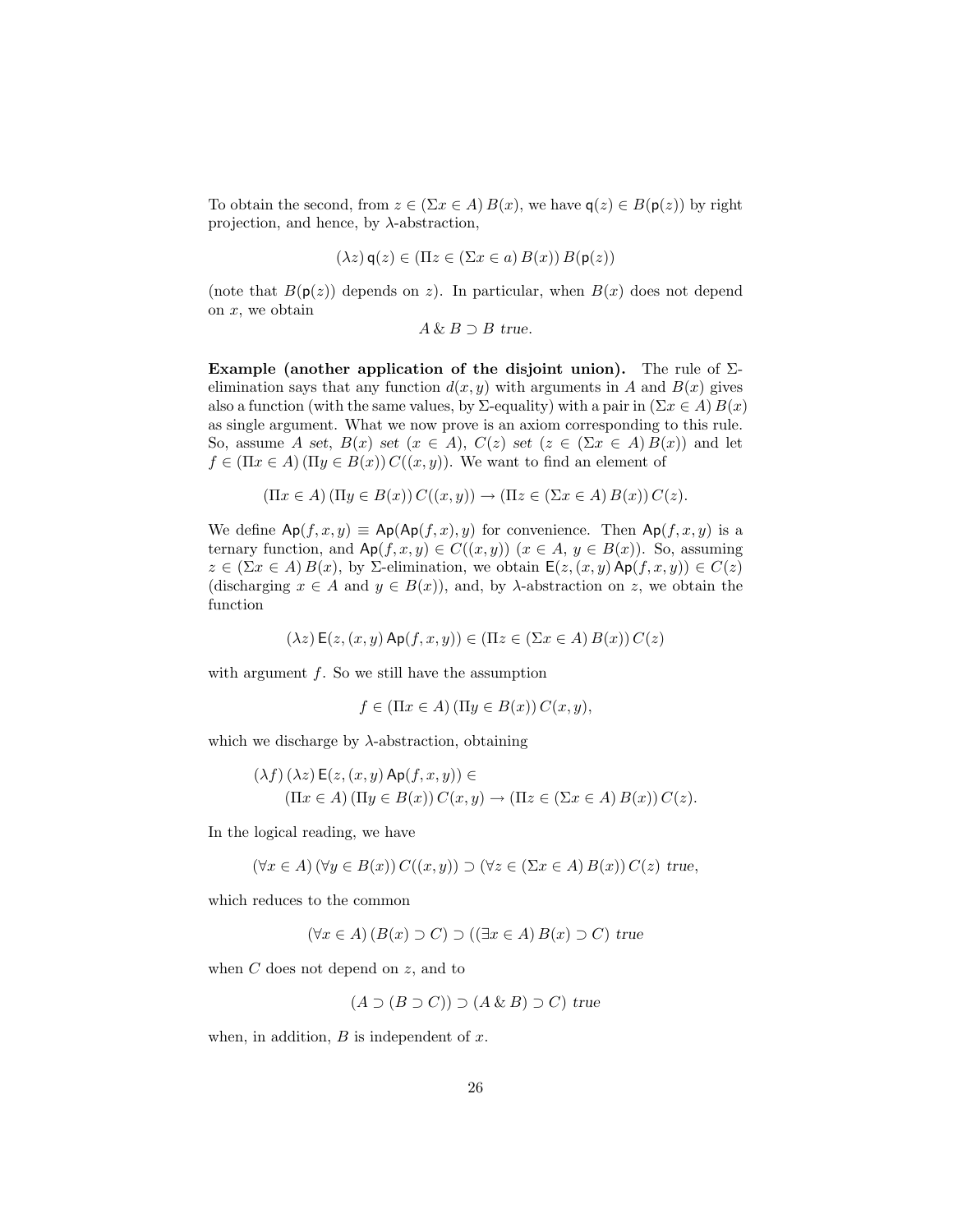### The axiom of choice

<span id="page-32-0"></span>We now show that, with the rules introduced so far, we can give a proof of the axiom of choice, which in our symbolism reads:

$$
(\forall x \in A) (\exists y \in B(x)) C(x, y)
$$
  
\n
$$
\supset (\exists f \in (\Pi x \in A) B(x)) (\forall x \in A) C(x, \text{Ap}(f, x)) \text{ true.}
$$

The usual argument in intuitionistic mathematics, based on the intuitionistic interpretation of the logical constants, is roughly as follows: to prove  $(\forall x)$   $(\exists y) C(x, y) \supset (\exists f) (\forall x) C(x, f(x))$ , assume that we have a proof of the antecedent. This means that we have a method which, applied to an arbitrary  $x$ , yields a proof of  $(\exists y) C(x, y)$ , that is, a pair consisting of an element y and a proof of  $C(x, y)$ . Let f be the method which, to an arbitrarily given x, assigns the first component of this pair. Then  $C(x, f(x))$  holds for an arbitrary x, and hence so does the consequent. The same idea can be put into symbols, getting a formal proof in intuitionistic type theory. Let A set,  $B(x)$  set  $(x \in A)$ ,  $C(x, y)$ set  $(x \in A, y \in B(x))$ , and assume  $z \in (\Pi x \in A)$   $(\Sigma y \in B(x))$   $C(x, y)$ . If x is an arbitrary element of A, i.e.  $x \in A$ , then, by  $\Pi$ -elimination, we obtain

$$
Ap(z, x) \in (\Sigma y \in B(x)) C(x, y).
$$

We now apply left projection to obtain

$$
p(\mathrm{Ap}(z, x)) \in B(x)
$$

and right projection to obtain

$$
q(Ap(z, x)) \in C(x, p(Ap(z, x))).
$$

By  $\lambda$ -abstraction on x (or  $\Pi$ -introduction), discharging  $x \in A$ , we have

$$
(\lambda x) \mathsf{p}(\mathsf{Ap}(z, x)) \in (\Pi x \in A) B(x),
$$

and, by Π-equality,

$$
Ap((\lambda x) p(Ap(z, x)), x) = p(Ap(z, x)) \in B(x).
$$

By substitution, we get

$$
C(x, \mathsf{Ap}((\lambda x) \mathsf{p}(\mathsf{Ap}(z, x)), x)) = C(x, \mathsf{p}(\mathsf{Ap}(z, x)))
$$

and hence, by equality of sets,

$$
q(Ap(z, x)) \in C(x, Ap((\lambda x) p(Ap(z, x)), x))
$$

where  $(\lambda x)$  q( $Ap(z, x)$ ) is independent of x. By abstraction on x,

$$
(\lambda x) q(\mathsf{Ap}(z, x)) \in (\Pi x \in A) C(x, \mathsf{Ap}((\lambda x) p(\mathsf{Ap}(z, x)), x)).
$$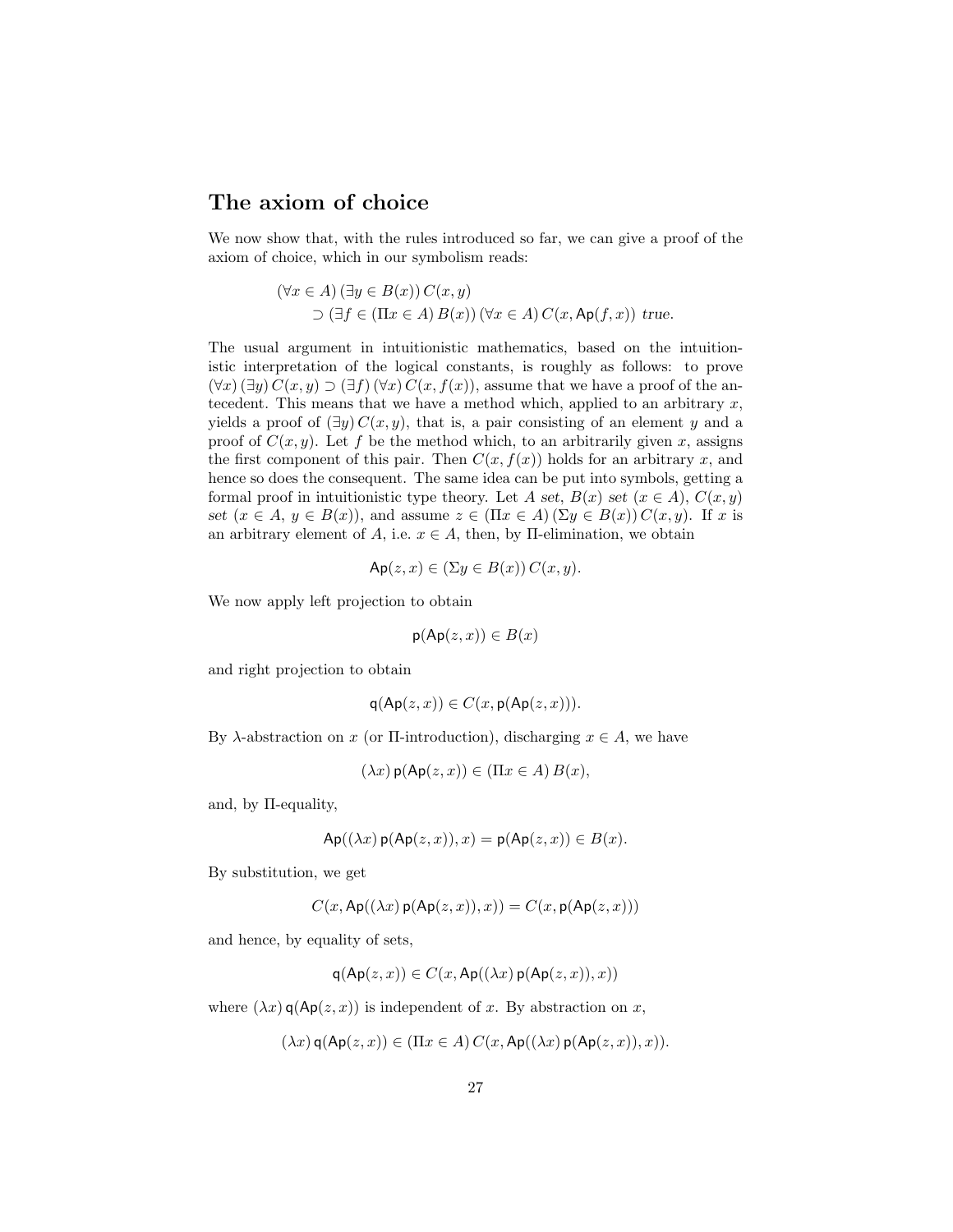We now use the rule of pairing (that is,  $\Sigma$ -introduction) to get

$$
((\lambda x) \mathsf{p}(\mathsf{Ap}(z, x)), (\lambda x) \mathsf{q}(\mathsf{Ap}(z, x))) \in
$$
  

$$
(\Sigma f \in (\Pi x \in A) B(x)) (\Pi x \in A) C(x, \mathsf{Ap}(f, x))
$$

(note that, in the last step, the new variable  $f$  is introduced and substituted for  $(\lambda x)$  p(Ap(z, x)) in the right member). Finally by abstraction on z, we obtain

$$
(\lambda z) ((\lambda x) p(Ap(z, x)), (\lambda x) q(Ap(z, x))) \in (\Pi x \in A) (\Sigma y \in B(x)) C(x, y)
$$
  

$$
\supset (\Sigma f \in (\Pi x \in A) B(x)) (\Pi x \in A) C(x, \text{Ap}(f, x)).
$$

In Zermelo-Fraenkel set theory, there is no proof of the axiom of choice, so it must be taken as an axiom, for which, however, it seems to be difficult to claim self-evidence. Here a detailed justification of the axiom of choice has been provided in the form of the above proof. In many sorted languages, the axiom of choice is expressible but there is no mechanism to prove it. For instance, in Heyting arithmetic of finite type, it must be taken as an axiom. The need for the axiom of choice is clear when developing intuitionistic mathematics at depth, for instance, in finding the limit of a sequence of reals or a partial inverse of a surjective function.

### The notion of such that

<span id="page-33-0"></span>In addition to disjoint union, existential quantification, cartesian product  $A \times B$ and conjunction  $A \& B$ , the operation  $\Sigma$  has a fifth interpretation: the set of all  $a \in A$  such that  $B(a)$  holds. Let A be a set and  $B(x)$  a proposition for  $x \in A$ . We want to define the set of all  $a \in A$  such that  $B(a)$  holds (which is usually written  $\{x \in A : B(x)\}\)$ . To have an element  $a \in A$  such that  $B(a)$  holds means to have an element  $a \in A$  together with a proof of  $B(a)$ , namely an element  $b \in B(a)$ . So the elements of the set of all elements of A satisfying  $B(x)$  are pairs  $(a, b)$  with  $b \in B(a)$ , i.e. elements of  $(\Sigma x \in A) B(x)$ . Then the  $\Sigma$ -rules play the role of the comprehension axiom (or the separation principle in ZF). The information given by  $b \in B(a)$  is called the witnessing information by Feferman<sup>[11](#page-33-1)</sup>. A typical application is the following.

### Example (the reals as Cauchy sequences).

$$
\mathbb{R} \equiv (\Sigma x \in \mathbb{N} \to \mathbb{Q}) \text{ Cauchy}(x)
$$

is the definition of the reals as the set of sequences of rational numbers satisfying the Cauchy condition,

 $Cauchy(a) \equiv (\forall e \in \mathbb{Q}) (e > 0 \supset (\exists m \in \mathbb{N}) (\forall n \in \mathbb{N}) (|a_{m+n} - a_m| \leq e)),$ 

<span id="page-33-1"></span><sup>11</sup>S. Feferman, Constructive theories of functions and classes, Logic Colloquium 78, Edited by M. boffa, D. van Dalen and K. McAloon, North-Holland, Amsterdam, 1979, pp. 159–224.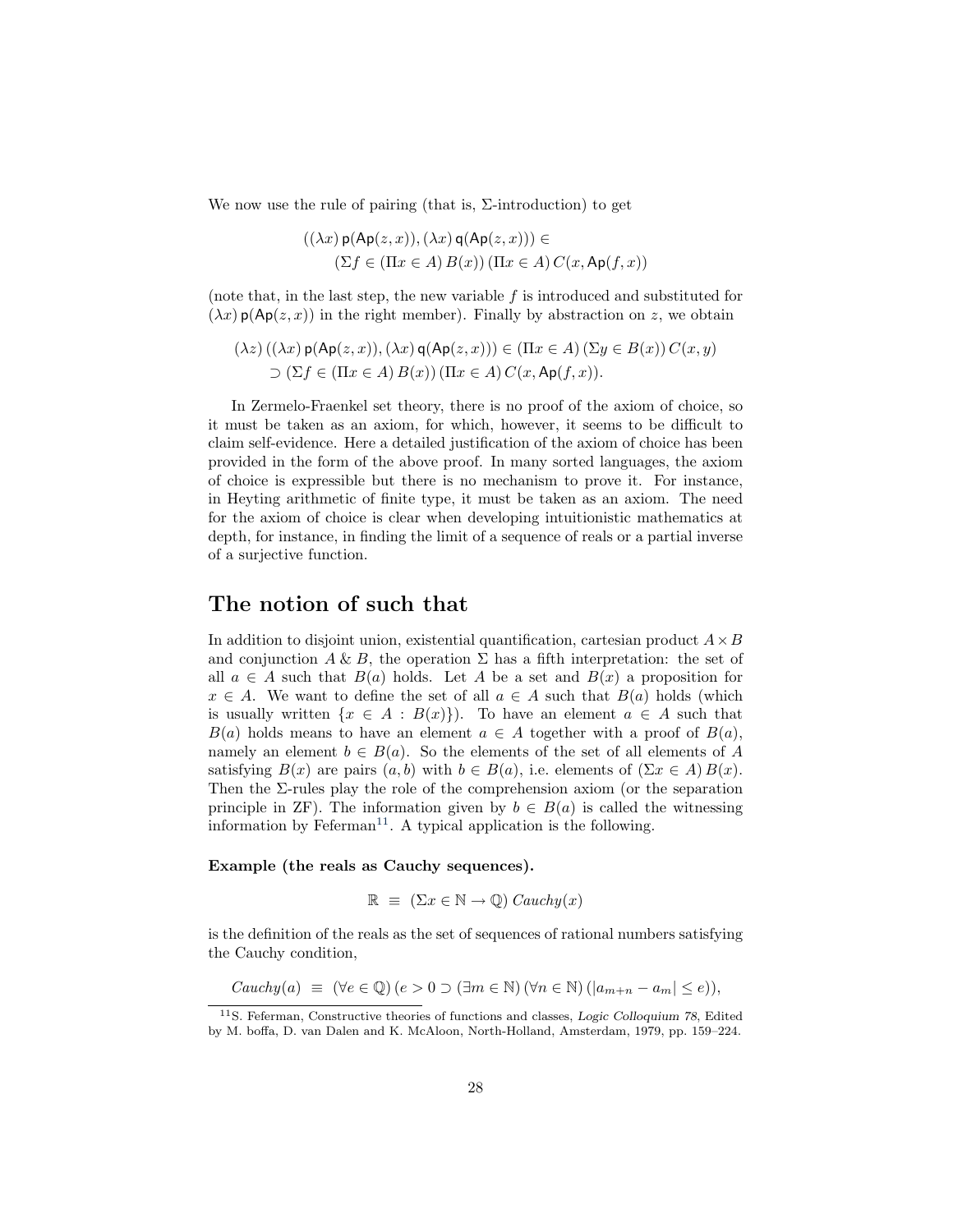where a is the sequence  $a_0, a_1, \ldots$  In this way, a real number is a sequence of rational numbers together with a proof that it satisfies the Cauchy condition. So, assuming  $c \in \mathbb{R}$ ,  $e \in \mathbb{Q}$  and  $d \in (e > 0)$  (in other words, d is a proof of the proposition  $e > 0$ , then, by means of the projections, we obtain  $p(c) \in \mathbb{N} \to \mathbb{Q}$ and  $q(c) \in Cauchy(p(c))$ . Then

$$
Ap(q(c), e) \in (e > 0 \supset (\exists m \in \mathbb{N}) (\forall n \in \mathbb{N}) (|a_{m+n} - a_m| \le e))
$$

and

$$
Ap(Ap(q(c), e), d) \in (\exists m \in \mathbb{N}) \, (\forall n \in \mathbb{N}) \, (|a_{m+n} - a_m| \le e).
$$

Applying left projection, we obtain the  $m$  we need, i.e.

$$
p(Ap(Ap(q(c), e), d)) \in \mathbb{N},
$$

and we now obtain  $a_m$  by applying  $p(c)$  to it,

$$
Ap(p(c), p(Ap(Ap(q(c), e), d))) \in \mathbb{Q}.
$$

Only by means of the proof  $q(c)$  do we know how far to go for the approximation desired.

### Disjoint union of two sets

<span id="page-34-0"></span>We now give the rules for the sum *(disjoint union or coproduct)* of two sets.

### +-formation

$$
\frac{A \, \, \text{set} \qquad B \, \, \text{set}}{A + B \, \, \text{set}}
$$

The canonical elements of  $A + B$  are formed using:

### +-introduction

$$
\frac{a \in A}{\mathsf{i}(a) \in A + B} \qquad \frac{b \in B}{\mathsf{j}(b) \in A + B}
$$

where i and j are two new primitive constants; their use is to give the information that an element of  $A + B$  comes from A or B, and which of the two is the case. It goes without saying that we also have the rules of  $+$ -introduction for equal elements:

$$
\frac{a = c \in A}{i(a) = i(c) \in A + B}
$$
\n
$$
\frac{b = d \in B}{j(b) = j(d) \in A + B}
$$

Since an arbitrary element c of  $A + B$  yields a canonical element of the form  $i(a)$  or  $j(b)$ , knowing  $c \in A + B$  means that we also can determine from which of the two sets  $A$  and  $B$  the element  $c$  comes.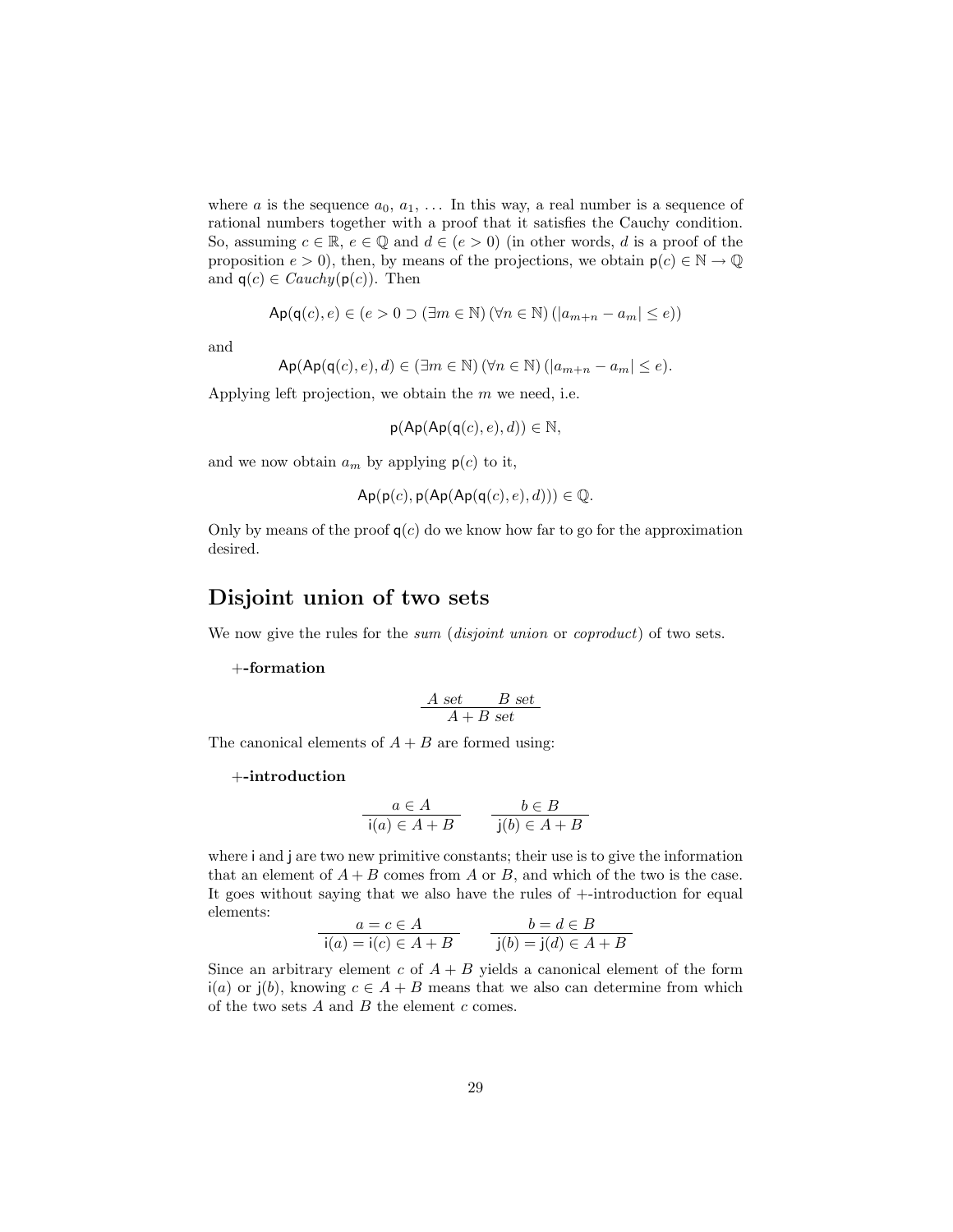+-elimination

$$
(x \in A) \qquad (y \in B)
$$

$$
c \in A + B \qquad d(x) \in C(i(x)) \qquad e(y) \in C(j(y))
$$

$$
D(c, (x) d(x), (y) e(y)) \in C(c)
$$

where the premisses A set, B set and  $C(z)$  set  $(z \in A + B)$  are presupposed, although not explicitly written out. We must now explain how to execute a program of the new form  $D(c, (x) d(x), (y) e(y))$ . Assuume we know  $c \in A + B$ . Then c will yield a canonical element i(a) with  $a \in A$  or j(b) with  $b \in B$ . In the first case, substitute a for x in  $d(x)$ , obtaining  $d(a)$ , and execute it. By the second premiss,  $d(a) \in C(i(a))$ , so  $d(a)$  yields a canonical element of  $C(i(a))$ . Similarly, in the second case,  $e(y)$  instead of  $d(x)$  must be used to obtain  $e(b)$ , which produces a canonical element of  $C(j(b))$ . In either case, we obtain a canonical element of  $C(c)$ , since, if c has value i(a), then  $c = i(a) \in A + B$  and hence  $C(c) = C(i(a))$ , and, if c has value j(b), then  $c = j(b) \in A + B$  and hence  $C(c) = C(j(b))$ . From this explanation of the meaning of D, the equality rules:

### +-equality

$$
(x \in A) \qquad (y \in B)
$$

$$
\underline{a \in A} \qquad \underline{d(x) \in C(i(x))} \qquad e(y) \in C(j(y))}
$$

$$
\underline{D(i(a), (x) d(x), (y) e(y))} = d(a) \in C(i(a))
$$

$$
(x \in A) \qquad (y \in B)
$$

$$
\underline{b \in B} \qquad \underline{d(x) \in C(i(x))} \qquad e(y) \in C(j(y))}
$$

$$
\underline{D(j(b), (x) d(x), (y) e(y))} = e(b) \in C(j(b))
$$

become evident.

The disjunction of two propositions is now interpreted as the sum of two sets. We therefore put:

$$
A \vee B \equiv A + B.
$$

From the formation and introduction rules for  $+$ , we then obtain the corresponding rule for ∨:

### ∨-formation

A prop. *B* prop. 
$$
A \vee B
$$
 prop.

∨-introduction

$$
\frac{A \text{ true}}{A \vee B \text{ true}} \qquad \frac{B \text{ true}}{A \vee B \text{ true}}
$$

Note that, if a is a proof of A, then  $i(a)$  is a (canonical) proof of  $A \vee B$ , and similarly for B.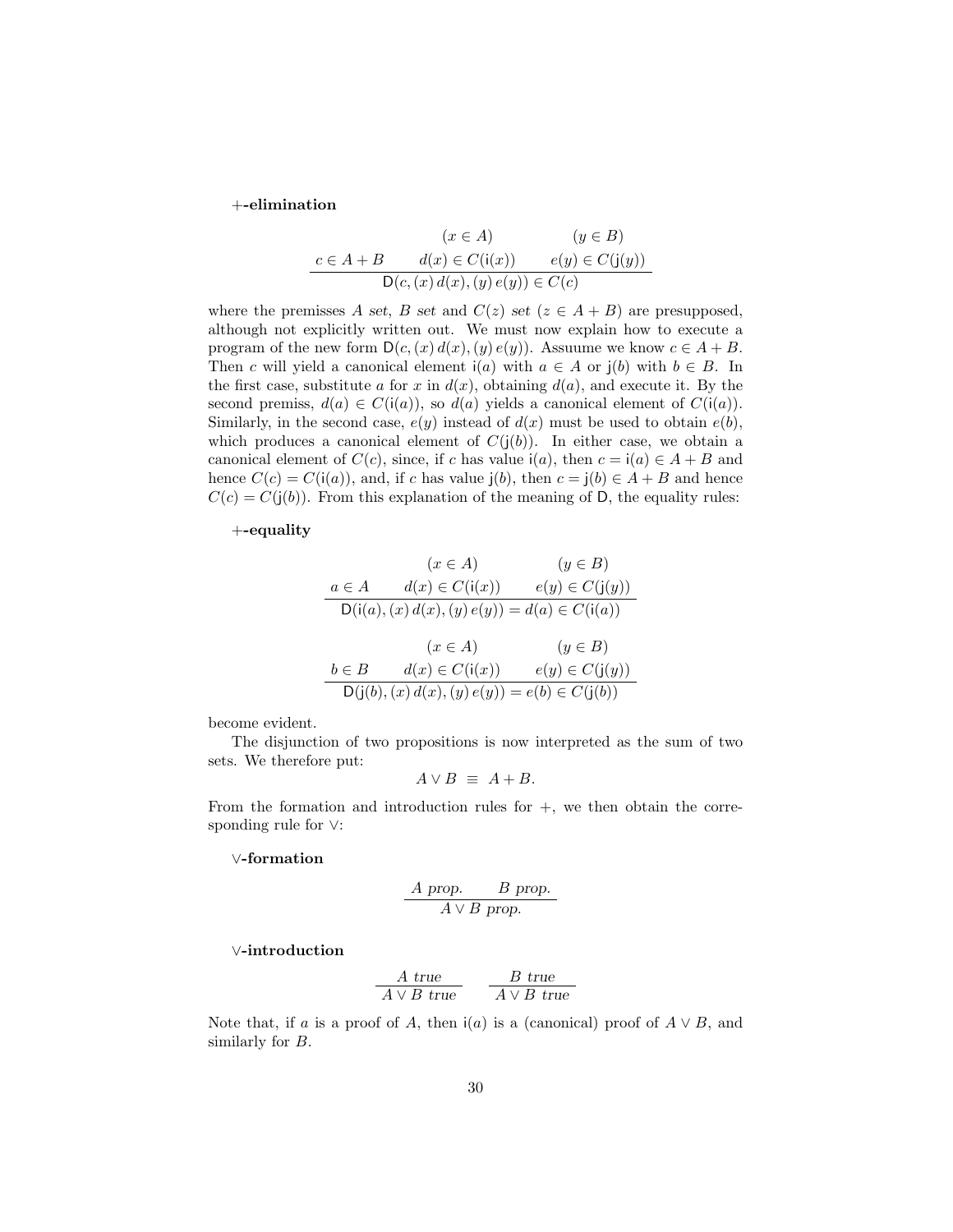∨-elimination

$$
\begin{array}{cc}\n(A \text{ true}) & (B \text{ true}) \\
\hline\nA \lor B \text{ true} & C \text{ true} \\
\hline\nC \text{ true} & C \text{ true}\n\end{array}
$$

follows from the rule of +-elimination by choosing a family  $C \equiv C(z)$  ( $z \in A+B$ ) which does not depend on  $z$  and suppressing proofs (constructions) both in the premisses, including the assumptions, and the conclusion.

**Example (introductory axioms of disjunction).** Assume  $A$  set,  $B$  set and let  $x \in A$ . Then  $i(x) \in A + B$  by +-introduction, and hence  $(\lambda x) i(x) \in A \rightarrow$  $A + B$  by  $\lambda$ -abstraction on x. If A and B are propositions, we have  $A \supset A \vee B$ true. In the same way,  $(\lambda y)(y) \in B \to A + B$ , and hence  $B \supset A \vee B$  true.

Example (eliminatory axiom of disjunction). Assume A set, B set,  $C(z)$ set  $(z \in A + B)$  and let  $f \in (\Pi x \in A) C(i(x)), g \in (\Pi y \in B) C(i(y))$  and  $z \in A + B$ . Then, by II-elimination, from  $x \in A$ , we have  $Ap(f, x) \in C(i(x))$ , and, from  $y \in B$ , we have  $Ap(g, y) \in C(j(y))$ . So, using  $z \in A + B$ , we can apply +-elimination to obtain  $D(z,(x)Ap(f,x),(y)Ap(g,y)) \in C(z)$ , thereby discharging  $x \in A$  and  $y \in B$ . By  $\lambda$ -abstraction on z, g, f in that order, we get

$$
(\lambda f) (\lambda g) (\lambda z) D(z, (x) Ap(f, x), (y) Ap(g, y))
$$
  
\n
$$
\in (\Pi x \in A) C(i(x)) \to ((\Pi y \in B) C(j(y)) \to (\Pi z \in A + B) C(z)).
$$

This, when  $C(z)$  is thought of as a proposition, gives

 $(\forall x \in A) C(i(x)) \supset ((\forall y \in B) C(i(y)) \supset (\forall z \in A + B) C(z))$  true.

If, moreover,  $C(z)$  does not depend on z and A, B are propositions as well, we have

 $(A \supset C) \supset ((B \supset C) \supset (A \vee B \supset C))$  true.

### Propositional equality

<span id="page-36-0"></span>We now turn to the axioms for equality. It is a tradition (deriving its origin from Principia Mathematica) to call equality in predicate logic identity. However, the word identity is more properly used for definitional equality,  $\equiv$  or  $=_{def}$ , discussed above. In fact, an equality statement, for instance,  $2^2 = 2 + 2$  in arithmetic, does not mean that the two members are the same, but merely that they have the same value. Equality in predicate logic, however, is also different from our equality  $a = b \in A$ , because the former is a proposition, while the latter is a judgement. A form of propositional equality is nevertheless indispensable: we want an equality  $I(A, a, b)$ , which asserts that a and b are equal elements of the set A, but on which we can operate with the logical operations (recall that e.g. the negation or quantification of a judgement does not make sense). In a certain sense,  $I(A, a, b)$  is an internal form of  $=$ . We then have four kinds of equality: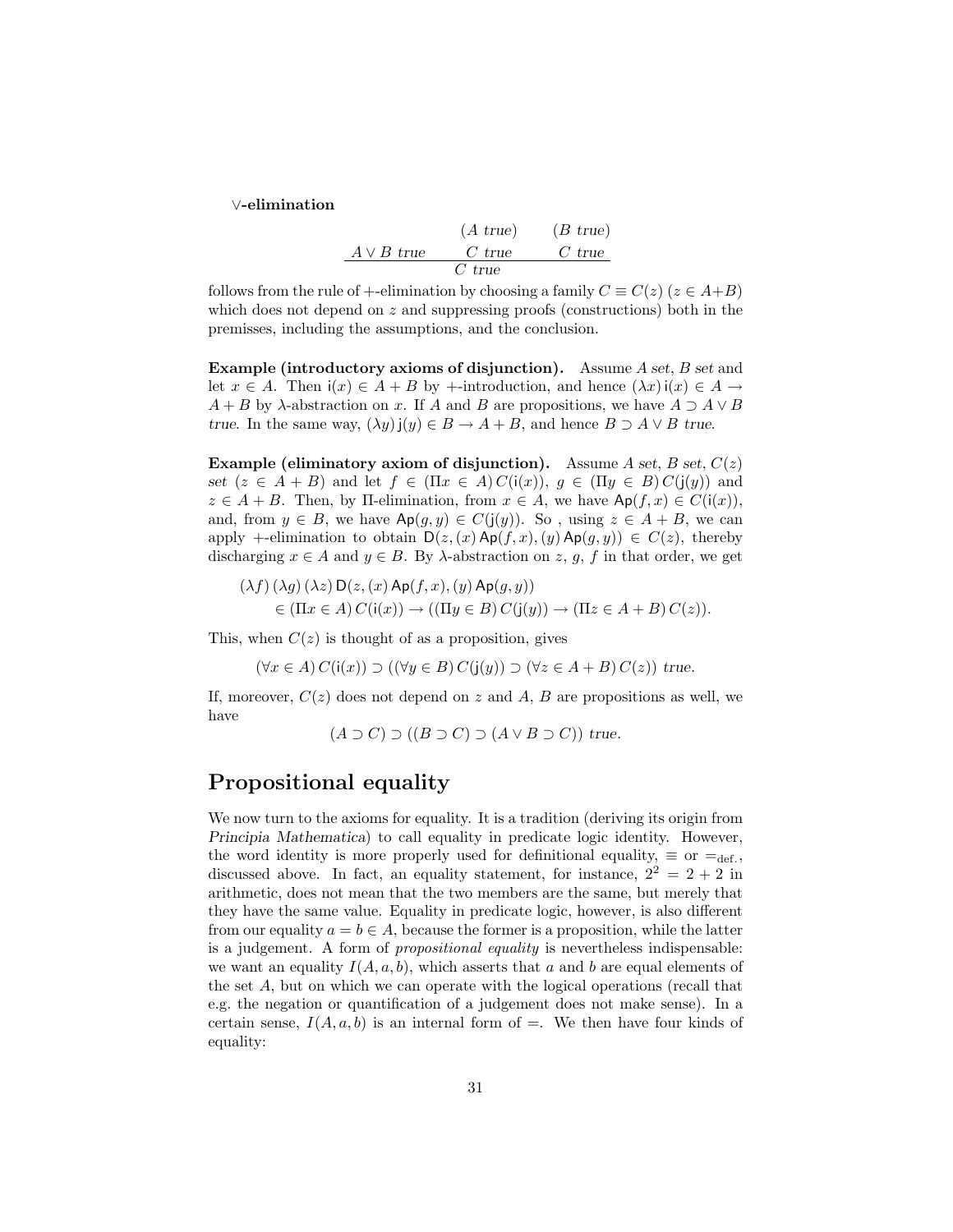- $(1) \equiv$  or  $=$ <sub>def.</sub>,
- $(2)$   $A = B$ ,
- (3)  $a = b \in A$ ,
- (4)  $I(A, a, b)$ .

Equality between objects is expressed in a judgement and must be defined separately for each category, like the category sets, as in (2), or the category of elements of a set, as in  $(3)$ ;  $(4)$  is a proposition, whereas  $(1)$  is a mere stipulation, a relation between linguistic expressions. Note however that  $I(A, a, b)$ true is a judgement, which will turn out to be equivalent to  $a = b \in A$  (which is not to say that it has the same sense). (1) is intensional (sameness of meaning), while (2), (3) and (4) are extensional (equality between objects). As for Frege, elements a, b may have different meanings, or be different methods, but have the same value. For instance, we certainly have  $2^2 = 2 + 2 \in \mathbb{N}$ , but not  $2^2 \equiv 2 + 2$ .

### I-formation

$$
\begin{array}{c}\nA \text{ set } \quad a \in A \quad b \in A \\
\hline\nI(A, a, b) \text{ set}\n\end{array}
$$

We now have to explain how to form canonical elements of  $I(A, a, b)$ . The standard way to know that  $I(A, a, b)$  is true is to have  $a = b \in A$ . Thus the introduction rule is simply: if  $a = b \in A$ , then there is a canonical proof r of  $I(A, a, b)$ . Here r does not depend on a, b or A; it does not matter what canonical element  $I(A, a, b)$  has when  $a = b \in A$ , as long as it has one.

#### I-introduction

$$
a = b \in A
$$
  

$$
r \in I(A, a, b)
$$

We could now adopt elimination and equality rule for  $I$  in the same style as for  $\Pi, \Sigma, +$ , namely introducing a new eliminatory operator. We would then derive the following rules, which we here take instead as primitive:

### I-elimination

$$
c \in I(A, a, b)
$$

$$
a = b \in A
$$

I-equality

$$
c \in I(A, a, b)
$$

$$
c = r \in I(A, a, b)
$$

Finally, note that I-formation is the only rule up to now which permits the formation of families of sets. If only the operations  $\Pi$ ,  $\Sigma$ , +,  $\mathbb{N}_n$ ,  $\mathbb{N}$ ,  $\mathcal{W}$  were allowed, we would only get constant sets.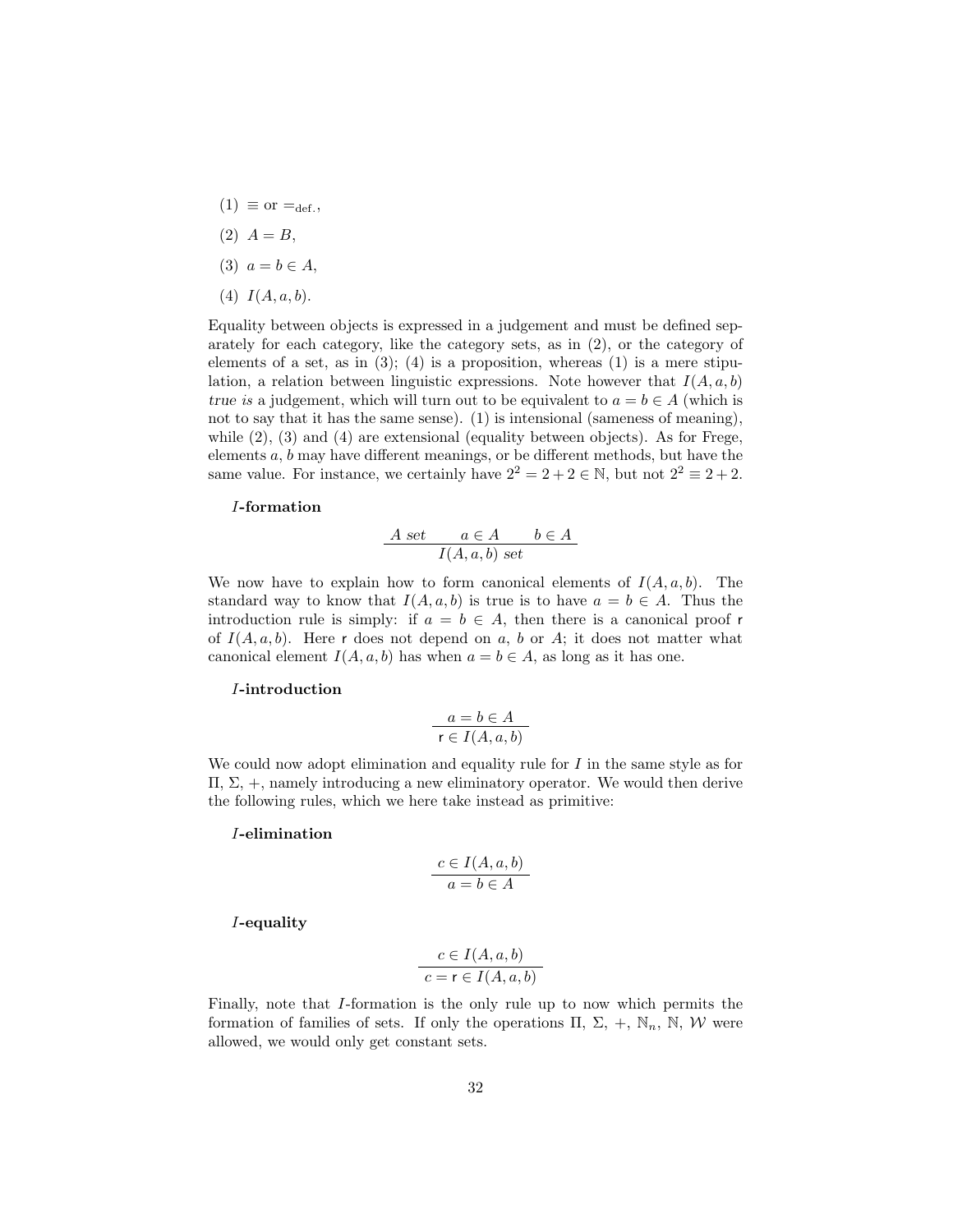Example (introductory axiom of identity). Assume A set and let  $x \in A$ . Then  $x = x \in A$ , and, by *I*-introduction,  $r \in I(A, x, x)$ . By abstraction on x,  $(\lambda x)$ r ∈  $(\forall x \in A) I(A, x, x)$ . Therefore  $(\lambda x)$ r is a canonical proof of the law of identity on A.

$$
(x \in A)
$$

$$
\frac{x = x \in A}{r \in I(A, x, x)}
$$

$$
( \lambda x ) r \in (\forall x \in A) I(A, x, x)
$$

**Example (eliminatory axiom of identity).** Given a set  $A$  and a property  $B(x)$  prop.  $(x \in A)$  over A, we claim that the law of equality corresponding to Leibniz's principle of indiscernibility holds, namely that equal elements satisfy the same properties,

$$
(\forall x \in A) (\forall y \in A) (I(A, x, y) \supset (B(x) \supset B(y))) \text{ true.}
$$

To prove it, assume  $x \in A$ ,  $y \in A$  and  $z \in I(A, x, y)$ . Then  $x = y \in A$  and hence  $B(x) = B(y)$  by substitution. So, assuming  $w \in B(x)$ , by equality of sets, we obtain  $w \in B(y)$ . Now by abstraction on w, z, y, x in that order, we obtain a proof of the claim:

$$
\frac{(z \in I(A, x, y)) \qquad (x \in A)
$$
\n
$$
\underline{w \in B(x)} \qquad B(x) \text{ set}
$$
\n
$$
\underline{w \in B(y)} \qquad \underline{w \in B(y)}
$$
\n
$$
\underline{w \in B(y)}
$$
\n
$$
\underline{(\lambda x) (\lambda w) w \in B(x) \supset B(y)}
$$
\n
$$
\underline{(\lambda z) (\lambda w) w \in I(A, x, y) \supset (B(x) \supset B(y))}
$$
\n
$$
\underline{(\lambda x) (\lambda y) (\lambda z) (\lambda w) w \in (\forall x \in A) (\forall y \in A) I(A, x, y) \supset (B(x) \supset B(y))}
$$

The same problem (of justifying Leibniz's principle) was solved in Principia by the use of impredicative second order quantification. There one defines

$$
(a = b) \equiv (\forall X) (X(a) \supset X(b))
$$

from which Leibniz's principle is obvious, since it is taken to define the meaning of identity. In the present language, quantification over properties is not possible, and hence the meaning of identity has to be defined in another way, without invalidating Leibniz's principle.

<span id="page-38-0"></span>Example (proof of the converse of the projection laws). We can now prove that the inference rule

$$
c \in (\Sigma x \in A) B(x)
$$

$$
c = (\mathsf{p}(c), \mathsf{q}(c)) \in (\Sigma x \in A) B(x)
$$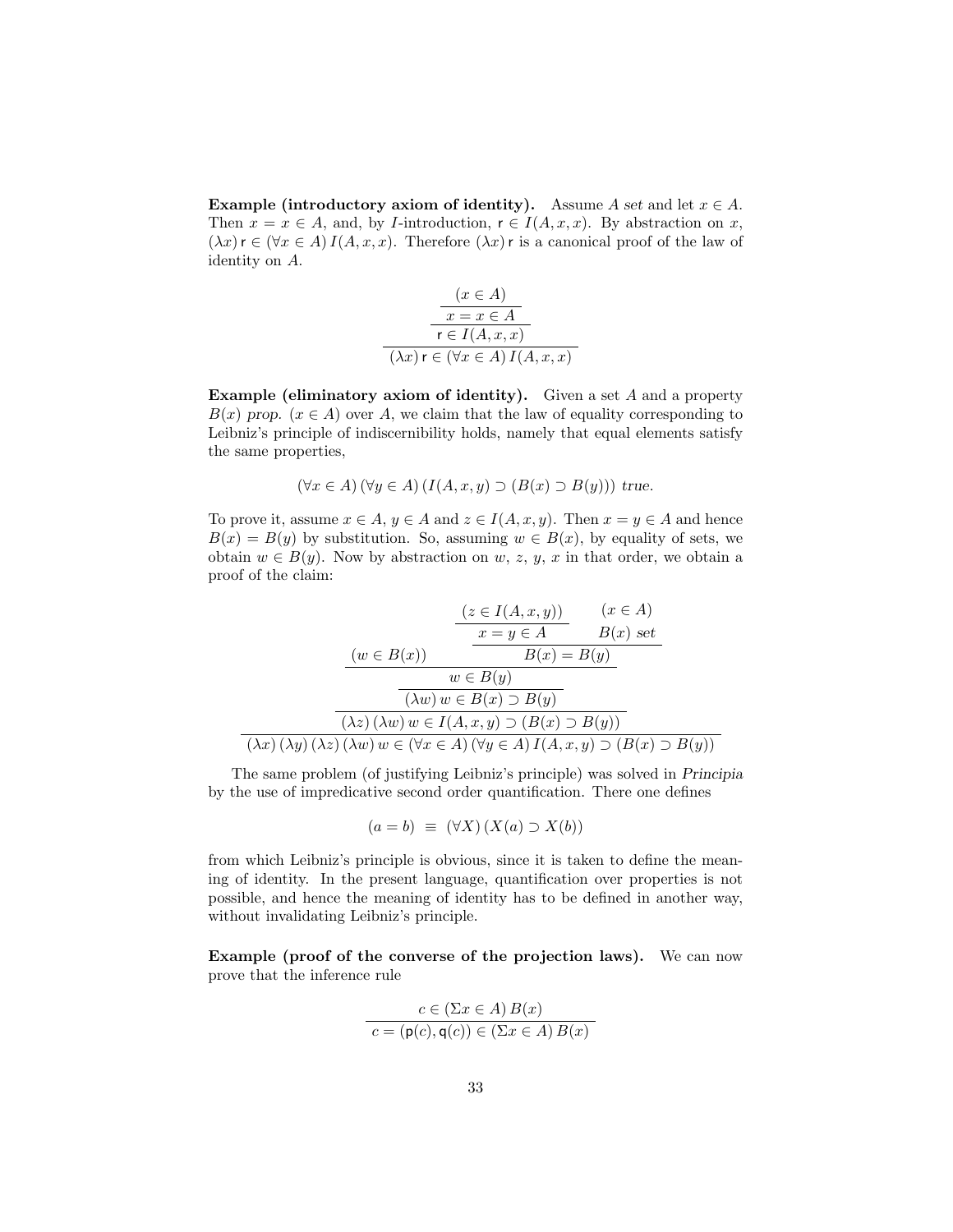is derivable. It is an analogue of the second Π-equality rule, which could also be derived, provided the Π-rules were formulated following the same pattern as the other rules. Assume  $x \in A$ ,  $y \in B(x)$ . By the projection laws,  $p((x, y)) = x \in A$ and  $q((x, y)) = y \in B(x)$ . Then, by  $\Sigma$ -introduction (equal elements form equal pairs),

$$
(\mathsf{p}((x,y)),\mathsf{q}((x,y)))=(x,y)\in (\Sigma x\in A) B(x).
$$

By I-introduction,

$$
r \in I((\Sigma x \in A) B(x), (\mathsf{p}((x, y)), \mathsf{q}((x, y))), (x, y)).
$$

Now take the family  $C(z)$  in the rule of  $\Sigma$ -elimination to be  $I((\Sigma x \in A) B(x),$  $(p(z), q(z)), z$ . Then we obtain

$$
\mathsf{E}(c,(x,y)\,\mathsf{r})\in I((\Sigma x\in A)\,B(x),(\mathsf{p}(c),\mathsf{q}(c)),c)
$$

and hence, by *I*-elimination,  $(p(c), q(c)) = c \in (\Sigma x \in A) B(x)$ .

$$
\frac{(x \in A) \qquad (y \in B(x))}{\mathbf{p}((x, y)) = x \in A} \qquad \frac{(x \in A) \qquad (y \in B(x))}{\mathbf{q}((x, y)) = y \in B(x)}
$$
\n
$$
\frac{\mathbf{p}((x, y)) = x \in A \qquad \mathbf{q}((x, y)) = y \in B(x)}{\mathbf{p}((x, y)), \mathbf{q}((x, y))) = (x, y) \in (\Sigma x \in A) B(x)}
$$
\n
$$
\frac{c \in (\Sigma x \in A) B(x) \qquad \mathbf{r} \in I((\Sigma x \in A) B(x), (\mathbf{p}((x, y)), \mathbf{q}((x, y))), (x, y))}{\mathbf{p}(c), \mathbf{q}(c)) = c \in (\Sigma x \in A) B(x)}
$$

This example is typical. The I-rules are used systematically to show the uniqueness of a function, whose existence is given by an elimination rule, and whose properties are expressed by the associated equality rules.

Example (properties and indexed families of elements). There are two ways of looking at subsets of a set B:

- (1) a subset of B is a propositional function (property)  $C(y)$  ( $y \in B$ );
- (2) a subset of B is an indexed family of elements  $b(x) \in B$   $(x \in A)$ .

Using the identity rules, we can prove the equivalence of these two concepts. Given an indexed family as in (2), the corresponding property is

$$
(\exists x \in A) I(B, b(x), y) \quad (y \in B),
$$

and conversely, given a property as in (1), the corresponding indexed family is

$$
\mathsf{p}(x) \in B \quad (x \in (\Sigma y \in B) C(y)).
$$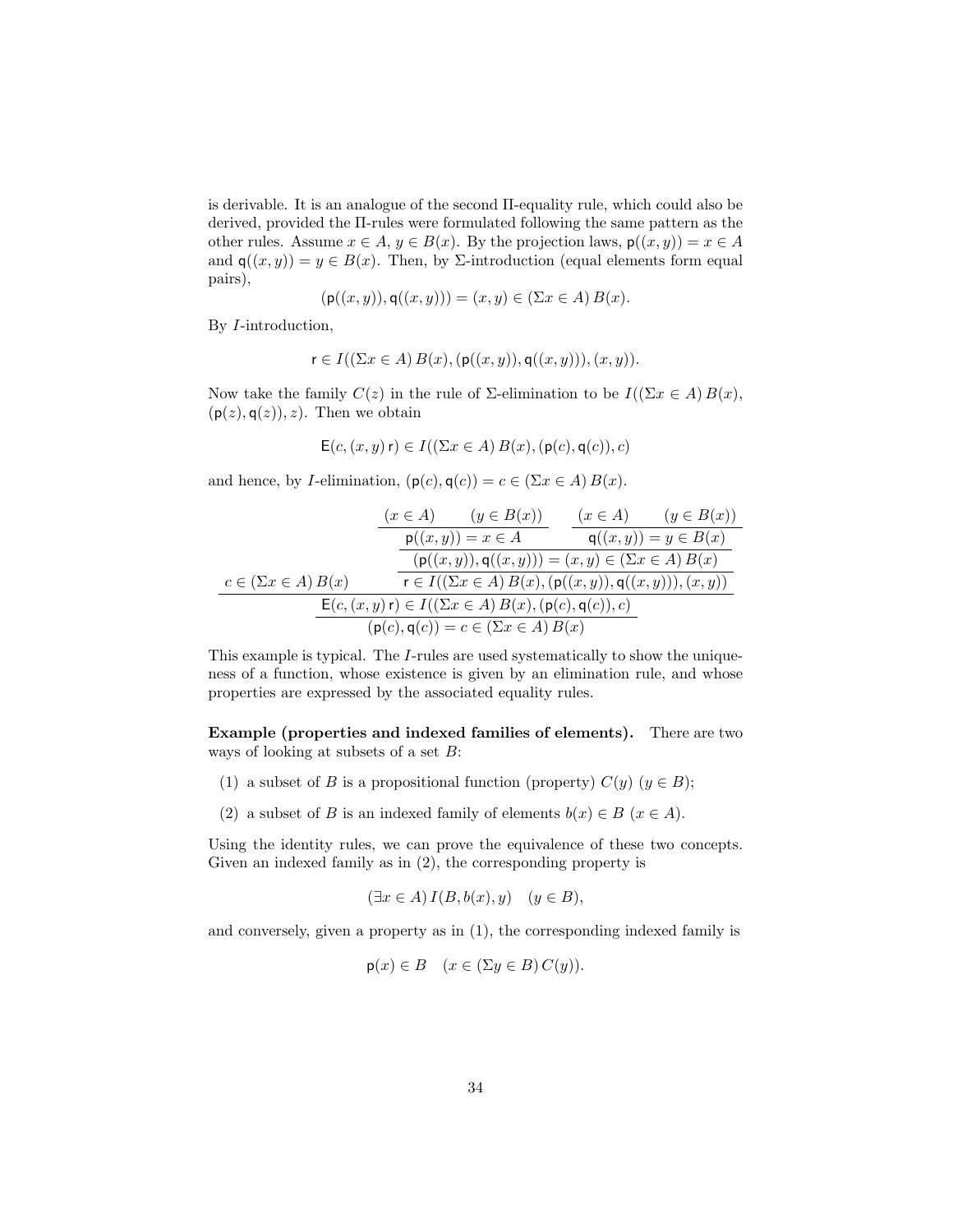### Finite sets

<span id="page-40-0"></span>Note that, up to now, we have no operations to build up sets from nothing, but only operations to obtain new sets from given ones (and from families of sets). We now introduce finite sets, which are given outright; hence their set formation rules will have no premisses. Actually, we have infinitely many rules, one group of rules for each  $n = 0, 1, \ldots$ 

 $\mathbb{N}_n$ -formation

 $\mathbb{N}_n$  set

 $\mathbb{N}_n$ -introduction

$$
m_n \in \mathbb{N}_n \qquad (m = 0, 1, \ldots, n - 1)
$$

So we have the sets  $\mathbb{N}_0$  with no elements,  $\mathbb{N}_1$  with the single canonical element  $0_1$ ,  $\mathbb{N}_2$  with canonical elements  $0_2$ ,  $1_2$ , etc.

### $\mathbb{N}_n$ -elimination

$$
\frac{c \in \mathbb{N}_n \qquad c_m \in C(m_n) \ (m = 0, 1, \dots, n - 1)}{\mathsf{R}_n(c, c_0, \dots, c_{n-1}) \in C(c)}
$$

Here, as usual, the family of sets  $C(z)$  set  $(z \in \mathbb{N}_n)$  may be interpreted as a property over  $\mathbb{N}_n$ . Assuming we know the premisses,  $\mathsf{R}_n$  is explained as follows: first execute c, whose result is  $m_n$  for some m between 0 and  $n-1$ . Select the corresponding element  $c_m$  of  $C(m_n)$  and continue by executing it. The result is a canonical element  $d \in C(c)$ , since c has been seen to be equal to  $m_n$  and  $c_m \in C(m_n)$  is a premiss.  $\mathsf{R}_n$  is recursion over the finite set  $\mathbb{N}_n$ ; it is a kind of definition by cases. From the meaning of  $R_n$ , given by the above explanation, we have the *n* rules (note that  $m_n \in \mathbb{N}_n$  by  $\mathbb{N}_n$ -introduction):

#### $\mathbb{N}_n$ -equality

$$
c_m \in C(m_n) \ (m = 0, 1, \ldots, n-1)
$$

$$
R_n(m_n, c_0, \ldots, c_{n-1}) = c_m \in C(m_n)
$$

(one such rule for each choice of  $m = 0, 1, \ldots, n-1$  in the conclusion). An alternative approach would be to postulate the rule for  $n$  equal to 0 and 1 only, define  $\mathbb{N}_2 \equiv \mathbb{N}_1 + \mathbb{N}_1$ ,  $\mathbb{N}_3 \equiv \mathbb{N}_1 + \mathbb{N}_2$  etc., and then derive all other rules.

**Example (about**  $\mathbb{N}_0$ ).  $\mathbb{N}_0$  has no introduction rule and hence no elements; it is thus natural to put

$$
\perp \equiv \emptyset \equiv \mathbb{N}_0.
$$

The elimination rule becomes simply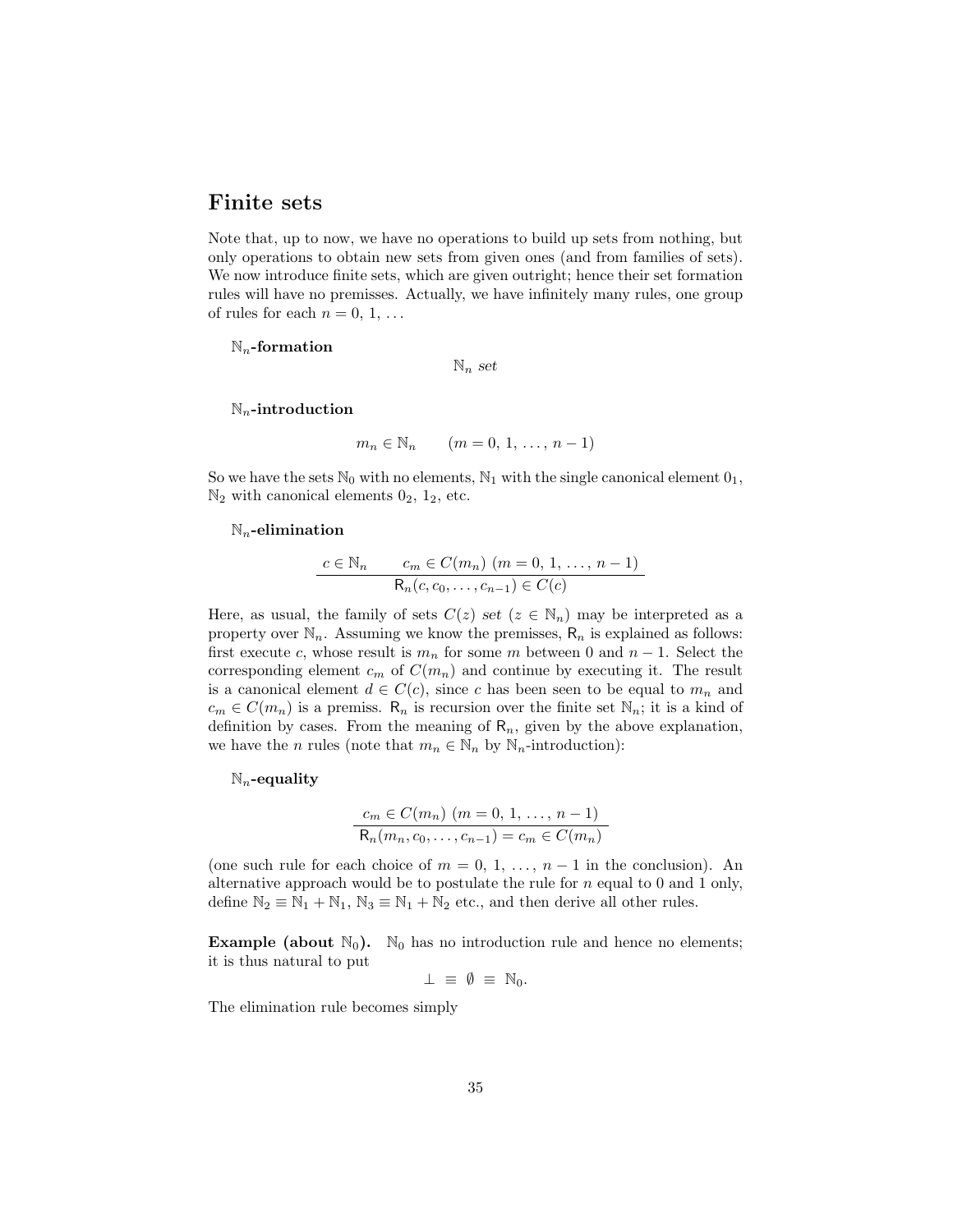$\mathbb{N}_0$ -elimination

$$
\frac{c \in \mathbb{N}_0}{\mathsf{R}_0(c) \in C(c)}
$$

The explanation of the rule is that we understand that we shall never get an element  $c \in \mathbb{N}_0$ , so that we shall never have to execute  $\mathsf{R}_0(c)$ . Thus the set of instructions for executing a program of the form  $R_0(c)$  is vacuous. It is similar to the programming statement *abort* introduced by  $Dijkstra^{12}$  $Dijkstra^{12}$  $Dijkstra^{12}$ .

When  $C(z)$  does not depend on z, it is possible to suppress the proof (construction) not only in the conclusion but also in the premiss. We then arrive at the logical inference rule

#### ⊥-elimination

$$
\frac{\perp \, \mathit{true}}{C \, \mathit{true}}
$$

traditionally called *ex falso quodlibet*. This rule is often used in ordinary mathematics, but in the form

$$
\begin{array}{c}\n(B \text{ true}) \\
\hline\nA \lor B \text{ true} \\
\hline\nA \text{ true}\n\end{array}
$$

which is easily seen to be equivalent to the form above.

**Example (about**  $\mathbb{N}_1$ **).** We define

$$
\top \equiv \mathbb{N}_1.
$$

Then  $0_1$  is a (canonical) proof of  $\top$ , since  $0_1 \in \mathbb{N}_1$  by  $\mathbb{N}_1$ -introduction. So  $\top$  is true. We now want to prove that  $0<sub>1</sub>$  is in fact the only element of  $\mathbb{N}<sub>1</sub>$ , that is, that the rule

$$
\cfrac{c \in \mathbb{N}_1}{c = 0_1 \in \mathbb{N}_1}
$$

is derivable. In fact, from  $0_1 \in \mathbb{N}_1$ , we get  $0_1 = 0_1 \in \mathbb{N}_1$ , and hence  $r \in$  $I(\mathbb{N}_1, 0_1, 0_1)$ . Now apply  $\mathbb{N}_1$ -elimination with  $I(\mathbb{N}_1, z, 0_1)$  ( $z \in \mathbb{N}_1$ ) for the family of sets  $C(z)$  ( $z \in \mathbb{N}_1$ ). Using the assumption  $c \in \mathbb{N}_1$ , we get  $R_1(c, r) \in$  $I(\mathbb{N}_1, c, 0_1)$ , and hence  $c = 0_1 \in \mathbb{N}_1$ .

Conversely, by making the definition  $R_1(c, c_0) \equiv c_0$ , the rule of  $\mathbb{N}_1$ -elimination is derivable from the rule

$$
\frac{c \in \mathbb{N}_1}{c = 0_1 \in \mathbb{N}_1}
$$

and the rule of  $\mathbb{N}_1$ -equality trivializes. Thus the operation  $\mathsf{R}_1$  can be dispensed with.

<span id="page-41-0"></span> $12$  See [note 2.](#page-7-2)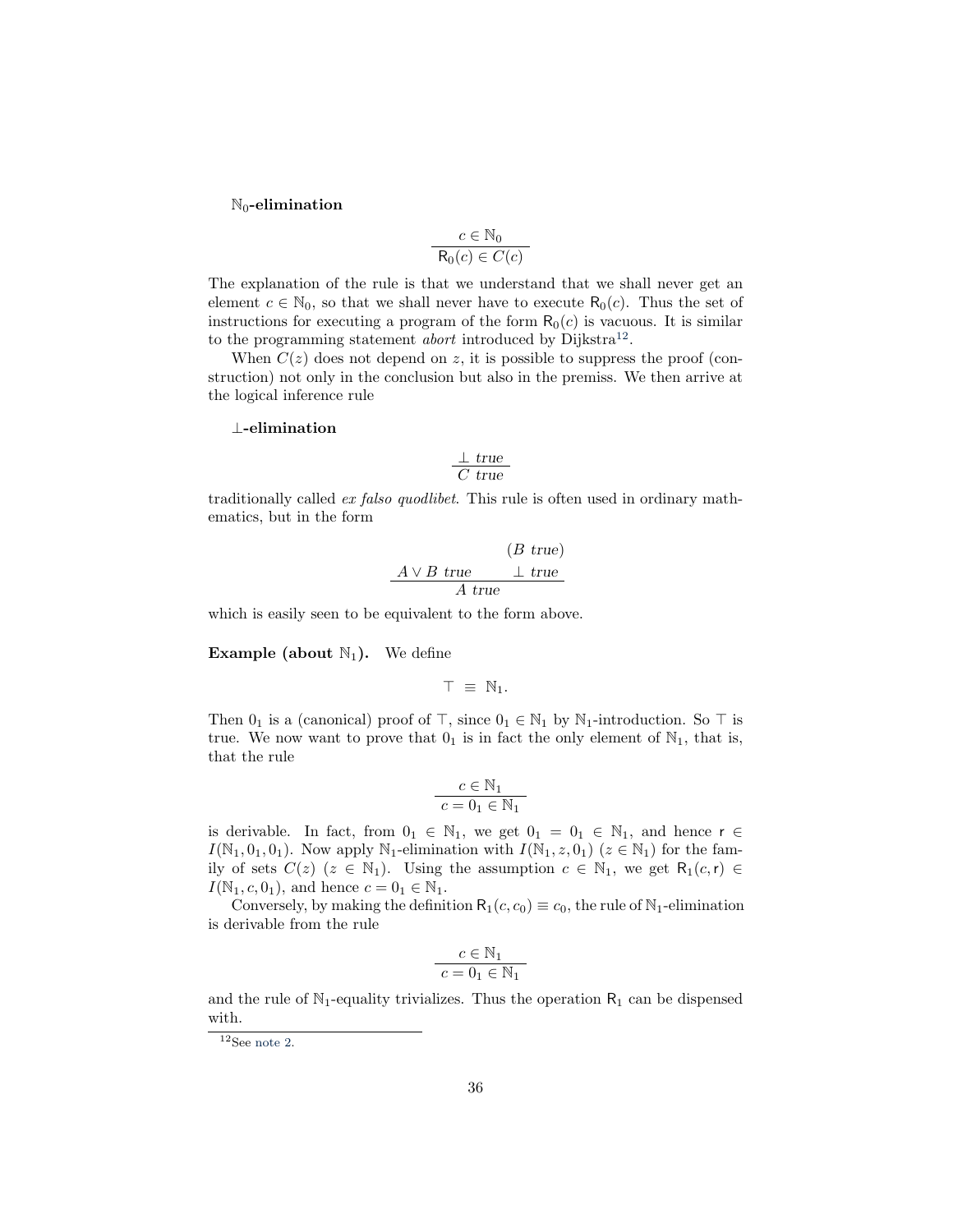**Example (about**  $\mathbb{N}_2$ ). We make the definition

$$
\text{Boolean } \equiv \mathbb{N}_2.
$$

Boolean is the type used in programming which consists of the two truth values true, false. So we could put true  $\equiv 0_2$  and false  $\equiv 1_2$ . Then we can define if c then  $c_0$  else  $c_1 \equiv R_2(c, c_0, c_1)$  because, if c is true, which means c yields  $0_2$ , then  $R_2(c, c_0, c_1)$  has the same value as  $c_0$ ; otherwise c yields  $1_2$  and  $R_2(c, c_0, c_1)$ has the same value as  $c_1$ .

As for  $\mathbb{N}_1$  above, we can prove that any element of  $\mathbb{N}_2$  is either  $0_2$  or  $1_2$ , but obviously only in the propositional form

$$
\frac{c \in \mathbb{N}_2}{I(\mathbb{N}_2, c, 0_2) \vee I(\mathbb{N}_2, c, 1_2) \text{ true}}
$$

Example (negation). If we put

$$
\sim A \ \equiv \ \neg A \ \equiv \ -A \ \equiv \ A \rightarrow \mathbb{N}_0
$$

we can easily derive all the usual rules of negation.

### **Consistency**

<span id="page-42-0"></span>What can we say about the consistency of our system of rules? We can understand consistency in two different ways:

(1) Metamathematical consistency. Then, to prove mathematically the consistency of a theory  $T$ , we consider another theory  $T'$ , which contains codes for propositions of the original theory T and a predicate Der such that  $Der'(\mathcal{A})$ expresses the fact that the proposition A with code 'A' is derivable in  $T$ . Then we define  $Cons \equiv \neg Der(\bot) \equiv Der(\bot) \supset \bot$  and (try to) prove that Cons is true in  $T'$ . This method is the only one applicable when, like Hilbert, we give up the hope of a semantical justification of the axioms and rules of inference; it could be followed, with success, also for intuitionistic type theory, but, since we have been as meticulous about its semantics as about its syntax, we have no need of it. Instead, we convince ourselves directly of its consistency in the following simple minded way.

(2) Simple minded consistency. This means simply that  $\perp$  cannot be proved, or that we shall never have the right to judge  $\perp$  true (which unlike the proposition Cons above, is not a mathematical proposition). To convince ourselves of this, we argue as follows: if  $c \in \perp$  would hold for some element (construction) c, then c would yield a canonical element  $d \in \perp$ ; but this is impossible since  $\perp$  has no canonical element by definition (recall that we defined  $\bot \equiv \mathbb{N}_0$ ). Thus  $\bot$  true cannot be proved by means of a system of correct rules. So, in case we hit upon a proof of ⊥ true, we would know that there must be an error somewhere in the proof; and, if a formal proof of  $\perp$  true is found, then at least one of the formal rules used in it is not correct. Reflecting on the meaning of each of the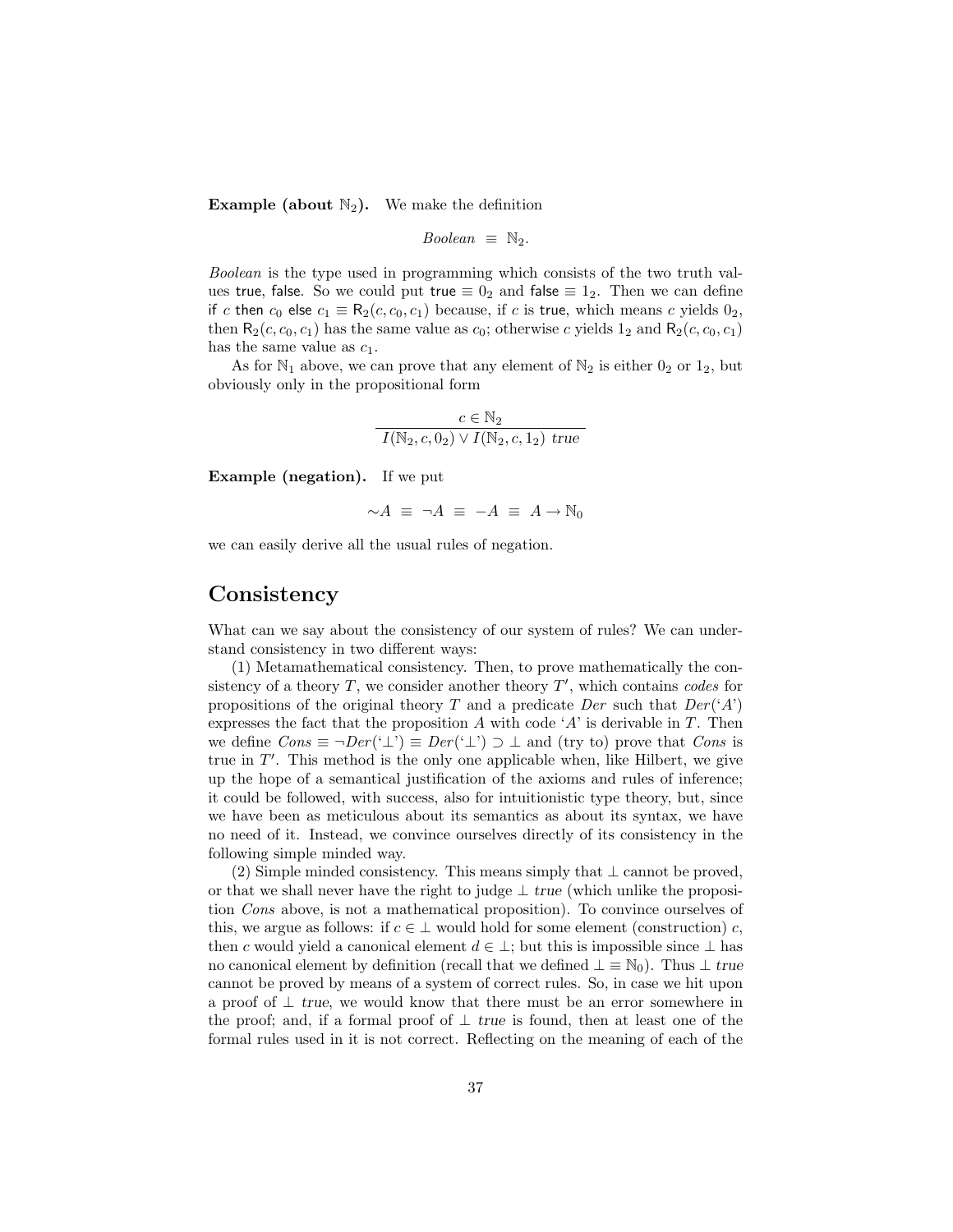rules of intuitionistic type theory, we eventually convince ourselves that they are correct; therefore we will never find a proof of  $\perp$  true using them.

Finally, note that, in any case, we must rely on the simple minded consistency of at least the theory  $T'$  in which Cons is proved in order to obtain the simple minded concsistency (which is the form of consistency we really care about) from the metamathematical consistency of the original theory  $T$ . In fact, once  $c \in Cons$  for some c is proved, one must argue as follows: if T were not consistent, we would have a proof in T of  $\perp$  true, or  $a \in \mathbb{N}_0$  for some a. By coding, this would give 'a'  $\in$  Der(' $\perp$ '); then we would obtain Ap(c, 'a')  $\in \perp$ , i.e. that  $\perp$  true is derivable in T'. At this point, to conclude that  $\perp$  true is not provable in T, we must be convinced that  $\perp$  true is not provable in T'.

### Natural numbers

<span id="page-43-0"></span>So far, we have no means of constructing an infinite set. We now introduce the simplest one, namely the set of natural numbers, by the rules:

### N-formation

N set

#### N-introduction

$$
0 \in \mathbb{N} \quad \begin{array}{c} a \in \mathbb{N} \\ a' \in \mathbb{N} \end{array}
$$

Note that, as is the case with any other introduction rule,  $a' \in \mathbb{N}$  is always canonical, whatever element a is. Thus  $a \in \mathbb{N}$  means that a has value either 0 or  $a'_1$ , where  $a_1$  has value either 0 or  $a'_2$ , etc., until, eventually, we reach an element  $a_n$  which has value 0.

### N-elimination

$$
(x \in \mathbb{N}, y \in C(x))
$$

$$
c \in \mathbb{N} \qquad d \in C(0) \qquad e(x, y) \in C(x')
$$

$$
\mathsf{R}(c, d, (x, y) e(x, y)) \in C(c)
$$

where  $C(z)$  set  $(z \in \mathbb{N})$ .  $\mathsf{R}(c, d, (x, y) e(x, y))$  is explained as follows: first execute c, getting a canonical element of  $N$ , which is either 0 or  $a'$  for some  $a \in \mathbb{N}$ . In the first case, continue by executing d, which yields a canonical element  $f \in C(0)$ ; but, since  $c = 0 \in \mathbb{N}$  in this case, f is also a canonical element of  $C(c) = C(0)$ . In the second case, substitute a for x and  $R(a, d, (x, y) e(x, y))$  (namely, the preceding value) for y in  $e(x, y)$  so as to get  $e(a, R(a, d, (x, y) e(x, y)))$ . Executing it, we get a canonical f which, by the right premiss, is in  $C(a')$  (and hence in  $C(c)$  since  $c = a' \in \mathbb{N}$ ) under the assumption  $R(a, d, (x, y) e(x, y)) \in C(a)$ . If a has value 0, then  $R(a, d, (x, y) e(x, y))$ is in  $C(a)$  by the first case. Otherwise, continue as in the second case, until we eventually reach the value 0. This explanation of the elimination rule also makes the equality rules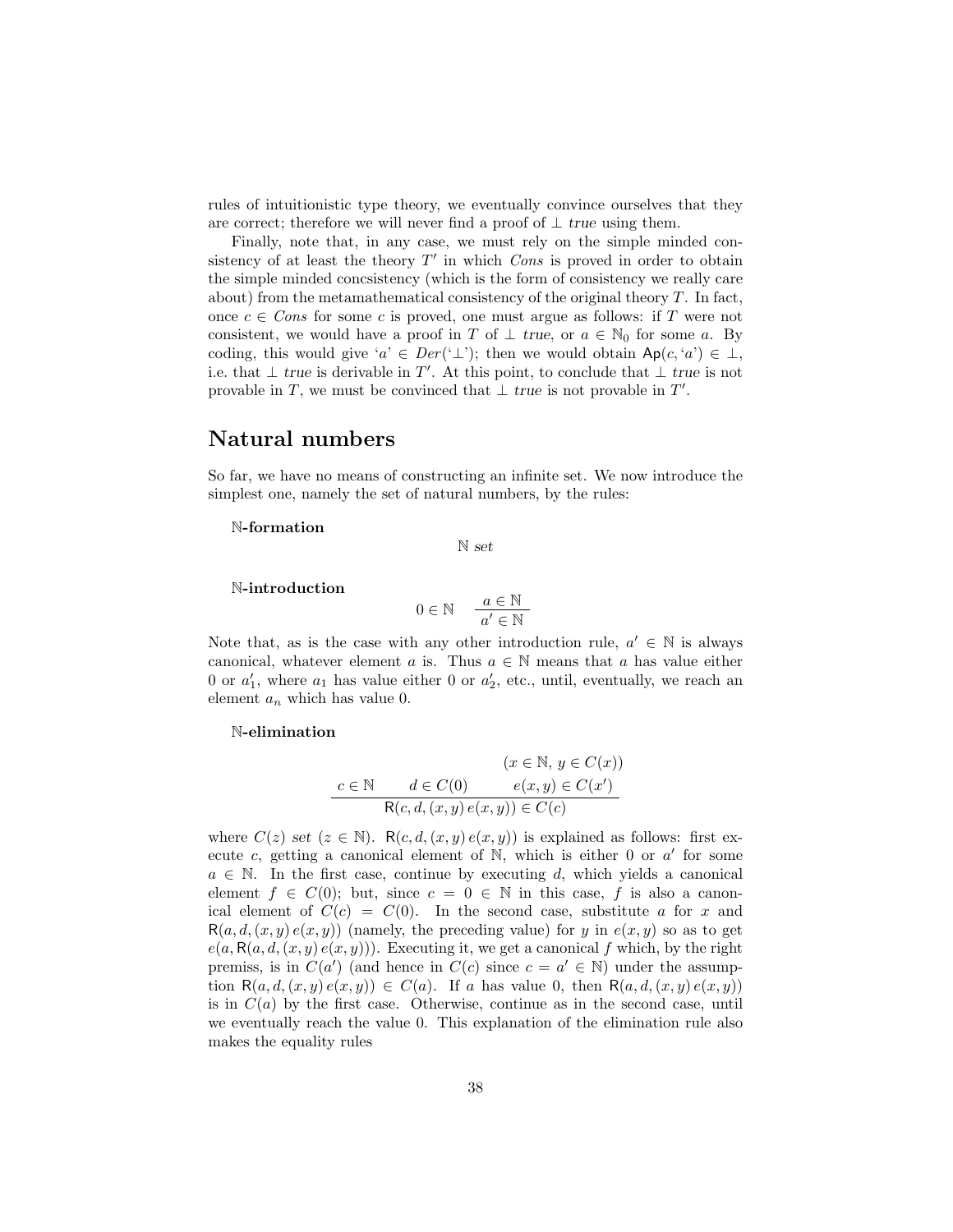N-equality

$$
(x \in A, y \in C(x))
$$

$$
\frac{d \in C(0) \qquad e(x, y) \in C(x')}{\mathsf{R}(0, d, (x, y) e(x, y)) = d \in C(0)}
$$

$$
(x \in \mathbb{N}, y \in C(x))
$$

$$
a \in \mathbb{N} \qquad d \in C(0) \qquad e(x, y) \in C(x')
$$

$$
\mathsf{R}(a', d, (x, y) e(x, y)) = e(a, \mathsf{R}(a, d, (x, y) e(x, y))) \in C(a')
$$

evident. Thinking of  $C(z)$  ( $z \in \mathbb{N}$ ) as a propositional function (property) and suppressing the proofs (constructions) in the second and third premisses and in the conclusion of the rule of N-elimination, we arrive at

### Mathematical induction

$$
(x \in \mathbb{N}, C(x) \text{ true})
$$
  

$$
c \in \mathbb{N} \qquad C(0) \text{ true} \qquad C(x') \text{ true}
$$
  

$$
C(c) \text{ true}
$$

If we explicitly write out the proof (construction) of  $C(c)$ , we see that it is obtained by recursion. So recursion and induction turn out to be the same concept when propositions are interpreted as sets.

### Example (the predecessor function). We put

$$
\mathsf{pd}(a) \ \equiv \ \mathsf{R}(a,0,(x,y)\,x).
$$

This definition is justified by computing  $R(a, 0, (x, y) x)$ : if a yields 0, then  $pd(a)$  also yields 0, and, if a yields b', then  $pd(a)$  yields the same value as  $R(b', 0, (x, y),$  which, in turn, yields the same value as b. So we have  $\mathsf{pd}(0) = 0$ and  $\mathsf{pd}(a') = a$ , which is the usual definition, but here these equalities are not definitional. More precisely, we have

$$
a \in \mathbb{N}
$$
  
pd(a)  $\in \mathbb{N}$ 

which is an instance of N-elimination, and

$$
\begin{cases}\n\mathsf{pd}(0) = 0 \in \mathbb{N}, \\
\mathsf{pd}(a') = a \in \mathbb{N},\n\end{cases}
$$

which we obtain by N-equality.

Using pd, we can derive the third Peano axiom

$$
\frac{a'=b'\in\mathbb{N}}{a=b\in\mathbb{N}}
$$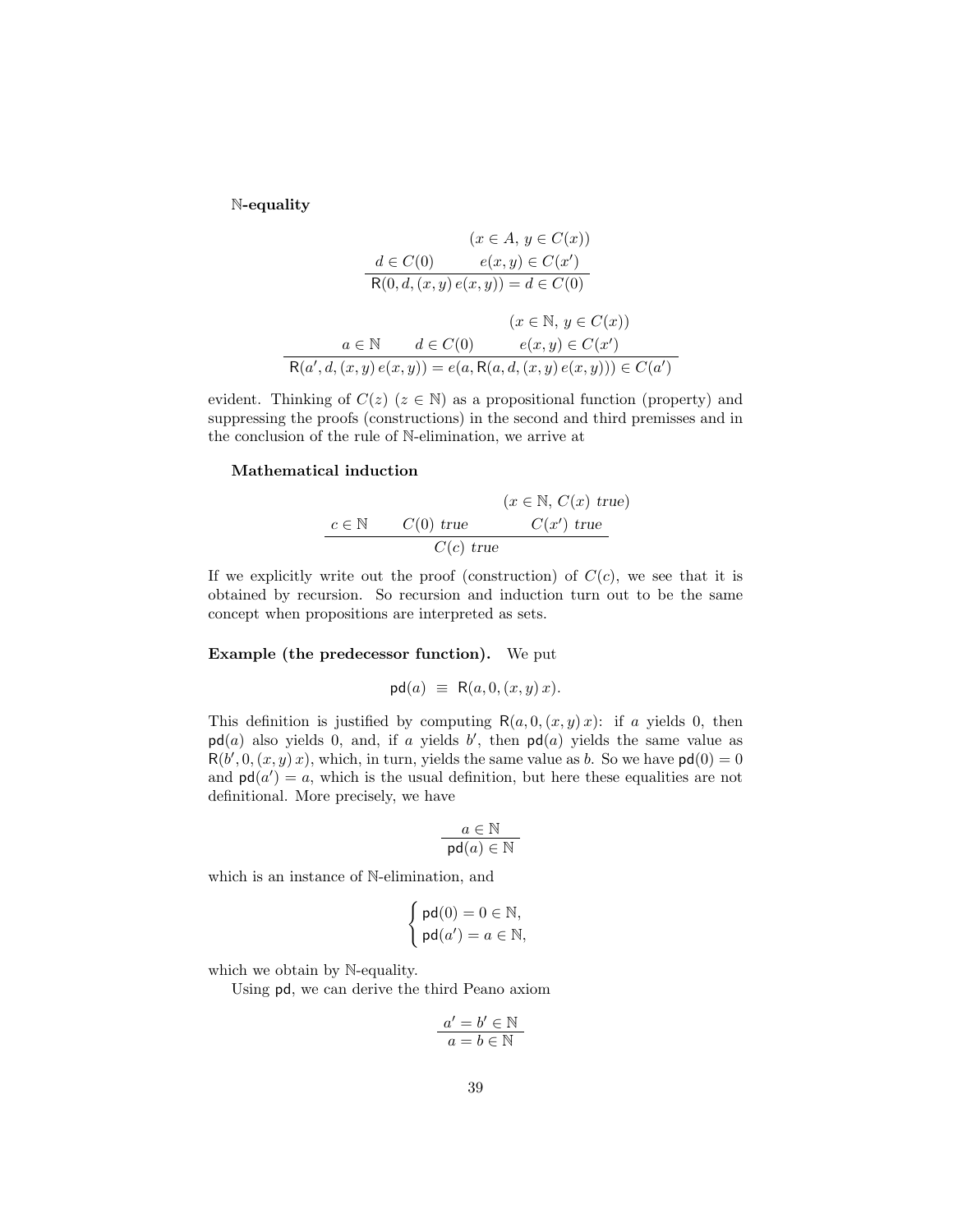Indeed, from  $a' = b' \in \mathbb{N}$ , we obtain  $\mathsf{pd}(a') = \mathsf{pd}(b') \in \mathbb{N}$  which, together with  $\mathsf{pd}(a') = a \in \mathbb{N}$  and  $\mathsf{pd}(b') = b \in \mathbb{N}$ , yields  $a = b \in \mathbb{N}$  by symmetry and transitivity. We can also obtain it in the usual form  $(\forall x, y) (x' = y' \supset x = y)$ , that is, in the present symbolism,

$$
(\forall x \in \mathbb{N}) (\forall y \in \mathbb{N}) (I(\mathbb{N}, x', y') \supset I(\mathbb{N}, x, y)) \text{ true.}
$$

In fact, assume  $x \in \mathbb{N}$ ,  $y \in \mathbb{N}$  and  $z \in I(\mathbb{N}, x', y')$ . By *I*-elimination,  $x' = y' \in \mathbb{N}$ ; hence  $x = y \in \mathbb{N}$ , from which  $r \in I(\mathbb{N}, x, y)$  by *I*-introduction. Then, by λ-abstraction, we obtain that  $(λx)(λy)(λz)$ r is a proof (construction) of the claim.

Example (addition). We define

$$
a + b \equiv R(b, a, (x, y) y').
$$

The meaning of  $a + b$  is to perform b times the successor operation on a. Then one easily derives the rules:

$$
\begin{array}{c}\n a \in \mathbb{N} \quad b \in \mathbb{N} \\
 a + b \in \mathbb{N}\n\end{array}
$$
\n
$$
\begin{array}{c}\n a \in \mathbb{N} \quad a + b \in \mathbb{N} \\
 a + 0 = a \in \mathbb{N} \quad a + b' = (a + b)' \in \mathbb{N}\n\end{array}
$$

from which we can also derive the corresponding axioms of first order arithmetic, like in the preceding example. Note again that the equality here is not definitional.

### Example (multiplication). We define

$$
a \cdot b \equiv \mathsf{R}(b, 0, (x, y) (y + a)).
$$

Usual properties of the product  $a \cdot b$  can then easily be derived.

**Example (the bounded**  $\mu$ **-operator).** We want to solve the problem: given a boolean function f on natural numbers, i.e.  $f \in \mathbb{N} \to \mathbb{N}_2$ , find the least argument, under the bound  $a \in \mathbb{N}$ , for which the value of f is true. The solution will be a function  $\mu(x, f) \in \mathbb{N}$   $(x \in \mathbb{N}, f \in \mathbb{N} \to \mathbb{N}_2)$  satisfying:

$$
\mu(a, f) = \begin{cases} \text{the least } b < a \text{ such that } \mathsf{Ap}(f, b) = 0_2 \in \mathbb{N}, \text{ if such } b \text{ exists,} \\ a, \text{ otherwise.} \end{cases}
$$

Such a function will be obtained by solving the recursion equations:

$$
\begin{cases} \mu(0, f) = 0 \in \mathbb{N}, \\ \mu(a', f) = \mathsf{R}_2(\mathsf{Ap}(f, 0), 0, \mu(a, \overleftarrow{f})') \in \mathbb{N}, \end{cases}
$$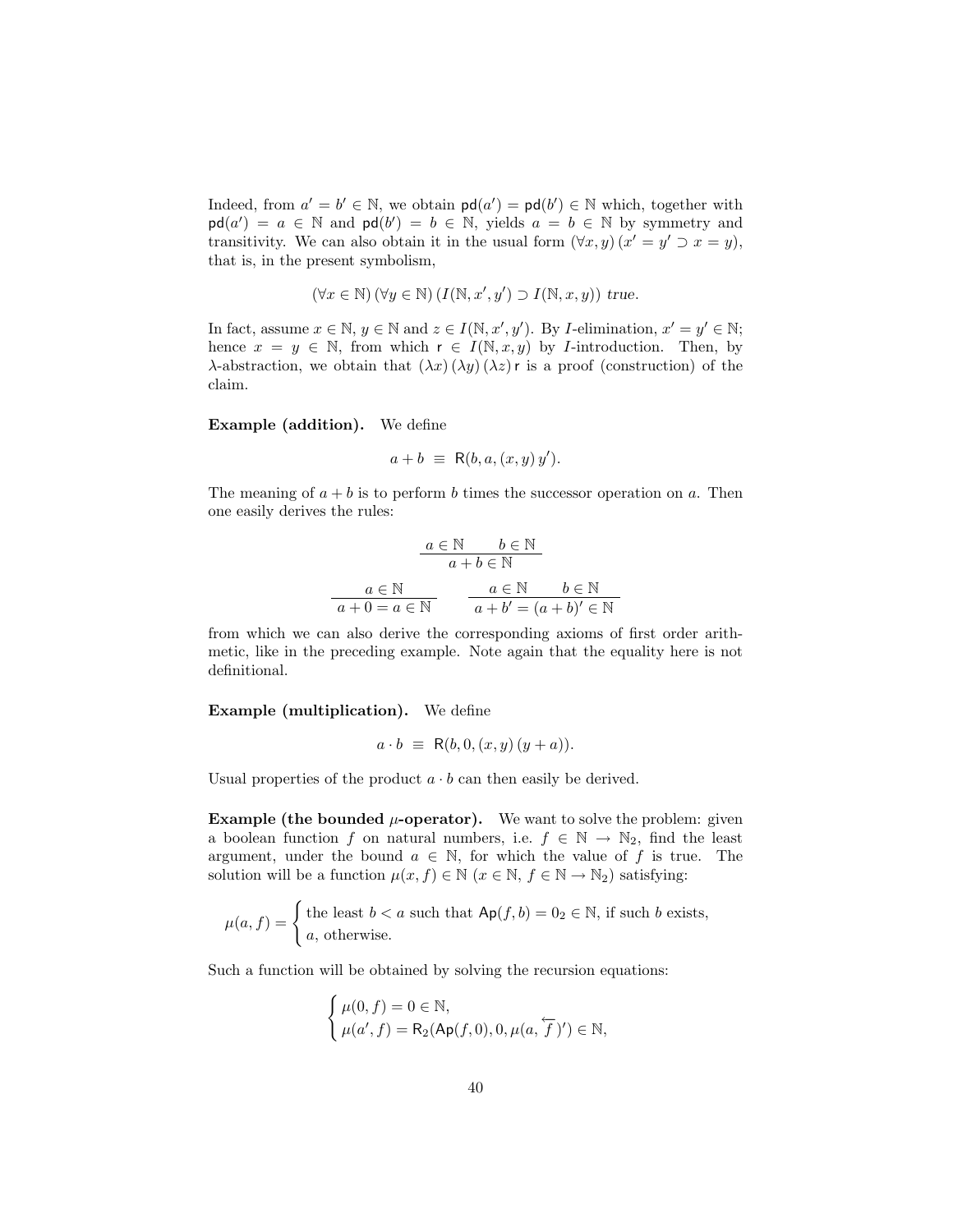where  $\overleftarrow{f}$  =  $(\lambda x)$  Ap $(f, x')$  is f shifted one step to the left, i.e. Ap $(\overleftarrow{f}, x)$  =  $\mathsf{Ap}(f, x') \in \mathbb{N}_2$   $(x \in \mathbb{N})$ . In fact, in case the bound is zero,  $\mu(0, f) = 0 \in \mathbb{N}$ , irrespective of what function f is. When the bound has successor form,  $\mu(a', f) =$  $\mu(a, f)' \in \mathbb{N}$ , provided that  $f(0) = \text{false} \equiv 1_2 \in \mathbb{N}_2$ ; otherwise,  $\mu(a', f) = 0 \in \mathbb{N}$ . Therefore to compute  $\mu(a, f)$ , we can shift f until the bound is 0, but checking each time if the value at 0 is true  $\equiv 0_2$  or false  $\equiv 1_2$ . Even if it admits of a primitive recursive solution, the problem is most easily solved through higher types, as we shall now see in detail. We want to find a function  $\mu(x) \in (\mathbb{N} \to \mathbb{N}_2) \to \mathbb{N}$  $(x \in \mathbb{N})$  such that

$$
\begin{cases} \mu(0) = (\lambda f) 0 \in (\mathbb{N} \to \mathbb{N}_2) \to \mathbb{N}, \\ \mu(a') = (\lambda f) R_2(\mathsf{Ap}(f, 0), 0, \mathsf{Ap}(\mu(a), \mathcal{F})') \in (\mathbb{N} \to \mathbb{N}_2) \to \mathbb{N}, \end{cases}
$$

so that we can define the function  $u(a, f)$  we are looking for by putting  $\mu(a, f) \equiv$  $Ap(\mu(a), f)$ . The requirements on  $\mu(a)$  may be satisfied through an ordinary primitive recursion, but on a higher type; this task is fulfilled by the rule of N-elimination. We obtain

 $\mu(a) \equiv R(a, (\lambda f) 0, (x, y) (\lambda f) R_2(\mathsf{Ap}(f, 0), 0, \mathsf{Ap}(y, \mathcal{T}))) \in (\mathbb{N} \to \mathbb{N}_2) \to \mathbb{N}$ 

under the premisses  $a \in \mathbb{N}$  and  $f \in \mathbb{N} \to \mathbb{N}_2$ , and hence

$$
\mu(x, f) \in \mathbb{N} \qquad (x \in \mathbb{N}, f \in \mathbb{N} \to \mathbb{N}_2).
$$

Written out in tree form the above proof of  $\mu(a, f) \in \mathbb{N}$  looks as follows:

$$
(f \in \mathbb{N} \to \mathbb{N}_2)
$$
\n
$$
(f \in \mathbb{N} \to \mathbb{N}_2)
$$
\n
$$
\frac{(f \in \mathbb{N} \to \mathbb{N}_2) \quad 0 \in \mathbb{N}}{\Delta p(y, \overline{f}) \in \mathbb{N}}
$$
\n
$$
\frac{0 \in \mathbb{N}}{\Delta p(f, 0) \in \mathbb{N}_2} \quad 0 \in \mathbb{N}
$$
\n
$$
\frac{0 \in \mathbb{N}}{\Delta p(f, 0) \in \mathbb{N}_2} \quad \frac{0 \in \mathbb{N}}{\Delta p(y, \overline{f})' \in \mathbb{N}}
$$
\n
$$
\frac{0 \in \mathbb{N}}{\Delta f}
$$
\n
$$
\frac{0 \in \mathbb{N}}{\Delta f}
$$
\n
$$
\frac{0 \in \mathbb{N}}{\Delta f}
$$
\n
$$
\frac{0 \in \mathbb{N}}{\Delta f}
$$
\n
$$
\frac{0 \in \mathbb{N}}{\Delta f}
$$
\n
$$
\frac{0 \in \mathbb{N}}{\Delta f}
$$
\n
$$
\frac{0 \in \mathbb{N}}{\Delta f}
$$
\n
$$
\frac{0 \in \mathbb{N}}{\Delta f}
$$
\n
$$
\frac{0 \in \mathbb{N}}{\Delta f}
$$
\n
$$
\frac{0 \in \mathbb{N}}{\Delta f}
$$
\n
$$
\frac{0 \in \mathbb{N}}{\Delta f}
$$
\n
$$
\frac{0 \in \mathbb{N}}{\Delta f}
$$
\n
$$
\frac{0 \in \mathbb{N}}{\Delta f}
$$
\n
$$
\frac{0 \in \mathbb{N}}{\Delta f}
$$
\n
$$
\frac{0 \in \mathbb{N}}{\Delta f}
$$
\n
$$
\frac{0 \in \mathbb{N}}{\Delta f}
$$
\n
$$
\frac{0 \in \mathbb{N}}{\Delta f}
$$
\n
$$
\frac{0 \in \mathbb{N}}{\Delta f}
$$
\n
$$
\frac{0 \in \mathbb{N}}{\Delta f}
$$
\n
$$
\frac{0 \in \mathbb{N}}{\Delta f}
$$
\n
$$
\frac{0 \in \mathbb{N}}{\Delta f}
$$
\n
$$
\frac{0 \in \mathbb{N}}{\Delta f}
$$

Observe how the evaluation of  $\mu(a, f) \equiv Ap(\mu(a), f) \equiv Ap(R(a, (\lambda f))$ , (x, y) (\x) R<sub>2</sub>(Ap(f, 0), 0, Ap(y, f')')), f) proceeds. First, a is evaluated. If the value of a is 0, the value of  $\mu(a, f)$  equals the value of  $Ap((\lambda f) 0, f)$ , which is 0. If, on the other hand, the value of a is b', the value of  $\mu(a, f)$  equals the value of

$$
\mathsf{Ap}((\lambda f)\,\mathsf{R}_2(\mathsf{Ap}(f,0),0,\mu(b,\overleftarrow{f})'),f),
$$

which, in turn, equals the value of

$$
\mathsf{R}_2(\mathsf{Ap}(f,0),0,\mu(b,\overleftarrow{f})').
$$

Next,  $Ap(f, 0)$  is evaluated. If the value of  $Ap(f, 0)$  is true  $\equiv 0_2$ , then the value of  $\mu(a, f)$  is 0. If, on the other hand, the value of  $Ap(f, 0)$  is false  $\equiv 1_2$ , then the value of  $\mu(a, f)$  equals the value of  $\mu(b, \overline{f})'$ .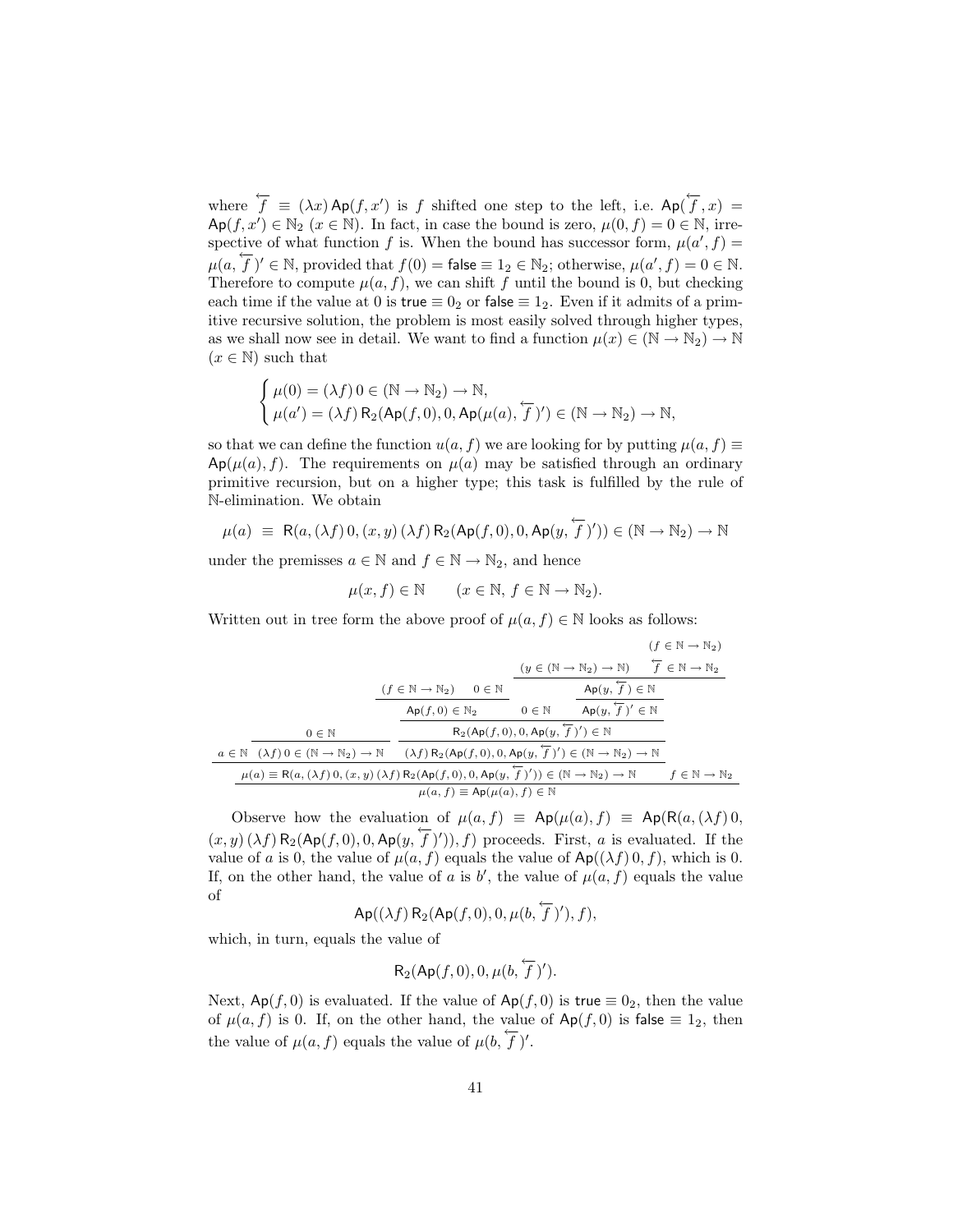### Lists

<span id="page-47-0"></span>We can follow the same pattern used to define natural numbers to introduce other inductively defined sets. We see here the example of lists.

### List-formation

$$
\frac{A \, \, \text{set}}{List(A) \, \, \text{set}}
$$

where the intuitive explanation is:  $List(A)$  is the set of lists of elements of the set  $A$  (finite sequences of elements of  $A$ ).

### List-introduction

$$
\mathsf{nil} \in \operatorname{List}(A) \quad \begin{array}{c} a \in A \qquad b \in \operatorname{List}(A) \\ \hline (a.b) \in \operatorname{List}(A) \end{array}
$$

where we may also use the notation ()  $\equiv$  nil.

### List-elimination

$$
(x \in A, y \in List(A), z \in C(y))
$$

$$
\underbrace{c \in List(A) \qquad d \in C(\text{nil}) \qquad e(x, y, z) \in C((x, y))}_{\text{listrec}(c, d, (x, y, z) \in (x, y, z)) \in C(c)}
$$

where  $C(z)$  ( $z \in List(A)$ ) is a family of sets. The instructions to execute listrec are: first execute  $c$ , which yields either nil, in which case continue by executing  $d$ and obtain  $f \in C(\text{nil}) = C(c)$ , or  $(a.b)$  with  $a \in A$  and  $b \in List(A)$ ; in this case, execute  $e(a, b, \text{listrec}(b, d, (x, y, z) e(x, y, z)))$  which yields a canonical element  $f \in C((a.b)) = C(c)$ . If we put  $g(c) \equiv$  listrec $(c, d, (x, y, z) e(x, y, z))$ , then f is the value of  $e(a, b, g(b))$ .

### List-equality

$$
(x \in A, y \in List(A), z \in C(y))
$$

$$
\frac{d \in C(\text{nil}) \qquad e(x, y, z) \in C((x, y))}{\text{listrec}(\text{nil}, d, (x, y, z) e(x, y, z)) = d \in C(\text{nil})}
$$

$$
(x \in A, y \in List(A), z \in C(y))
$$

$$
\frac{a \in A \qquad b \in List(A) \qquad d \in C(\text{nil}) \qquad e(x, y, z) \in C((x, y))}{\text{listrec}((a, b), d, (x, y, z) e(x, y, z))}
$$

$$
= e(a, b, \text{listrec}(b, d, (x, y, z) e(x, y, z))) \in C((a, b))
$$

Similar rules could be given for finite trees and other inductively defined concepts.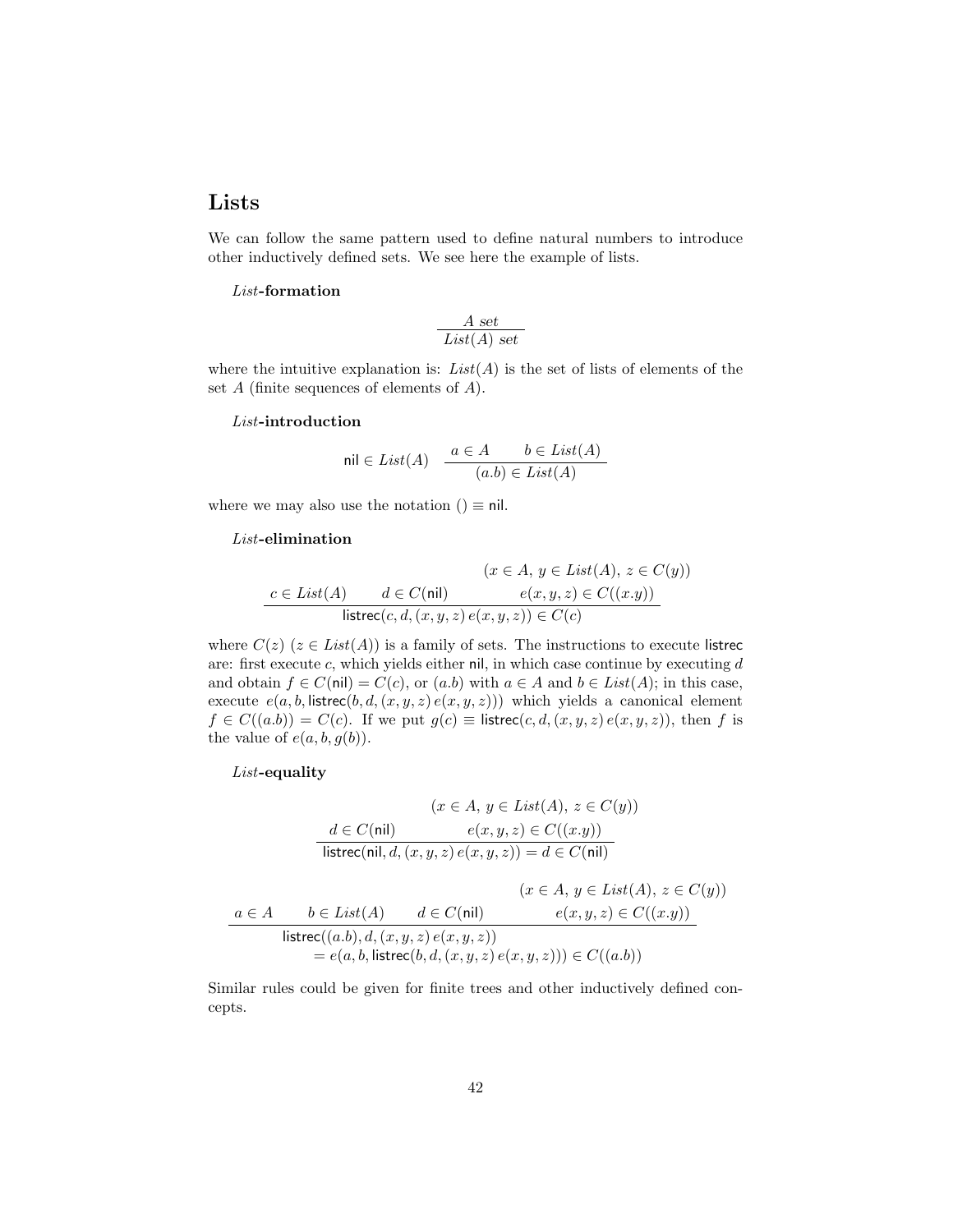### Wellorderings

<span id="page-48-0"></span>The concept of wellordering and the principle of transfinite induction were first introduced by Cantor. Once they had been formulated in ZF, however, they lost their original computational content. We can construct ordinals intuitionistically as wellfounded trees, which means that they are no longer totally ordered.

### W-formation

$$
(x \in A)
$$
  
*A set*  $B(x)$  set  

$$
(Wx \in A) B(x)
$$
 set

What does it mean for c to be an element of  $(\mathcal{W}x \in A) B(x)$ ? It means that, when calculated, c yields a value of the form  $\text{sup}(a, b)$  for some a and b, where  $a \in A$  and b is a function such that, for any choice of an element  $v \in B(a)$ , b applied to v yields a value  $\mathsf{sup}(a_1, b_1)$ , where  $a_1 \in A$  and  $b_1$  is a function such that, for any choice of  $v_1$  in  $B(a_1)$ ,  $b_1$  applied to  $v_1$  has a value  $\sup(a_2, b_2)$ , etc., until in any case (i.e. however the successive choices are made) we eventually reach a bottom element of the form  $\sup(a_n, b_n)$ , where  $B(a_n)$  is empty, so that no choice of an element in  $B(a_n)$  is possible. The following picture, in which we loosely write  $b(v)$  for  $Ap(b, v)$ , can help (look at it from bottom to top):



By the preceding explanation, the following rule for introducing canonical elements is justified:

### W-introduction

$$
a \in A \qquad b \in B(a) \to (\mathcal{W}x \in A) B(x)
$$
  
 
$$
\sup(a, b) \in (\mathcal{W}x \in A) B(x)
$$

Think of  $\text{sup}(a, b)$  as the supremum (least ordinal greater than all) of the ordinals  $b(v)$ , where v ranges over  $B(a)$ .

We might also have a bottom clause,  $0 \in (\mathcal{W}x \in A) B(x)$  for instance, but we obtain 0 by taking one set in  $B(x)$  set  $(x \in A)$  to be the empty set: if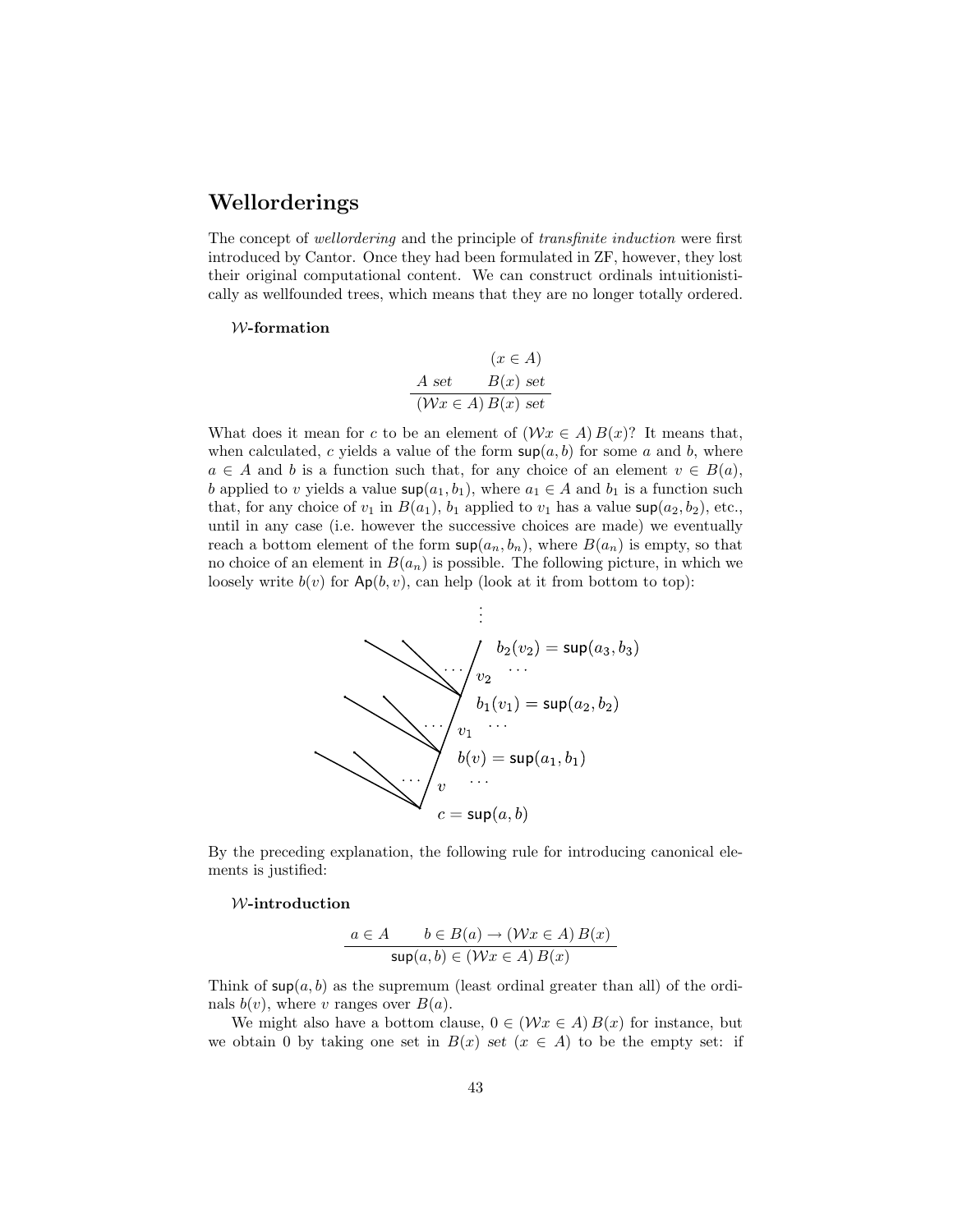$a_0 \in A$  and  $B(a_0) = \mathbb{N}_0$ , then  $\mathsf{R}_0(y) \in (\mathcal{W}x \in A)B(x)$   $(y \in B(a_0))$  so that  $\sup(a_0,(\lambda y) R_0(y)) \in (\mathcal{W}x \in A) B(x)$  is a bottom element.

From the explanation of what an element of  $(\mathcal{W}x \in A)B(x)$  is, we see the correctness of the elimination rule, which is at the same time transfinite induction and transfinite recursion. The appropriate principle of transfinite induction is: if the property  $C(w)$  ( $w \in (Wx \in A)B(x)$ ) is inductive (i.e. if it holds for all predecessors  $Ap(b, v) \in (Wx \in A) B(x)$   $(v \in B(a))$  of an element  $\textsf{sup}(a, b)$ , then it holds for  $\textsf{sup}(a, b)$  itself), then  $C(c)$  holds for an arbitrary element  $c \in (\mathcal{W}x \in A) B(x)$ . A bit more formally,

$$
(\forall x \in A) (\forall y \in B(x) \to (\mathcal{W}x \in A) B(x))
$$
  

$$
c \in (\mathcal{W}x \in A) B(x) \qquad ((\forall v \in B(x)) C(\mathsf{Ap}(y, v)) \supset C(\mathsf{sup}(x, y))) \text{ true}
$$
  

$$
C(c) \text{ true}
$$

Now we resolve this, obtaining the  $W$ -elimination rule. One of the premisses is that  $C(\sup(x, y))$  is true, provided that  $x \in A$ ,  $y \in B(x) \to (\mathcal{W}x \in A) B(x)$  and  $(\forall v \in B(x)) C(\mathsf{Ap}(y, v))$  is true. Letting  $d(x, y, z)$  be the function which gives the proof of  $C(\sup(x, y))$  in terms of  $x \in A$ ,  $y \in B(x) \to (Wx \in A) B(x)$  and the proof z of  $(\forall v \in B(x)) C(\text{Ap}(y, v))$ , we arrive at the rule

#### W-elimination

$$
(x \in A, y \in B(x) \to (\mathcal{W}x \in A) B(x), z \in (\Pi v \in B(x)) C(\mathsf{Ap}(y, v)))
$$

$$
\underbrace{c \in (\mathcal{W}x \in A) B(x) \qquad d(x, y, z) \in C(\mathsf{sup}(x, y))}_{\mathsf{T}(c, (x, y, z) d(x, y, z)) \in C(c)}.
$$

where  $\mathsf{T}(c,(x,y,z) d(x,y,z))$  is executed as follows. First execute c, which yields  $\textsf{sup}(a, b)$ , where  $a \in A$  and  $b \in B(a) \to (\mathcal{W}x \in A)B(x)$ . Select the components a and b and substitute them for x and y in d, obtaining  $d(a, b, z)$ . We must now substitute for  $z$  the whole sequence of previous function values. This sequence is

$$
(\lambda v)\mathsf{T}(\mathsf{Ap}(b,v),(x,y,z)\,d(x,y,z)),
$$

because  $Ap(b, v) \in (Wx \in A) B(x)$   $(v \in B(a))$  is the function which enumerates the subtrees (predecessors) of  $\mathsf{sup}(a, b)$ . Then

$$
d(a, b, (\lambda v) \mathsf{T}(\mathsf{Ap}(b, v), (x, y, z) d(x, y, z)))
$$

yields a canonical element  $e \in C(c)$  as value under the assumption that

$$
\mathsf{T}(\mathsf{Ap}(b, v), (x, y, z) d(x, y, z)) \in C(\mathsf{Ap}(b, v)) \ (v \in B(a)).
$$

If we write  $f(c) \equiv \mathsf{T}(c,(x,y,z) d(x,y,z))$ , then, when c yields  $\mathsf{sup}(a, b)$ ,  $f(c)$ yields the same value as  $d(a, b, (\lambda v) f(\mathsf{Ap}(b, v)))$ . This explanation also shows that the rule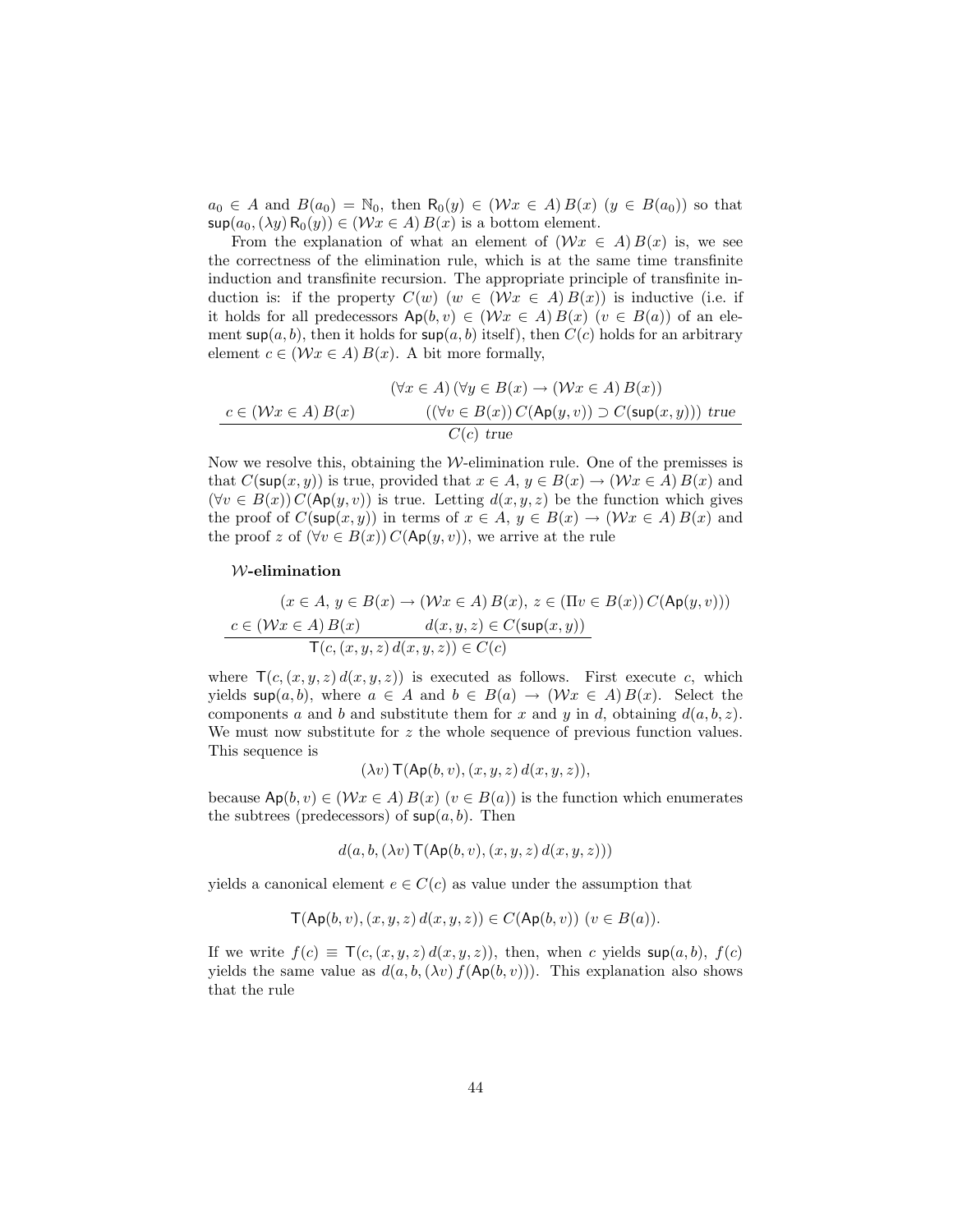### $W$ -equality

$$
(x \in A, y \in B(x) \to (Wx \in A) B(x), z \in (\Pi v \in B(x)) C(\text{Ap}(y, v)))
$$
  
\n
$$
a \in A \quad b \in B(a) \to (Wx \in A) B(x) \quad d(x, y, z) \in C(\text{sup}(x, y))
$$
  
\n
$$
\mathsf{T}(\text{sup}(a, b), (x, y, z) d(x, y, z))
$$
  
\n
$$
= d(a, b, (\lambda v) \mathsf{T}(\text{Ap}(b, v), (x, y, z) d(x, y, z))) \in C(\text{sup}(a, b))
$$

is correct.

**Example (the first number class).** Having access to the  $W$ -operation and a family of sets  $B(x)$   $(x \in \mathbb{N}_2)$  such that  $B(0_2) = \mathbb{N}_0$  and  $B(1_2) = \mathbb{N}_1$ , we may define the first number class as  $(Wx \in \mathbb{N}_2) B(x)$  instead of taking it as primitive.

Example (the second number class). We give here the rules for a simple set of ordinals, namely the set  $\mathcal O$  of all ordinals of the second number class, and show how they are obtained as instances of the general rules for wellorderings.

### O-formation

### $\mathcal O$ set

Cantor generated the second number class from the initial ordinal 0 by applying the following two principles:

- (1) given  $\alpha \in \mathcal{O}$ , form the successor  $\alpha' \in \mathcal{O}$ ;
- (2) given a sequence of ordinals  $\alpha_0, \alpha_1, \alpha_2, \ldots$  in  $\mathcal{O}$ , form the least ordinal in  $\mathcal O$  greater than each element of the sequence.

We can give pictures:

(1) if



is in  $\mathcal{O}$ , then we can build the successor  $\alpha'$ :

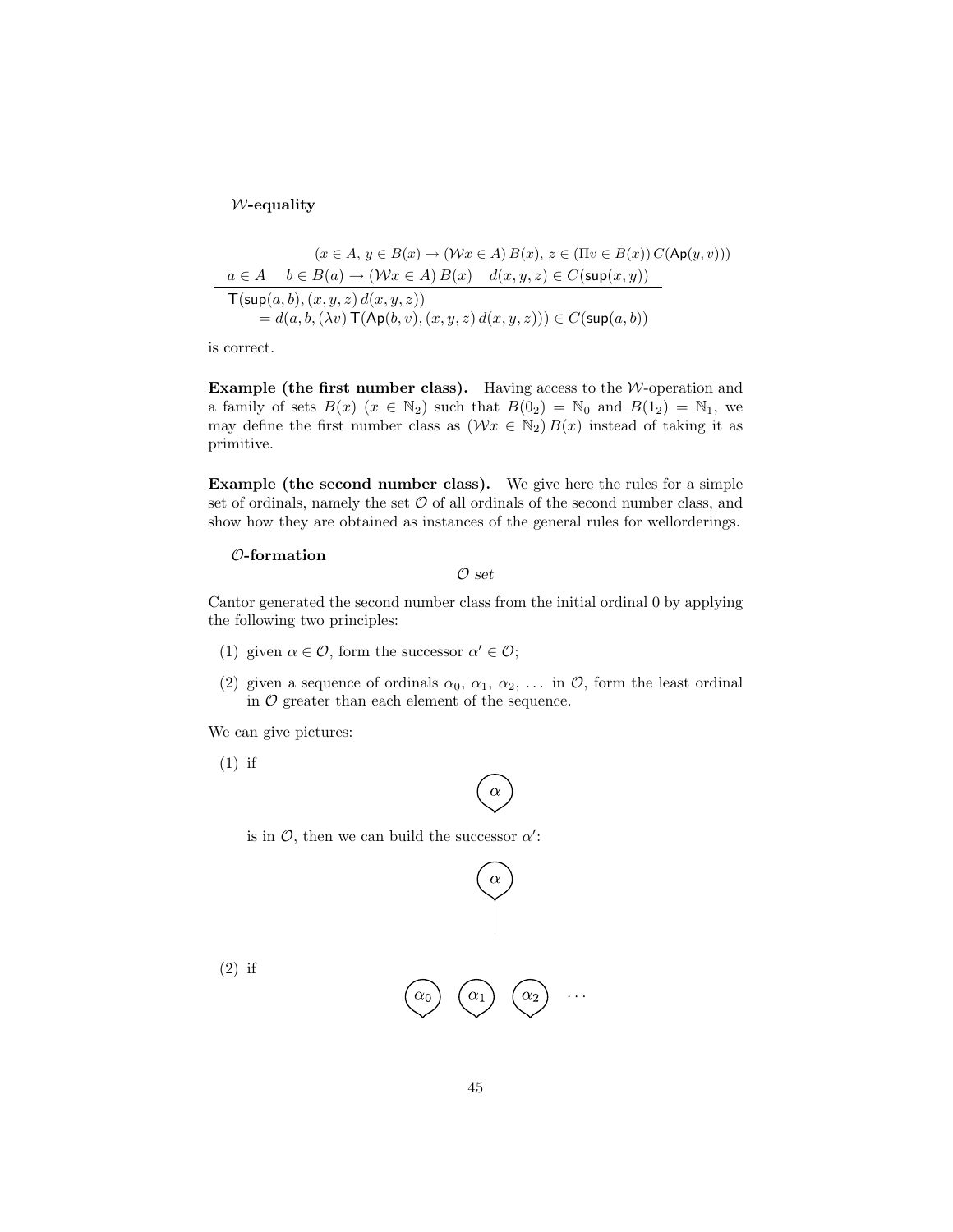is a sequence of ordinals in  $\mathcal{O}$ , then we can build the supremum  $\sup_n(\alpha_n)$ :



So  $\mathcal O$  will be inductively defined by the three rules:

### O-introduction

$$
0 \in \mathcal{O} \quad \frac{a \in \mathcal{O}}{a' \in \mathcal{O}} \quad \frac{b \in \mathbb{N} \to \mathcal{O}}{\sup(b) \in \mathcal{O}}
$$

Transfinite induction over  $\mathcal O$  is evident, and it is given by

$$
(x \in \mathcal{O}, C(x) \text{ true}) \quad (z \in \mathbb{N} \to \mathcal{O}, (\forall n \in \mathbb{N}) C(\mathsf{Ap}(z, n)) \text{ true})
$$
  

$$
c \in \mathcal{O} \quad C(0) \text{ true } C(x') \text{ true } C(\text{sup}(z)) \text{ true}
$$
  

$$
C(c) \text{ true}
$$

where  $C(z)$  ( $z \in \mathcal{O}$ ) is a property over  $\mathcal{O}$ . Writing it with proofs, we obtain

### O-elimination

$$
(x \in \mathcal{O}, y \in C(x)) \quad (z \in \mathbb{N} \to \mathcal{O}, w \in (\Pi n \in \mathbb{N}) C(\text{Ap}(z, n)))
$$

$$
\frac{c \in \mathcal{O} \quad d \in C(0) \quad e(x, y) \in C(x') \quad f(z, w) \in C(\text{sup}(z))}{\text{T}(c, d, (x, y) e(x, y), (z, w) f(z, w)) \in C(c)}
$$

where the transfinite recursion operator  $T$  is executed as follows. First, execute c. We distinguish the three possible cases:

if we get  $0 \in \mathcal{O}$ , the value of  $\mathsf{T}(c, d, (x, y) e(x, y), (z, w) f(z, w))$  is the value of  $d \in C(0)$ ;

if we get  $a'$ , then the value is the value of

$$
e(a, \mathsf{T}(a,d,(x,y) e(x,y), (z,w) f(z,w)))
$$

if we get  $\mathsf{sup}(b)$ , we continue by executing

$$
f(b, (\lambda x) \mathsf{T}(\mathsf{Ap}(b, x), d, (x, y) e(x, y), (z, w) f(z, w))).
$$

In any case, we obtain a canonical element of  $C(c)$  as result.

It is now immediate to check that we can obtain all  $\mathcal{O}\text{-rules}$  (including  $\mathcal{O}\text{-}$ equality, which has not been spelled out) as instances of the  $W$ -rules if we put

$$
\mathcal{O} \equiv (\mathcal{W}x \in \mathbb{N}_3) B(x),
$$

where  $B(x)$   $(x \in \mathbb{N}_3)$  is a family of sets such that  $B(0_3) = \mathbb{N}_0$ ,  $B(1_3) = \mathbb{N}_1$  and  $B(2<sub>3</sub>) = N$ . Such a family can be constructed by means of the universe rules.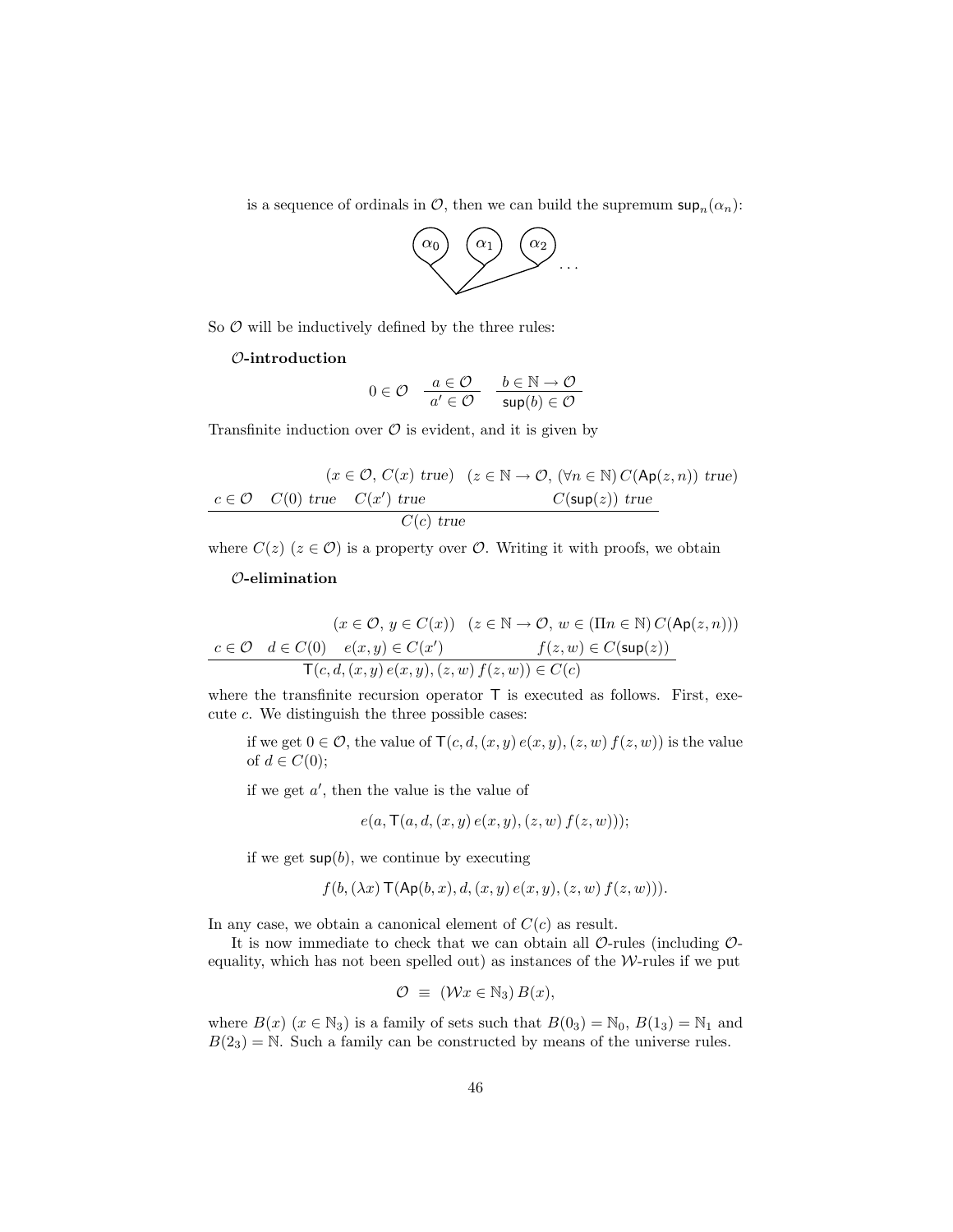Example (initial elements of wellorderings). We want to show that, if at least one index set is empty, then the wellordering ( $\mathcal{W}x \in A$ )  $B(x)$  is nonempty. Recall that we want to do it intuitionistically, and recall that A true is equivalent to A nonempty, so that  $\neg A$  true is equivalent to A empty. So our claim is:

$$
(\exists x \in A) \neg B(x) \rightarrow (\mathcal{W}x \in A) B(x) \text{ true.}
$$

To see this, assume  $x \in A$ ,  $y \in \neg B(x)$  and  $v \in B(x)$ . Then  $Ap(y, v) \in \mathbb{N}_0 \equiv \bot$ and hence  $R_0(Ap(y, v)) \in (Wx \in A) B(x)$ , applying the rule of  $N_0$ -elimination. We now abstract on v to get  $(\lambda v) R_0(\mathsf{Ap}(y, v)) \in B(x) \to (\mathcal{W}x \in A) B(x)$ and, by W-introduction,  $\sup(x,(\lambda v) R_0(Ap(y, v))) \in (Wx \in A) B(x)$ . Assuming  $z \in (\Sigma x \in A) \neg B(x)$ , by  $\Sigma$ -elimination, we have

$$
E(z, (x, y) \sup(x, (\lambda v) R_0(Ap(y, v)))) \in (\mathcal{W}x \in A) B(x),
$$

from which by  $\lambda$ -abstraction on z,

$$
(\lambda z)\mathsf{E}(z,(x,y)\sup(x,(\lambda v)\mathsf{R}_0(\mathsf{Ap}(y,v))))\in (\Sigma x\in A)\neg B(x)\to (\mathcal{W}x\in A)\,B(x).
$$

We now want to show a converse. However, note that we cannot have  $(Wx \in A) B(x) \rightarrow (\exists x \in A) \neg B(x)$  true, because of the intuitionistic meaning of the existential quantifier. But we do have:

$$
(\mathcal{W}x \in A) B(x) \rightarrow \neg(\forall x \in A) B(x)
$$
 true.

Assume  $x \in A$ ,  $y \in B(x) \to (\mathcal{W}x \in A) B(x)$  and  $z \in B(x) \to \mathbb{N}_0$ . Note that  $B(x) \to \mathbb{N}_0 \equiv (\Pi v \in B(x)) C(\mathsf{Ap}(y, v))$  for  $C(w) \equiv \mathbb{N}_0$ , so that we can apply the rule of W-elimination. Assuming  $f \in (\Pi x \in A) B(x)$ , we have  $Ap(f, x) \in B(x)$ , and hence also  $Ap(z, Ap(f, x)) \in \mathbb{N}_0$ .  $Ap(z, Ap(f, x))$  takes the role of  $d(x, y, z)$ in the rule of W-elimination. So, if we assume  $w \in (\mathcal{W}x \in A) B(x)$ , we obtain  $T(w,(x,y,z) \operatorname{Ap}(z,\operatorname{Ap}(f,x))) \in \mathbb{N}_0$ . Abstracting on f, we have

$$
(\lambda f) \mathsf{T}(w,(x,y,z) \mathsf{Ap}(z,\mathsf{Ap}(f,x))) \in \neg (\forall x \in A) B(x),
$$

and, abstracting on  $w$ , we have

$$
(\lambda w)(\lambda f)\mathsf{T}(w,(x,y,z)\mathsf{Ap}(z,\mathsf{Ap}(f,x)))\in (\mathcal{W}x\in A)\,B(x)\to \neg(\forall x\in A)\,B(x).
$$

### Universes

<span id="page-52-0"></span>So far, we only have a structure of finite types, because we can only iterate the given set forming operations starting from  $I(A, a, b)$ ,  $\mathbb{N}_0$ ,  $\mathbb{N}_1$ , ... and  $\mathbb{N}$  a finite number of times. To strengthen the language, we can add transfinite types, which in our language are obtained by introducing universes. Recall that there can be no set of all sets, because we are not able to exhibit once and for all all possible set forming operations. (The set of all sets would have to be defined by prescribing how to form its canonical elements, i.e. sets. But this is impossible, since we can always perfectly well describe new sets, for instance, the set of all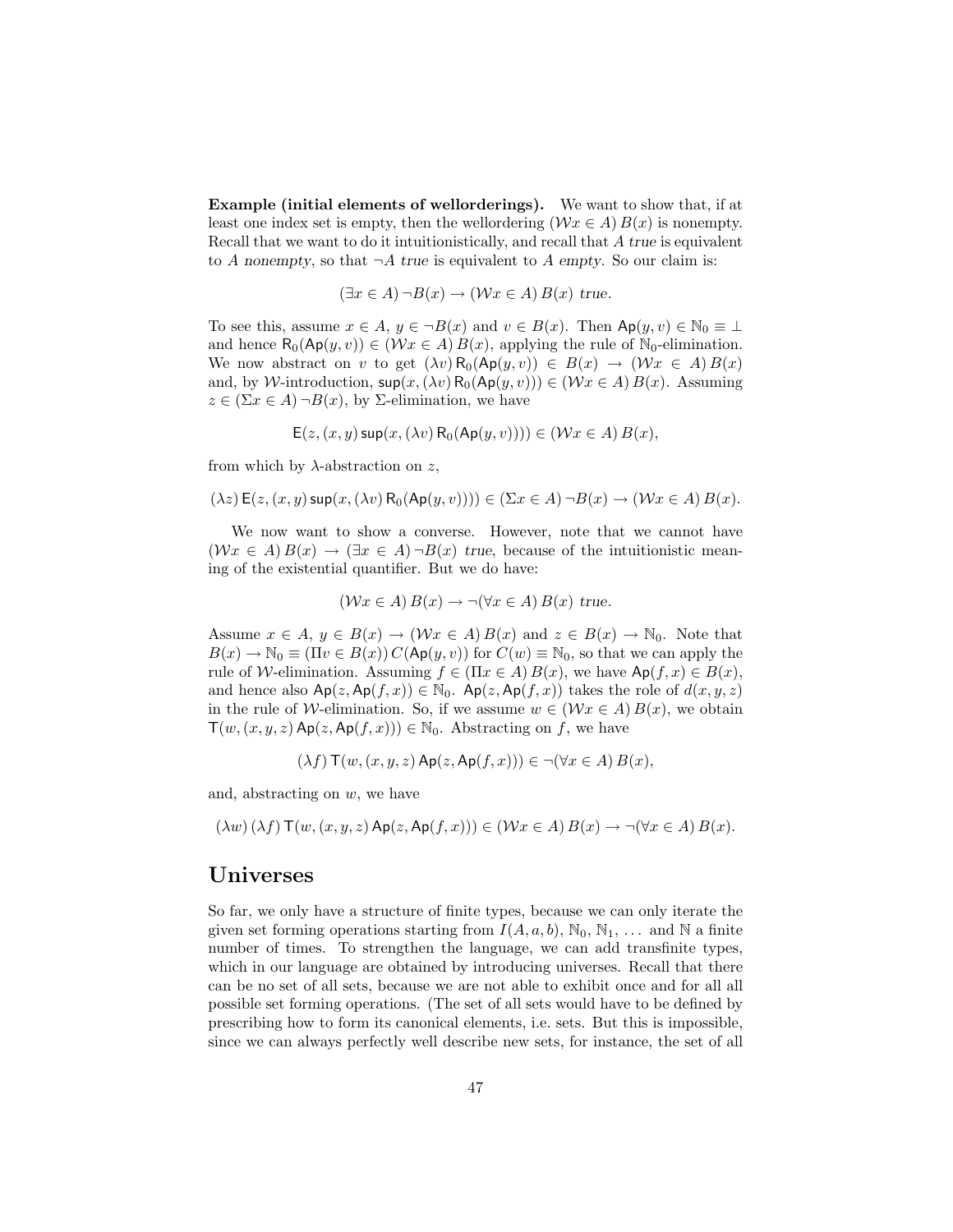sets itself.) However, we need sets of sets, for instance, in category theory. The idea is to define a universe as the least set closed under certain specified set forming operations. The operations we have been using so far are:

$$
(x \in A)
$$
  
\n
$$
\begin{array}{ccc}\n & (x \in A) & (x \in A) \\
\hline\n(\Pi x \in A) B(x) set & & A set & B(x) set & & A set & B set \\
\hline\n & (x \in A) B(x) set & & & A + B set & & \\
& & (x \in A) & & & \\
\hline\nI(A, b, c) set & & & \mathbb{N}_0 set & \mathbb{N}_1 set & \dots \mathbb{N}_s set & & & \\
\hline\n\end{array}
$$

There are two possible ways of building a universe, i.e. to obtain closure under possibly transfinite iterations of such operations.

Formulation à la Russell. Consider  $\Pi, \Sigma, \ldots$  both as set forming operations and as operations to form canonical elements of the set  $U$ , the universe. This is like in ramified type theory.

Formulation à la Tarski. So called because of the similarity between the family  $T(x)$  ( $x \in U$ ) below and Tarski's truth definition. We use new symbols, mirroring (reflecting)  $\Pi$ ,  $\Sigma$ , ..., to build the canonical elements of U. Then U consists of indices of sets (like in recursion theory). So we will have the rules:

#### U-formation

$$
U \text{ set } \qquad \frac{a \in U}{T(a) \text{ set}}
$$

U and  $T(x)$  ( $x \in U$ ) are defined by a simultaneous transfinite induction, which, as usual, can be read off the following introduction rules: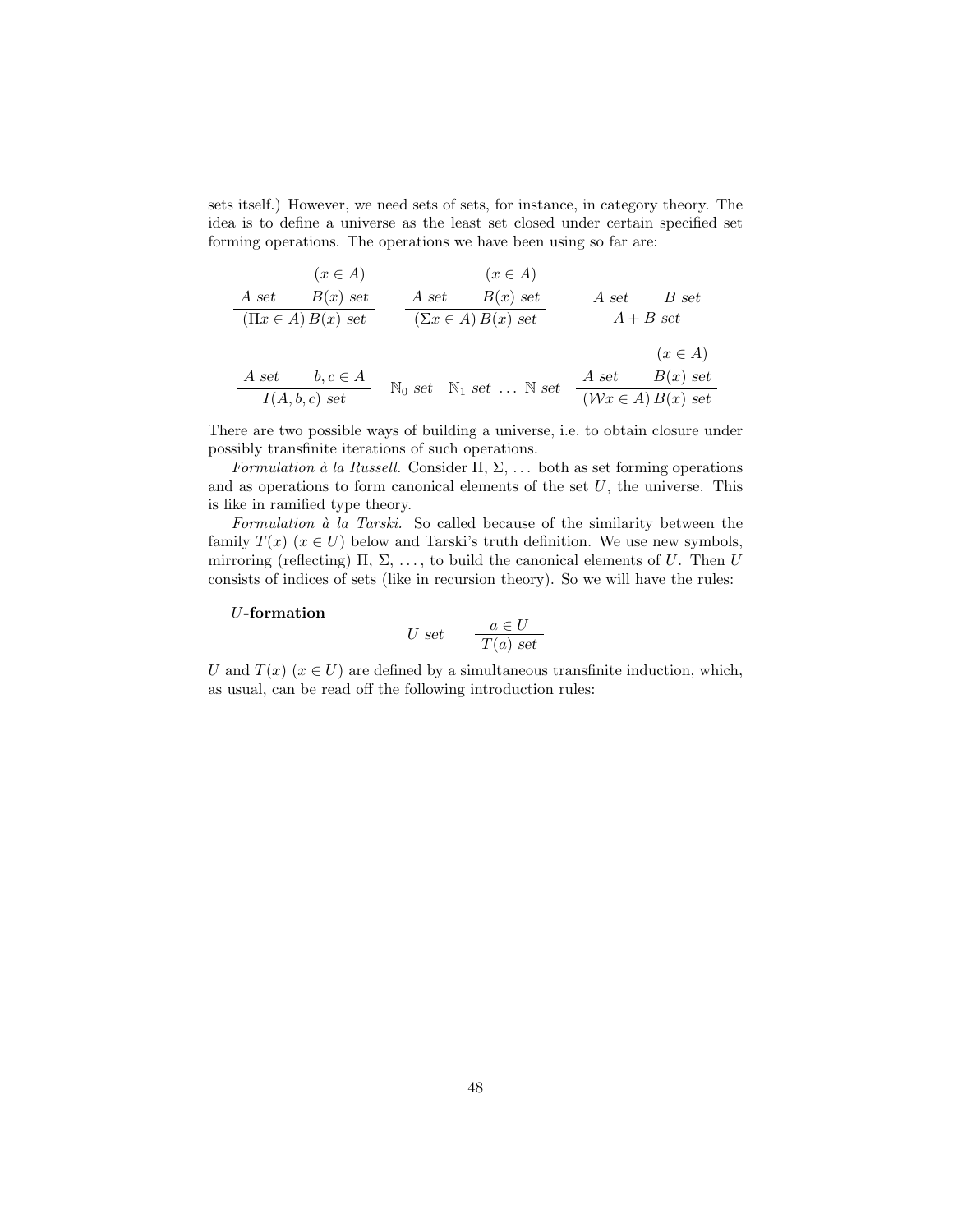$U\mbox{-}\mathrm{introduction}$ 

$$
(x \in T(a)) \qquad (x \in T(a))
$$
  
\n
$$
\frac{a \in U \qquad b(x) \in U}{\pi(a, (x) b(x)) \in U} \qquad \frac{a \in U \qquad b(x) \in U}{T(\pi(a, (x) b(x))) = (\Pi x \in T(a)) T(b(x))}
$$
  
\n
$$
\frac{a \in U \qquad b(x) \in U}{\sigma(a, (x) b(x)) \in U} \qquad \frac{a \in U \qquad b(x) \in U}{T(\sigma(a, (x) b(x))) = (\Sigma x \in T(a)) T(b(x))}
$$
  
\n
$$
\frac{a \in U \qquad b \in U}{a + b \in U} \qquad \frac{a \in U \qquad b \in U}{T(a + b) = T(a) + T(b)}
$$
  
\n
$$
\frac{a \in U \qquad b \in T(a)}{i(a, b, c) \in U} \qquad \frac{a \in U \qquad b \in T(a)}{T(i(a, b, c)) = I(T(a), b, c)}
$$
  
\n
$$
n_0 \in U \qquad n_1 \in U \qquad \qquad \qquad \frac{a \in U \qquad b \in T(a) \qquad c \in T(a)}{T(i(a, b, c)) = I(T(a), b, c)}
$$
  
\n
$$
n \in U \qquad \qquad \qquad \frac{a \in U \qquad b \in T(a) \qquad c \in T(a)}
$$
  
\n
$$
(x \in T(a)) \qquad \qquad \qquad \frac{a \in U \qquad T(b(x))}{T(b(x)) = N_0} \qquad \qquad \frac{a \in U \qquad b(x) \in U}{w(a, (x) b(x)) \in U} \qquad \qquad \frac{a \in U \qquad b(x) \in U}{T(w(a, (x) b(x))) = (Wx \in T(a)) T(b(x))}
$$

We could at this point iterate the process, obtaining a second universe  $U'$  with the two new introduction rules:

$$
u \in U'
$$

$$
T'(u) = U
$$

$$
\frac{a \in U}{t(a) \in U'} \quad \frac{a \in U}{T'(t(a)) = T(a)}
$$

then a third universe  $U''$ , and so on.

In the formulation à la Russell,  $T$  disappears and we only use capital letters. So the above rules are turned into:

 $U\mbox{-}\mathrm{formation}$ 

$$
U \text{ set } \frac{A \in U}{A \text{ set}}
$$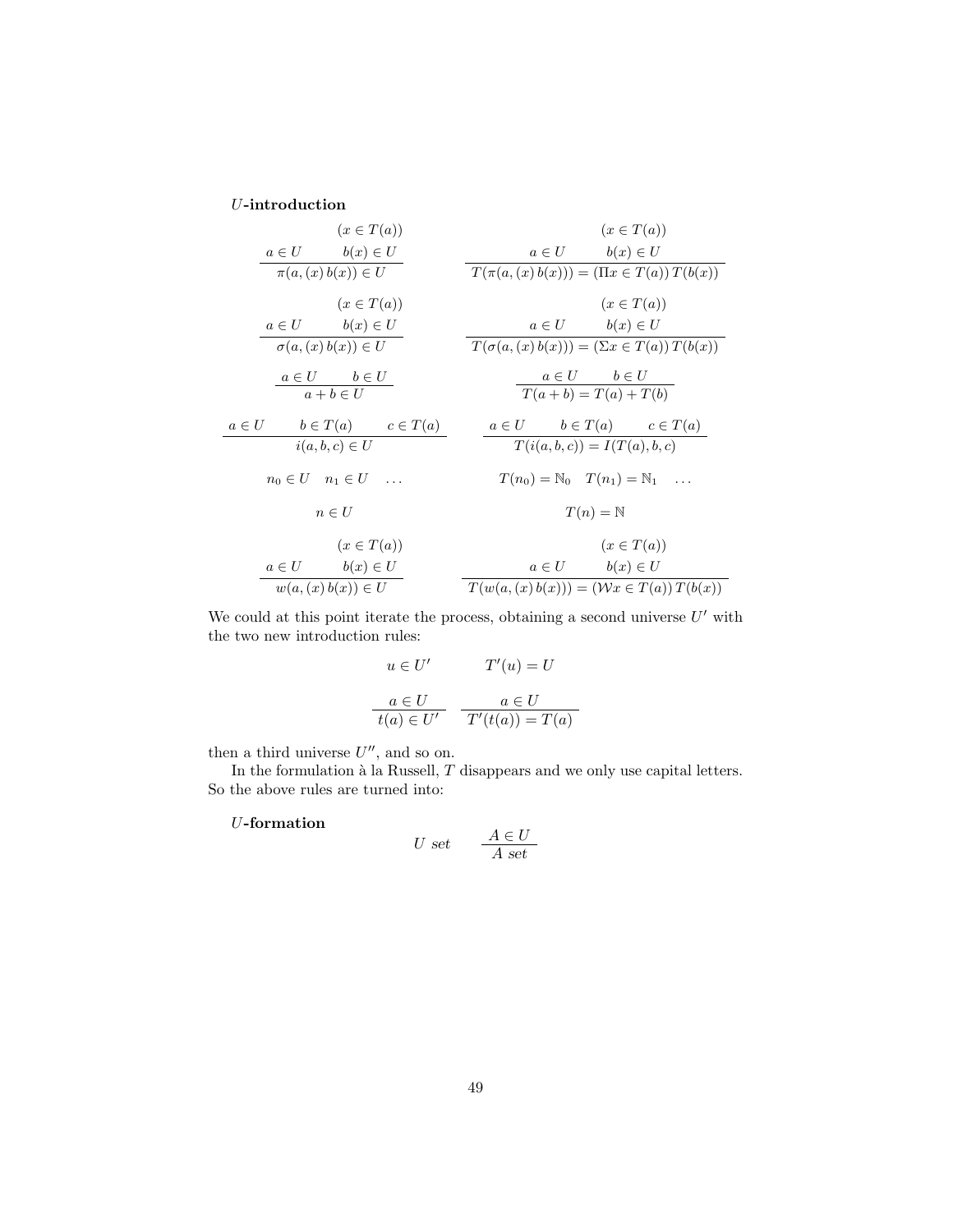U-introduction

$$
(x \in A) \qquad (x \in A)
$$
  
\n
$$
A \in U \qquad B(x) \in U \qquad A \in U \qquad B(x) \in U
$$
  
\n
$$
\overline{(Ix \in A) B(x) \in U} \qquad \overline{(Ex \in A) B(x) \in U}
$$
  
\n
$$
\underline{A \in U} \qquad \underline{B \in U} \qquad \underline{A \in U} \qquad b, c \in A
$$
  
\n
$$
\overline{A + B \in U} \qquad \overline{I(A, b, c) \in U}
$$
  
\n
$$
\overline{N_0 \in U} \qquad N_1 \in U \qquad \dots \qquad N \in U
$$
  
\n
$$
(x \in A)
$$
  
\n
$$
\underline{A \in U} \qquad B(x) \in U
$$
  
\n
$$
(\overline{\mathcal{W}x \in A}) B(x) \in U
$$

However, U itself is not an element of U. In fact, the axiom  $U \in U$  leads to a contradiction (Girard's paradox<sup>[13](#page-55-0)</sup>). We say that a set A is small, or a U-set, if it has a code  $a \in U$ , that is, if there is an element  $a \in U$  such that  $T(a) = A$ . More generally, a family  $A(x_1, \ldots, x_n)$   $(x_1 \in A_1, \ldots, x_n \in A_n(x_1, \ldots, x_{n-1}))$ is said to be small provided  $A(x_1, \ldots, x_n) = T(a(x_1, \ldots, x_n))$   $(x_1 \in A_1, \ldots,$  $x_n \in A_n(x_1, \ldots, x_{n-1})$ . So the category of small sets is closed under the operations  $\Sigma$ ,  $\Pi$ , etc. U is a perfectly good set, but it is not small. Using U, we can form transfinite types (using a recursion with value in  $U$ , for instance).

The set  $V \equiv (Wx \in U) T(x)$  (or, in the formulation à la Russell, simply  $(\mathcal{W}X \in U)X$  has been used by Aczel<sup>[14](#page-55-1)</sup> to give meaning to a constructive version of Zermelo-Fraenkel set theory via intuitionistic type theory.

Example (fourth Peano axiom). We now want to prove the fourth Peano axiom, which is the only one not trivially derivable from our rules. So the claim is:

$$
(\forall x \in \mathbb{N}) \neg I(\mathbb{N}, 0, x') \text{ true.}
$$

We use U-rules in the proof; it is probably not possible to prove it otherwise. From N set,  $0 \in \mathbb{N}$ ,  $x \in \mathbb{N}$  we have  $x' \in \mathbb{N}$  and  $I(\mathbb{N}, 0, x')$  set. Now assume  $y \in \mathbb{N}$  $I(\mathbb{N},0,x')$ . Then, by *I*-elimination,  $0 = x' \in \mathbb{N}$ . By *U*-introduction,  $n_0 \in U$  and  $n_1 \in U$ . Then we define  $f(a) \equiv R(a, n_0, (x, y) n_1)$ , so that  $f(0) = n_0 \in U$  and  $f(a') = n_1 \in U$  provided that  $a \in \mathbb{N}$ . From  $0 = x' \in \mathbb{N}$ , we get, by the equality part of the N-elimination rule,  $R(0, n_0, (x, y) n_1) = R(x', n_0, (x, y) n_1) \in U$ . But  $R(0, n_0, (x, y) n_1) = n_0 \in U$  and  $R(0, n_0, (x, y) n_1) = n_1 \in U$  by the rule of N-equality. So, by symmetry and transitivity,  $n_0 = n_1 \in U$ . By the (implicitly given) equality part of the U-formation rule,  $T(n_0) = T(n_1)$ . Hence, from

<span id="page-55-0"></span> $13J. Y.$  Girard, Interprétation fonctionnelle et élimination des coupures de l'arithmétique d'ordre supérieur, Thèse, Université Paris VII, 1972.

<span id="page-55-1"></span><sup>14</sup>P. Aczel, The type theoretic interpretation of constructive set theory, Logic Colloquium 77, Edited by A. Macintyre, L. Pacholski and J. Paris, North-Holland, Amsterdam, 1978, pp. 55–66.